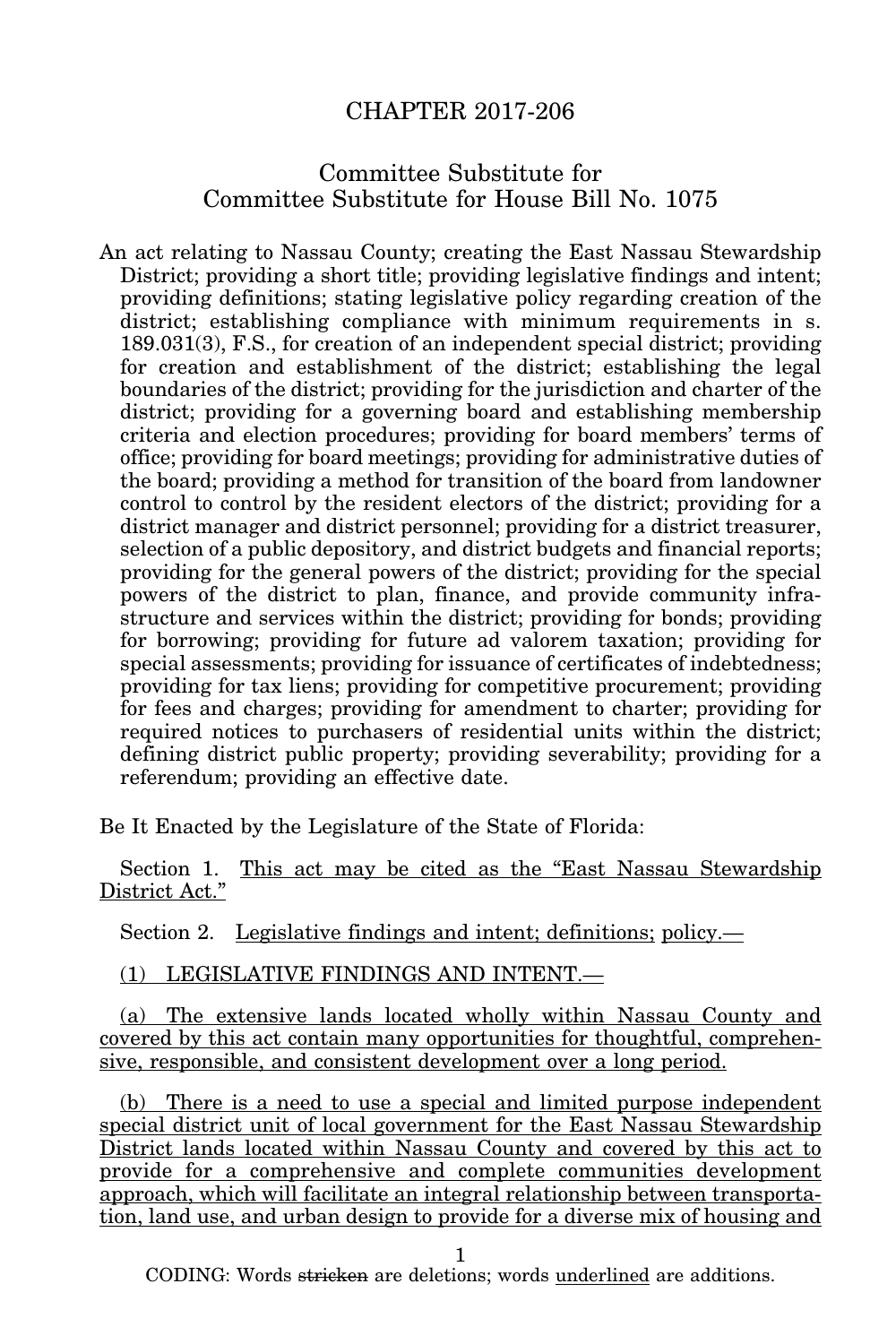regional employment and economic development opportunities, rather than fragmented development with underutilized infrastructure generally associated with urban sprawl.

(c) The establishment of a special and limited purpose independent special district for the East Nassau Stewardship District lands will allow the management of an integrated stormwater management system, an interconnected system of multi-use trails and pathways throughout the lands, which will reduce vehicle miles traveled, and a Conservation and Habitat Network ("CHN"), which will provide a network of environmentally sensitive, regionally significant natural resources and CHN areas that will provide for landscape connectivity and protection of significant natural resources.

(d) There is a considerably long period of time during which there is an inordinate burden on the initial landowners of these East Nassau Stewardship District lands, such that there is a need for flexible management, sequencing, timing, and financing of the various systems, facilities, and services to be provided to these lands, taking into consideration absorption rates, commercial viability, and related factors.

(e) While chapter 190, Florida Statutes, provides an opportunity for community development services and facilities to be provided by the establishment of community development districts in a manner that furthers the public interest, given the size of the East Nassau Stewardship District lands and the duration of development and that the East Nassau Stewardship District lands are designated as a sector plan pursuant to s. 163.3245, Florida Statutes, that must adhere to a long-term master plan set forth in Nassau County Comprehensive Plan Objective FL.13 and related policies, as may be amended, establishing multiple community development districts over these lands would result in an inefficient, duplicative, and needless proliferation of local special purpose government, contrary to the public interest and the Legislature's findings in chapter 190, Florida Statutes, as well as the comprehensive and complete communities development approach for the East Nassau Stewardship District lands. Instead, it is in the public interest that the long-range provision for, and management, financing, and long-term maintenance, upkeep, and operation of, services and facilities to be provided for ultimate development and conservation of the lands covered by this act be under one coordinated entity.

(f) Longer involvement of the initial landowner with regard to the provision of systems, facilities, and services for the East Nassau Stewardship District lands, coupled with the special and limited purpose of the district is in the public interest.

(g) The existence and use of such a special and limited purpose local government for the East Nassau Stewardship District lands, subject to the Nassau County comprehensive plan, will provide for a comprehensive and complete communities development approach to promote a sustainable and efficient land use pattern for the East Nassau Stewardship District lands

2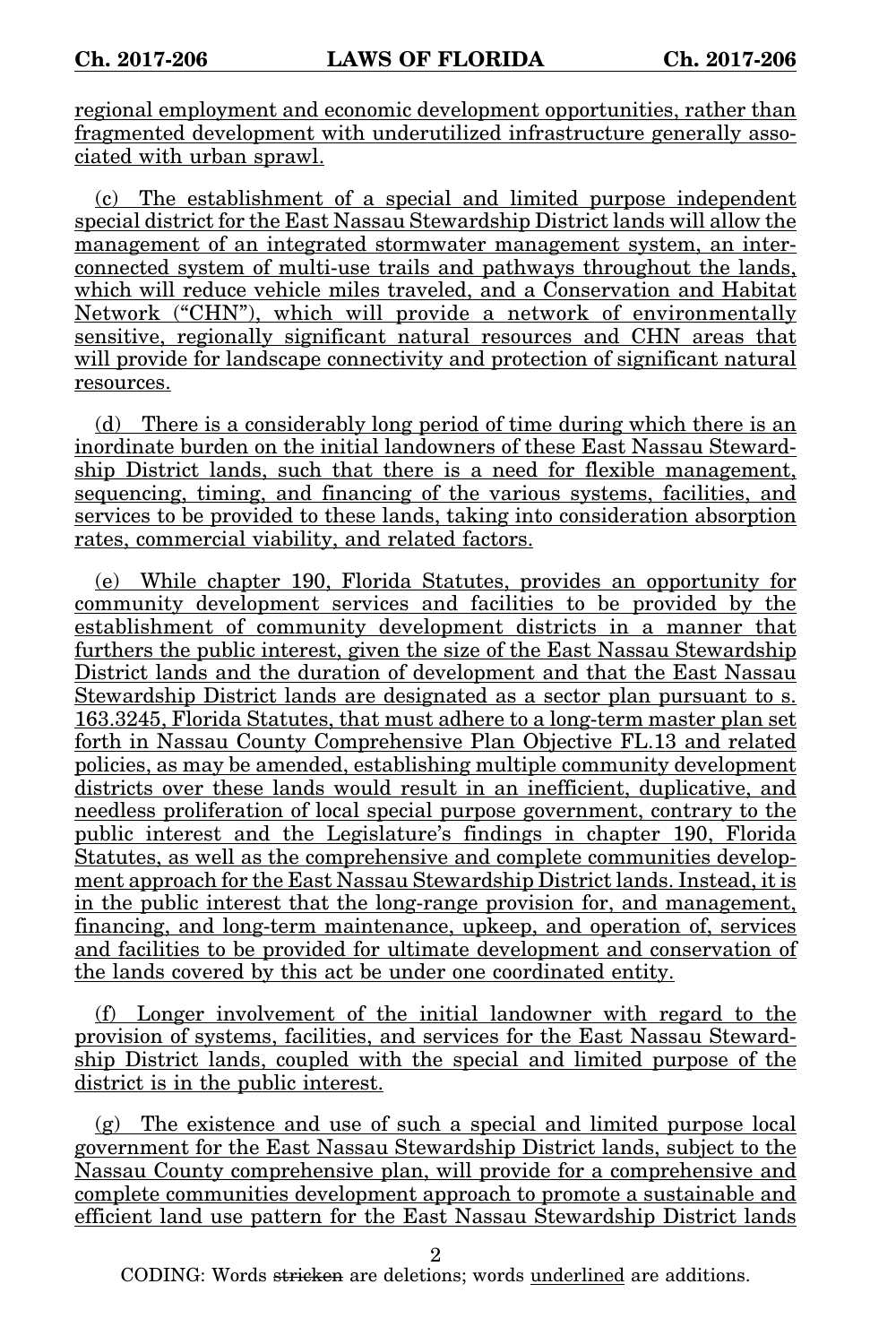with long-term planning for conservation, development, and agriculture and silviculture on a large scale; protect the CHN; provide for the adequate mitigation of impacts and development of infrastructure in an orderly and timely manner; prevent the overburdening of the local general purpose government and the taxpayers; and provide an enhanced tax base and regional employment and economic development opportunities.

(h) The creation and establishment of the special district will encourage local government financial self-sufficiency in providing public facilities and in identifying and implementing physically sound, innovative, and costeffective techniques to provide and finance public facilities while encouraging development, use, and coordination of capital improvement plans by all levels of government, in accordance with the goals of chapter 187, Florida Statutes.

(i) The creation and establishment of the special district will encourage and enhance cooperation among communities that have unique assets, irrespective of political boundaries, to bring the private and public sectors together for establishing an orderly and economically sound plan for current and future needs and growth.

(j) The creation and establishment of the special district is a legitimate alternative method available to manage, own, operate, construct, and finance capital infrastructure systems, facilities, and services.

(k) In order to be responsive to the critical timing required through the exercise of its special management functions, an independent special district requires financing of those functions, including bondable, lienable, and nonlienable revenue, with full and continuing public disclosure and accountability, funded by landowners, both present and future, and funded also by users of the systems, facilities, and services provided to the land area by the special district, without unduly burdening the taxpayers and citizens of the state, Nassau County, or any municipality therein.

(l) The special district created and established by this act shall not have or exercise any comprehensive planning, zoning, or development permitting power; the establishment of the special district shall not be considered a development order within the meaning of chapter 380, Florida Statutes; and all applicable planning and permitting laws, rules, regulations, and policies of Nassau County control the development of the land to be serviced by the special district.

(m) The creation by this act of the East Nassau Stewardship District is not inconsistent with the Nassau County comprehensive plan.

(n) It is the legislative intent and purpose that no debt or obligation of the special district constitute a burden on any local general-purpose government without its consent.

(2) DEFINITIONS.—As used in this act:

3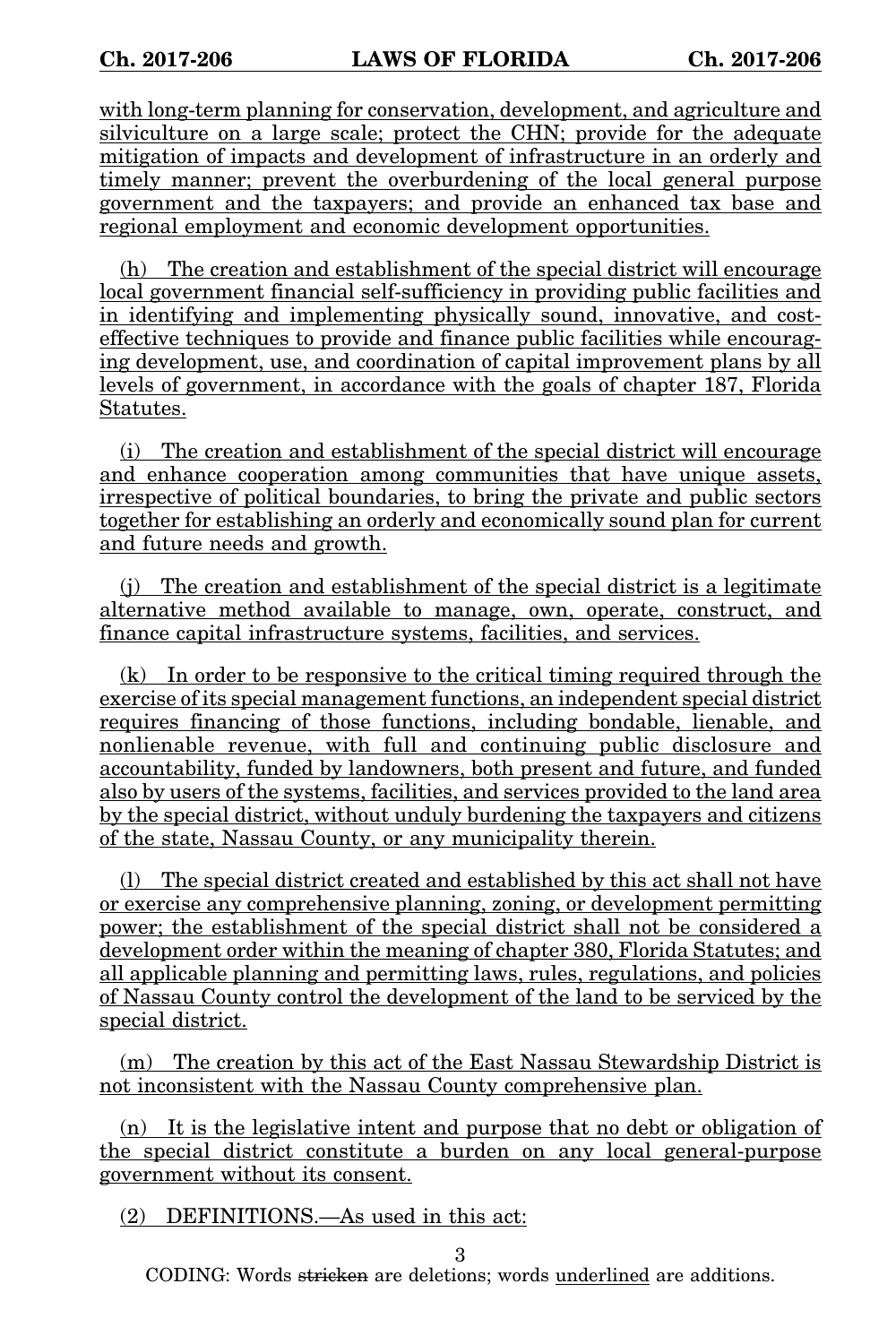(a) "Ad valorem bonds" means bonds that are payable from the proceeds of ad valorem taxes levied on real and tangible personal property and that are generally referred to as general obligation bonds.

(b) "Assessable improvements" means, without limitation, any and all public improvements and community facilities that the district is empowered to provide in accordance with this act which provide a special benefit to property within the district.

(c) "Assessment bonds" means special obligations of the district which are payable solely from proceeds of the special assessments or benefit special assessments levied for assessable improvements, provided that, in lieu of issuing assessment bonds to fund the costs of assessable improvements, the district may issue revenue bonds for such purposes payable from assessments.

(d) "Assessments" means those nonmillage district assessments which include special assessments, benefit special assessments, and maintenance special assessments, and a nonmillage, non-ad valorem maintenance tax if authorized by general law.

(e) "East Nassau Stewardship District" means the unit of special and limited purpose local government created and chartered by this act and limited to the performance of those general and special powers authorized by its charter under this act, the boundaries of which are set forth by the act, the governing board of which is created and authorized to operate with legal existence by this act, and the purpose of which is as set forth in this act.

(f) "Benefit special assessments" are district assessments imposed, levied, and collected pursuant to the provisions of section 6(12)(b).

(g) "Board of supervisors" or "board" means the governing body of the district or, if such board has been abolished, the board, body, or commission assuming the principal functions thereof or to whom the powers given to the board by this act have been given by law.

(h) "Bond" includes "certificate," and the provisions that are applicable to bonds are equally applicable to certificates. The term "bond" includes any general obligation bond, assessment bond, refunding bond, revenue bond, and other such obligation in the nature of a bond as is provided for in this act.

(i) "Cost" or "costs," when used with reference to any project, includes, but is not limited to:

1. The expenses of determining the feasibility or practicability of acquisition, construction, or reconstruction.

2. The cost of surveys, estimates, plans, and specifications.

3. The cost of improvements.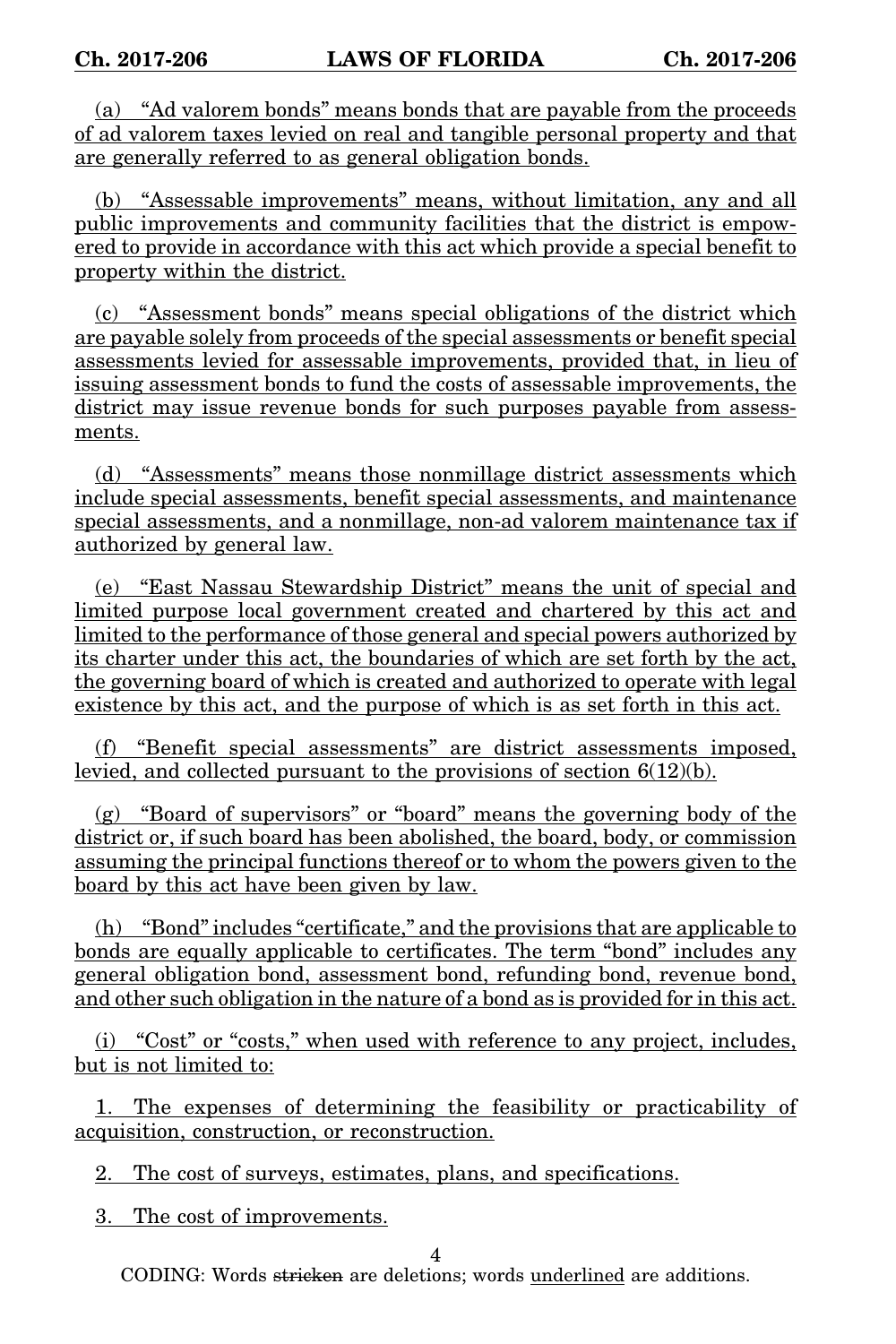4. Engineering, architectural, fiscal, and legal expenses and charges.

5. The cost of all labor, materials, machinery, and equipment.

6. The cost of all lands, properties, rights, easements, and franchises acquired.

7. Financing charges.

8. The creation of initial reserve and debt service funds.

9. Working capital.

10. Interest charges incurred or estimated to be incurred on money borrowed prior to and during construction and acquisition and for such reasonable period of time after completion of construction or acquisition as the board may determine.

11. The cost of issuance of bonds pursuant to this act, including advertisements and printing.

12. The cost of any bond or tax referendum held pursuant to this act and all other expenses of issuance of bonds.

13. The discount, if any, on the sale or exchange of bonds.

14. Administrative expenses.

15. Such other expenses as may be necessary or incidental to the acquisition, construction, or reconstruction of any project, or to the financing thereof, or to the development of any lands within the district.

16. Payments, contributions, dedications, and any other exactions required as a condition of receiving any governmental approval or permit necessary to accomplish any district purpose.

17. Any other expense or payment permitted by this act or allowable by law.

(j) "District" means the East Nassau Stewardship District.

(k) "District manager" means the manager of the district.

(l) "District roads" means highways, streets, roads, alleys, intersection improvements, sidewalks, crossings, landscaping, irrigation, signage, signalization, storm drains, bridges, multi-use trails, lighting and thoroughfares of all kinds.

(m) "General obligation bonds" means bonds which are secured by, or provide for their payment by, the pledge of the full faith and credit and taxing power of the district.

5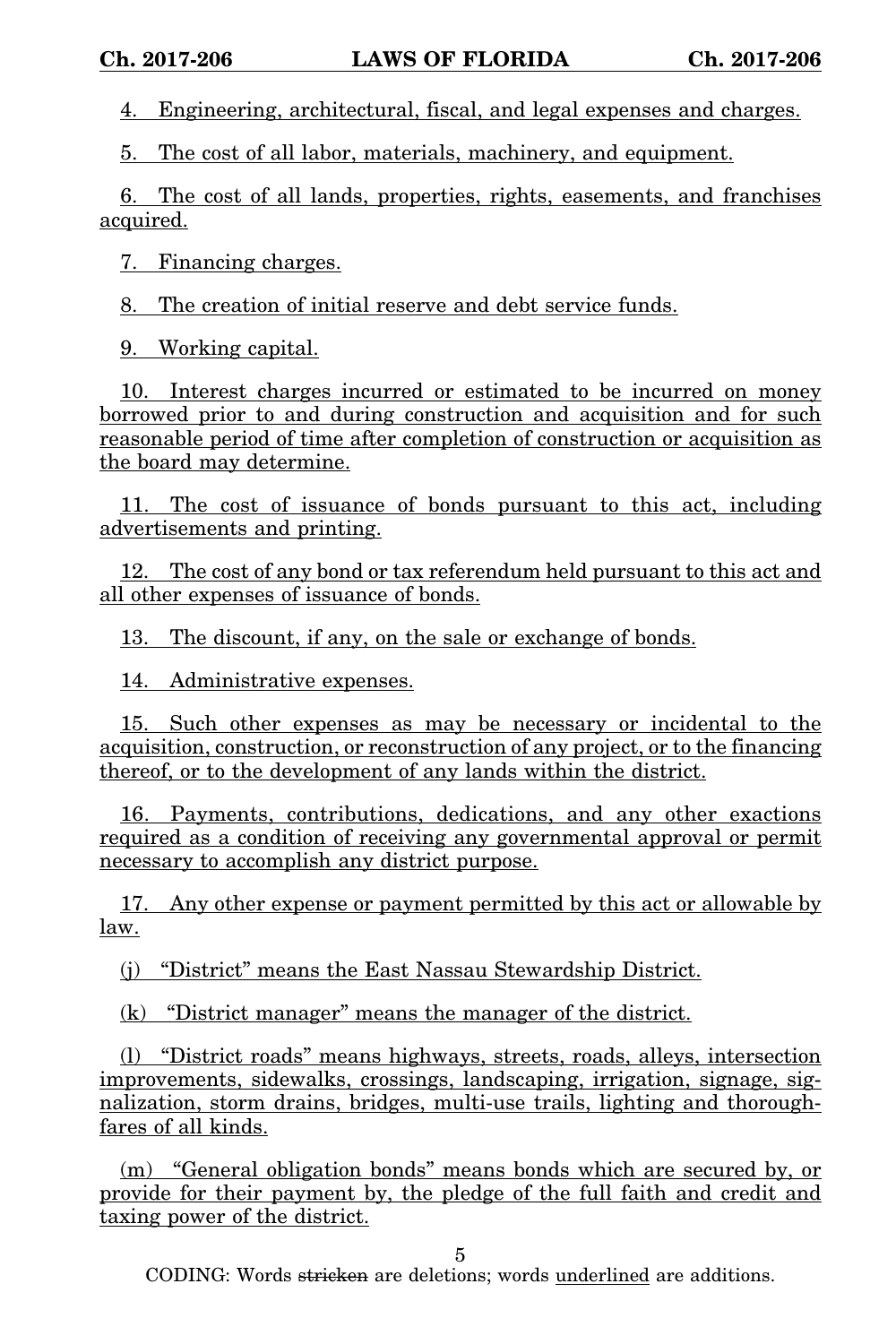(n) "Governing board member" means any member of the board of supervisors.

(o) "Land development regulations" means those regulations of generalpurpose local government, adopted under the Community Planning Act, codified as part II of chapter 163, Florida Statutes, to which the district is subject and as to which the district may not do anything that is inconsistent therewith. Land development regulations shall not mean specific management, engineering, planning, and other criteria and standards needed in the daily management, implementation, and provision by the district of systems, facilities, services, works, improvements, projects, or infrastructure, including design criteria and standards, so long as they remain subject to and are not inconsistent with the applicable land development regulations.

(p) "Landowner" means the owner of a freehold estate as it appears on the deed record, including a trustee, a private corporation, and an owner of a condominium unit. "Landowner" does not include a reversioner, remainderman, mortgagee, or any governmental entity, which shall not be counted and need not be notified of proceedings under this act. "Landowner" also means the owner of a ground lease from a governmental entity, which leasehold interest has a remaining term, excluding all renewal options, in excess of 50 years.

(q) "General-purpose local government" means a county, municipality, or consolidated city-county government.

(r) "Maintenance special assessments" are assessments imposed, levied, and collected pursuant to the provisions of section 6(12)(d).

(s) "Non-ad valorem assessment" means only those assessments which are not based upon millage and which can become a lien against a homestead as permitted in s. 4, Art. X of the State Constitution.

(t) "Powers" means powers used and exercised by the board of supervisors to accomplish the special and limited purpose of the district, including:

1. "General powers," which means those organizational and administrative powers of the district as provided in the charter in order to carry out its special and limited purpose as a local government public corporate body politic.

2. "Special powers," which means those powers enumerated by the district charter to implement its specialized systems, facilities, services, projects, improvements, and infrastructure and related functions in order to carry out its special and limited purposes.

3. Any other powers, authority, or functions set forth in this act.

(u) "Project" means any development, improvement, property, power, utility, facility, enterprise, service, system, works, or infrastructure now

6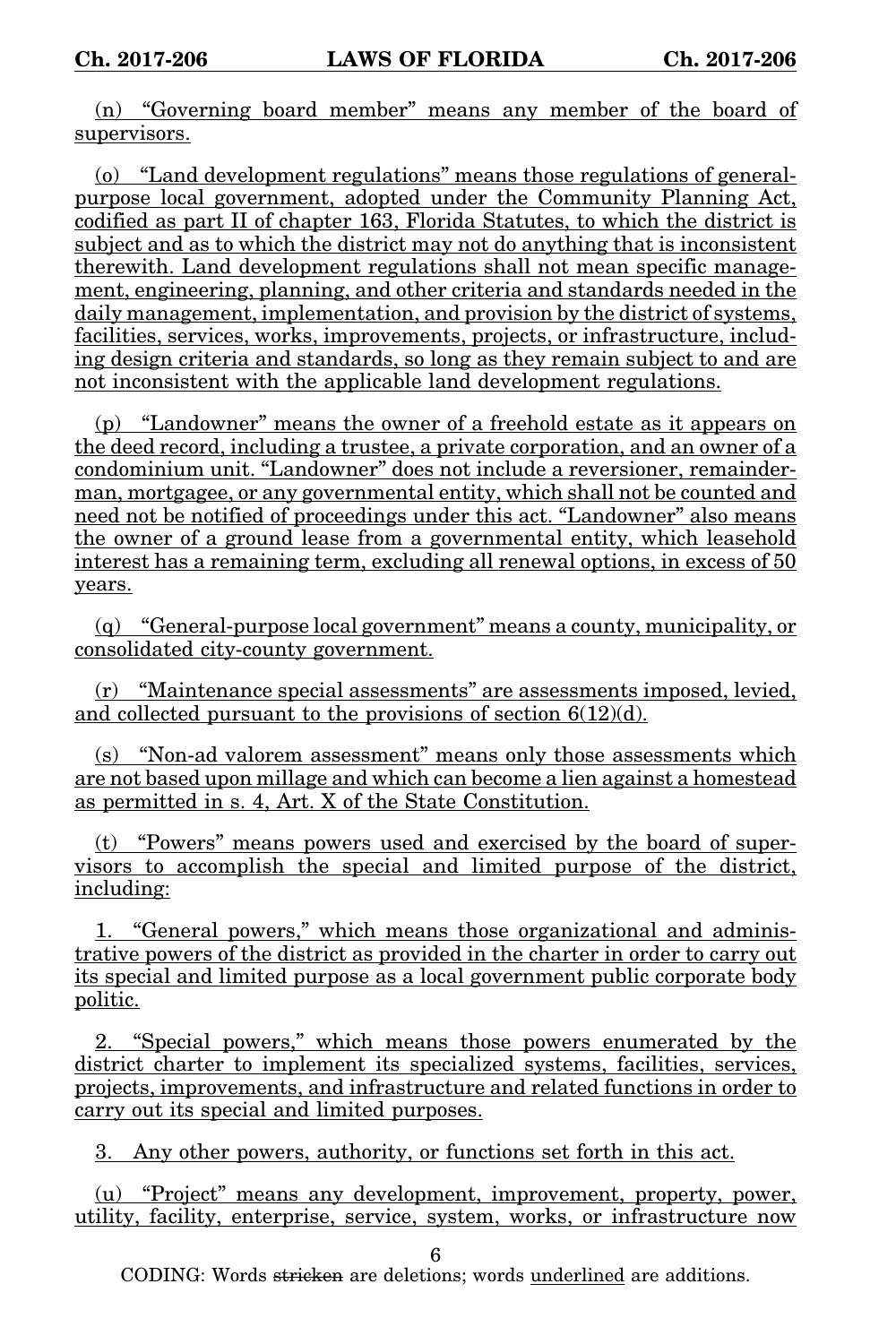existing or hereafter undertaken or established under the provisions of this act.

(v) "Qualified elector" means any person at least 18 years of age who is a citizen of the United States and a legal resident of the state and of the district and who registers to vote with the Supervisor of Elections of Nassau County and resides in Nassau County.

(w) "Refunding bonds" means bonds issued to refinance outstanding bonds of any type and the interest and redemption premium thereon. Refunding bonds may be issuable and payable in the same manner as refinanced bonds, except that no approval by the electorate shall be required unless required by the State Constitution.

(x) "Revenue bonds" means obligations of the district that are payable from revenues, including, but not limited to, special assessments and benefit special assessments, derived from sources other than ad valorem taxes on real or tangible personal property and that do not pledge the property, credit, or general tax revenue of the district.

(y) "Sewer system" means any plant, system, facility, or property, and additions, extensions, and improvements thereto at any future time constructed or acquired as part thereof, useful or necessary or having the present capacity for future use in connection with the collection, treatment, purification, or disposal of sewage, including, but not limited to, industrial wastes resulting from any process of industry, manufacture, trade, or business or from the development of any natural resource. "Sewer system" also includes treatment plants, pumping stations, lift stations, valves, force mains, intercepting sewers, laterals, pressure lines, mains, and all necessary appurtenances and equipment; all sewer mains, laterals, and other devices for the reception and collection of sewage from premises connected therewith; and all real and personal property and any interest therein, and rights, easements, and franchises of any nature relating to any such system and necessary or convenient for operation thereof.

(z) "Special assessments" means assessments as imposed, levied, and collected by the district for the costs of assessable improvements pursuant to the provisions of this act, chapter 170, Florida Statutes, and the additional authority under s. 197.3631, Florida Statutes, or other provisions of general law, which provide or authorize a supplemental means to impose, levy, or collect special assessments.

(aa) "Taxes" or "tax" means those levies and impositions of the board of supervisors that support and pay for government and the administration of law and that may be:

1. Ad valorem or property taxes based upon both the appraised value of property and millage, at a rate uniform within the jurisdiction; or

7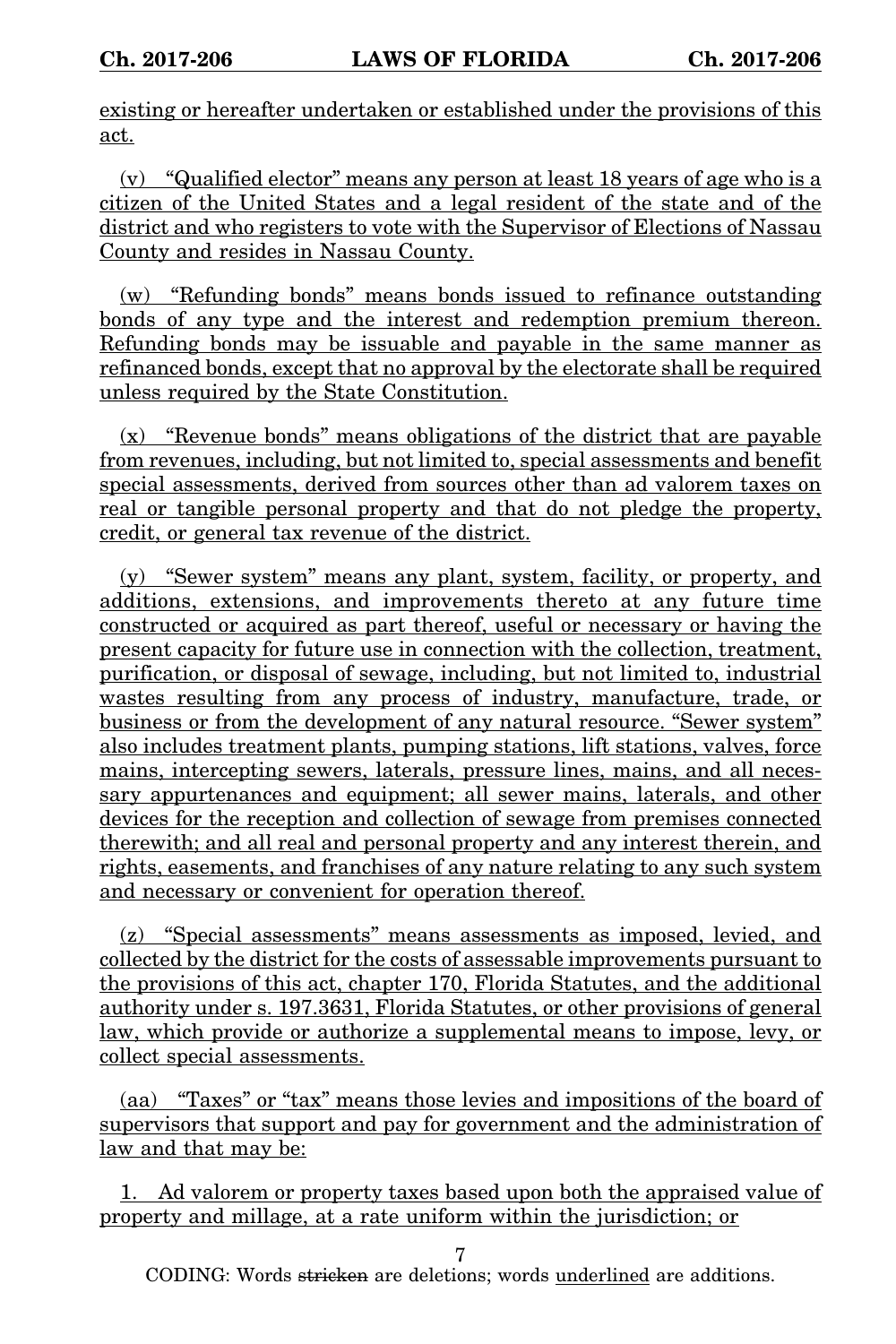2. If and when authorized by general law, non-ad valorem maintenance taxes not based on millage that are used to maintain district systems, facilities, and services.

(bb) "Water system" means any plant, system, facility, or property, and any addition, extension, or improvement thereto at any future time constructed or acquired as a part thereof, useful, necessary, or having the present capacity for future use in connection with the development of sources, treatment, purification, or distribution of water. "Water system" also includes dams, reservoirs, storage tanks, mains, lines, valves, pumping stations, laterals, and pipes for the purpose of carrying water to the premises connected with such system, and all rights, easements, and franchises of any nature relating to any such system and necessary or convenient for the operation thereof.

(3) POLICY.—Based upon its findings, ascertainments, determinations, intent, purpose, and definitions, the Legislature states its policy expressly:

(a) The district and the district charter, with its general and special powers, as created in this act, are essential and the best alternative for the residential, commercial, office, hotel, industrial and other community uses, projects, or functions in the included portion of Nassau County consistent with the effective comprehensive plan, and designed to serve a lawful public purpose.

(b) The district, which is a local government and a political subdivision, is limited to its special purpose as expressed in this act, with the power to provide, plan, implement, construct, maintain, and finance as a local government management entity its systems, facilities, services, improvements, infrastructure, and projects and possessing financing powers to fund its management power over the long term and with sustained levels of high quality.

(c) The creation of the East Nassau Stewardship District by and pursuant to this act, and its exercise of its management and related financing powers to implement its limited, single, and special purpose, is not a development order and does not trigger or invoke any provision within the meaning of chapter 380, Florida Statutes, and all applicable governmental planning, environmental, and land development laws, regulations, rules, policies, and ordinances apply to all development of the land within the jurisdiction of the district as created by this act.

(d) The district shall operate and function subject to, and not inconsistent with, the applicable comprehensive plan of Nassau County and any applicable development orders (e.g. detailed specific area plan development orders), zoning regulations, and other land development regulations.

(e) The special and single purpose East Nassau Stewardship District shall not have the power of a general-purpose local government to adopt a

8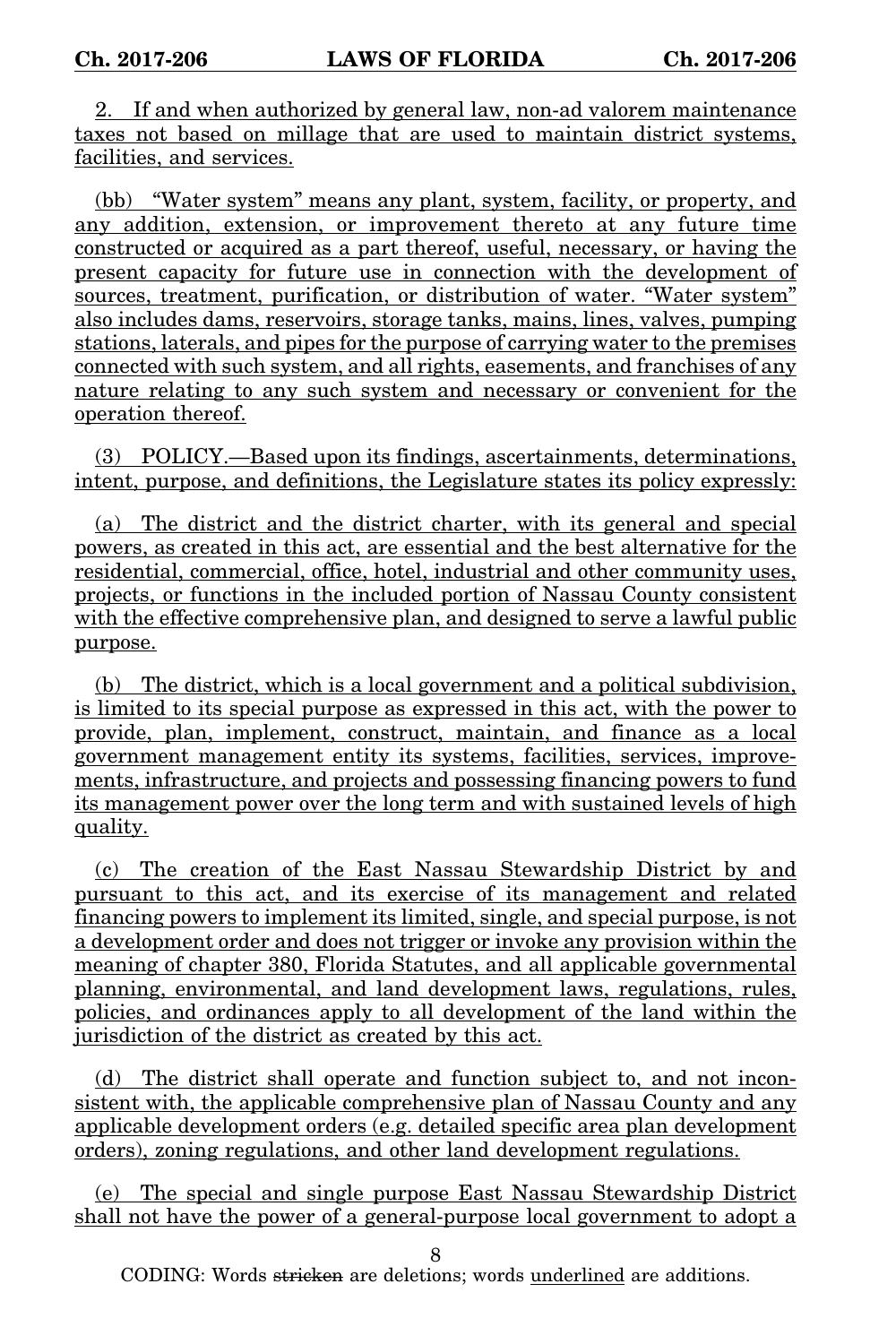comprehensive plan or related land development regulation as those terms are defined in the Community Planning Act.

(f) This act may be amended, in whole or in part, only by special act of the Legislature. The board of supervisors of the district shall not ask the Legislature to amend this act without first obtaining resolution or official statement from Nassau County as required by s. 189.031(2)(e)4., Florida Statutes, for creation of a special district.

Section 3. Minimum charter requirements; creation and establishment; jurisdiction; construction; charter.—

(1) Pursuant to s. 189.031(3), Florida Statutes, the Legislature sets forth that the minimum requirements in paragraphs (a) through (o) have been met in the identified provisions of this act as follows:

(a) The purpose of the district is stated in the act in subsection (4) and in section  $2(3)$ .

(b) The powers, functions, and duties of the district regarding ad valorem taxation, bond issuance, other revenue-raising capabilities, budget preparation and approval, liens and foreclosure of liens, use of tax deeds and tax certificates as appropriate for non-ad valorem assessments, and contractual agreements are set forth in section 6.

(c) The provisions for methods for establishing the district are in this section.

(d) The methods for amending the charter of the district are set forth in section 2.

(e) The provisions for the membership and organization of the governing body and the establishment of a quorum are in section 5.

(f) The provisions regarding maximum compensation of each board member are in section 5.

(g) The provisions regarding the administrative duties of the governing body are found in sections 5 and 6.

(h) The provisions applicable to financial disclosure, noticing, and reporting requirements generally are set forth in sections 5 and 6.

(i) The provisions regarding procedures and requirements for issuing bonds are set forth in section 6.

(j) The provisions regarding elections or referenda and the qualifications of an elector of the district are in sections 2 and 5.

(k) The provisions regarding methods for financing the district are generally in section 6.

9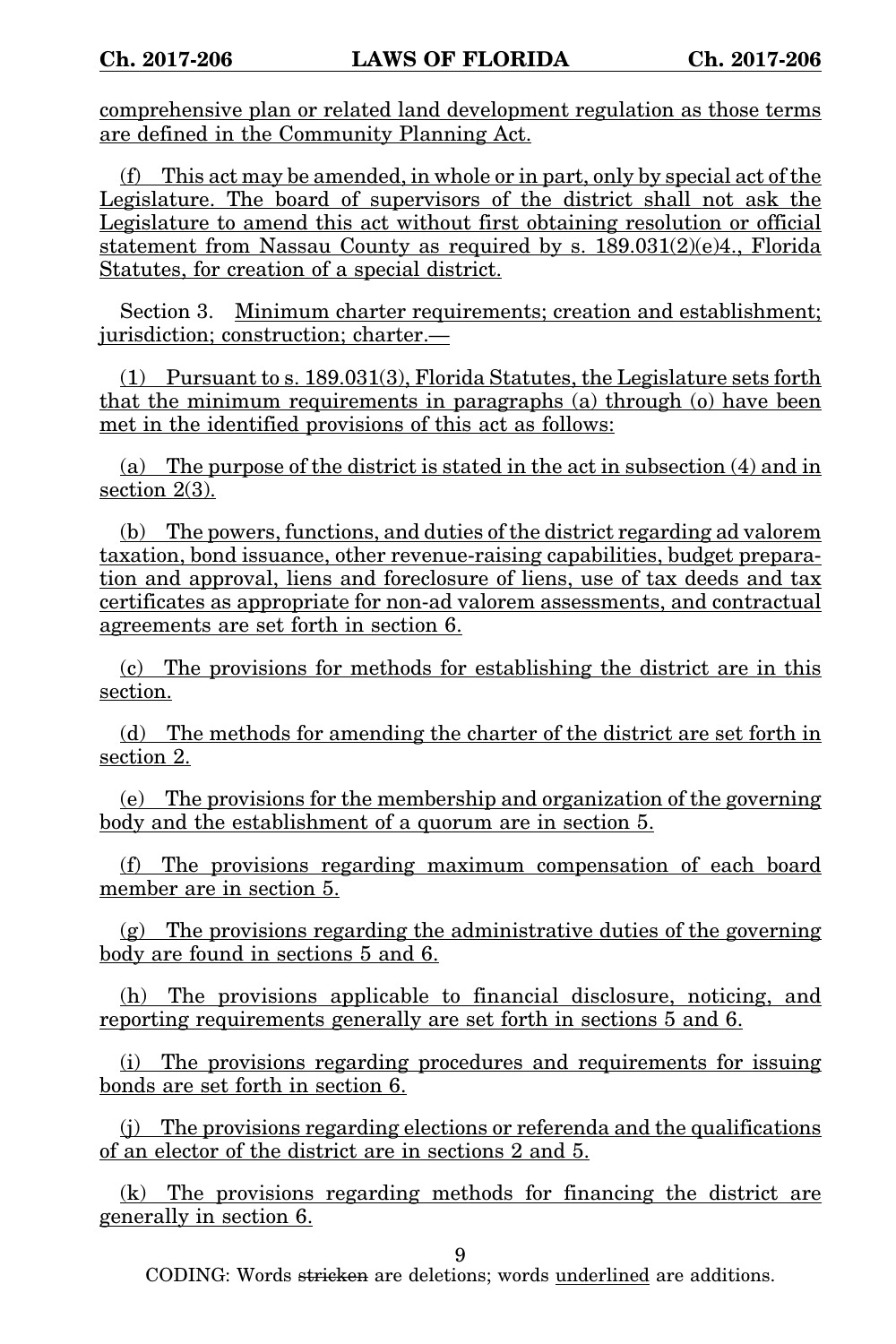(l) Other than taxes levied for the payment of bonds and taxes levied for periods not longer than 2 years when authorized by vote of the electors of the district, the provisions for the authority to levy ad valorem tax and the authorized millage rate are in section 6.

(m) The provisions for the method or methods of collecting non-ad valorem assessments, fees, or service charges are in section 6.

(n) The provisions for planning requirements are in this section and section 6.

(o) The provisions for geographic boundary limitations of the district are set forth in sections 4 and 6.

(2) The East Nassau Stewardship District, which also may be referred to as the "stewardship district," "East Nassau Stewardship District," or "district," is created and incorporated as a public body corporate and politic, an independent special and limited purpose local government, an independent special district, under s. 189.031, Florida Statutes, and as defined in this act and in s. 189.012(3), Florida Statutes, in and for portions of Nassau County. Any amendments to chapter 190, Florida Statutes, after January 1, 2017, granting additional general powers, special powers, authorities, or projects to a community development district by amendment to its uniform charter, ss. 190.006-190.041, Florida Statutes, which are not inconsistent with the provisions of this act, shall constitute a general power, special power, authority, or function of the East Nassau Stewardship District**.** All notices for the enactment by the Legislature of this special act have been provided pursuant to the State Constitution, the Laws of Florida, and the Rules of the Florida House of Representatives and of the Florida Senate. No referendum subsequent to the effective date of this act is required as a condition of establishing the district. Therefore, the district, as created by this act, is established on the property described in this act.

(3) The territorial boundary of the district shall embrace and include all of that certain real property described in section 4.

(4) The jurisdiction of this district, in the exercise of its general and special powers, and in the carrying out of its special and limited purposes, is both within the external boundaries of the legal description of this district and extraterritorially when limited to, and as authorized expressly elsewhere in, the charter of the district as created in this act or applicable general law. This special and limited purpose district is created as a public body corporate and politic, and local government authority and power is limited by its charter, this act, and subject to the provisions of other general laws, including chapter 189, Florida Statutes, except that an inconsistent provision in this act shall control and the district has jurisdiction to perform such acts and exercise such authorities, functions, and powers as shall be necessary, convenient, incidental, proper, or reasonable for the implementation of its special and limited purpose regarding the sound planning, provision, acquisition, development, operation, maintenance, and related

10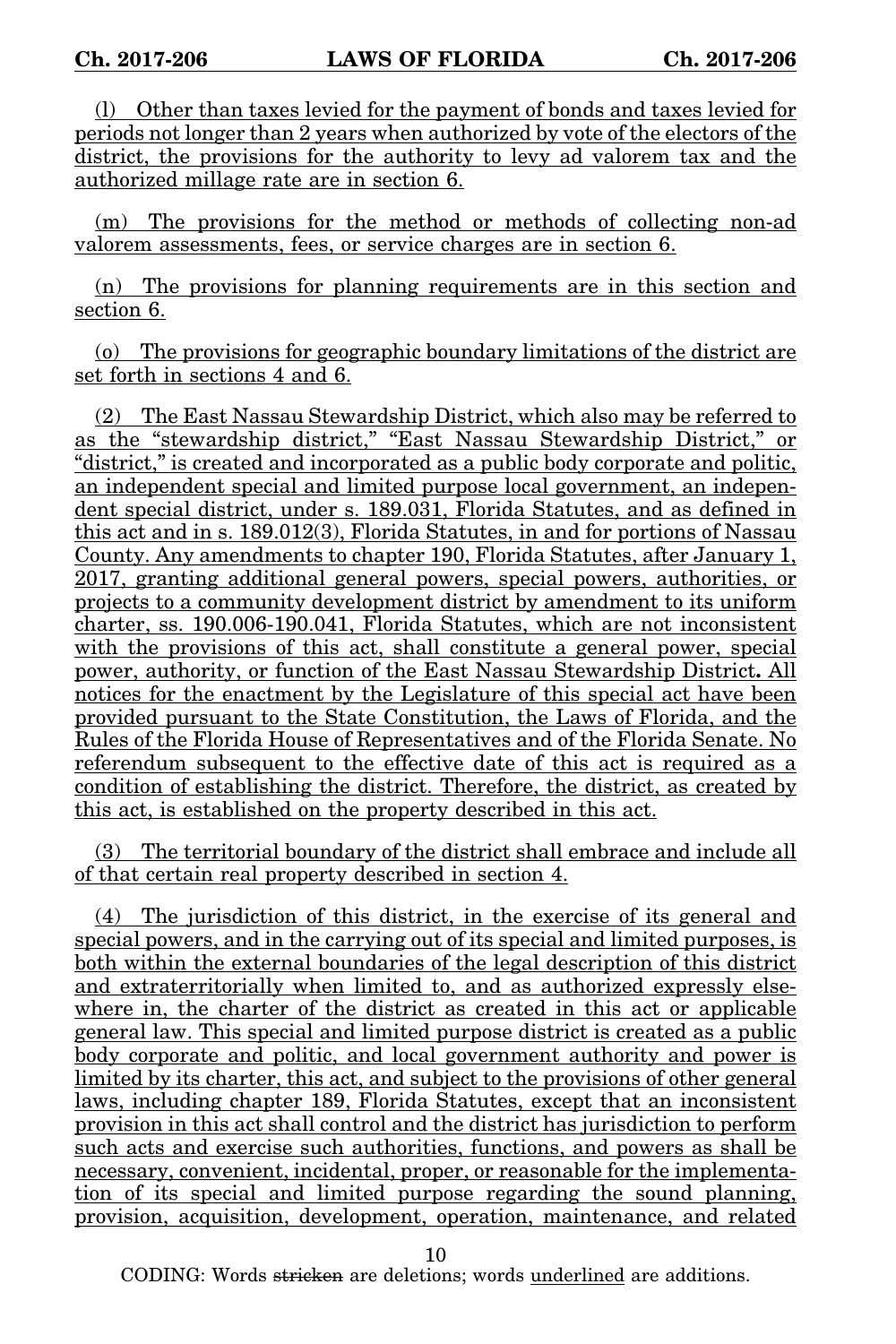financing of those public systems, facilities, services, improvements, projects, and infrastructure works as authorized herein, including those necessary and incidental thereto. The district shall exercise any of its powers extraterritorially within Nassau County upon execution of an interlocal agreement between the district and Nassau County consenting to the district's exercise of any of such powers within Nassau County or an applicable development order issued by Nassau County.

(5) The exclusive charter of the East Nassau Stewardship District is this act and, except as otherwise provided in subsection (2), may be amended only by special act of the Legislature.

Section 4. Legal description of the East Nassau Stewardship District.

LEGAL DESCRIPTION. The metes and bounds legal description of the District, within which there are no parcels of property owned by those who do not wish their property to be included within the District, includes the lands located within Parcels 1 - 11 as follows:

Parcel 1

A parcel of land, being a portion of Sections 25, 26, 34, 35, 36 and the John Frazier Grant, Section 39, Township 4 North, Range 26 East, Nassau County, Florida, and being more particularly described as follows:

Begin at the Southwest corner of Section 26, Township 4 North, Range 26 East, Nassau County, Florida; thence on the West line of said Section 26, N 00°30′18″ W, a distance of 1648.49 feet to a point on the Mean High Water Line of the St. Mary's River said point being referred to as reference point "A"; thence departing said West line and on said Mean High Water Line of the St. Mary's River, Southeasterly a distance of 8022 feet more or less to a point on the Westerly limited Access Right of Way line of Interstate 95 (variable width limited Access Right of Way) said point having a tie line of,  $S 68°37'45''$  E, a distance of  $7483.47$  feet from said reference point "A"; thence departing said Mean High Water Line and on said Westerly limited Access Right of Way line for the next 3 courses, S 30°46′08″ W, a distance of 280.03 feet; thence S 24°42′34″ W, a distance of 1200.00 feet; thence S 20°45′44″ W, a distance of 1895.61 feet to the Northeast corner of those lands described in Official Record Book 1998, Page 970 of the Public Records of Nassau County, Florida; thence departing said Westerly limited Access Right of Way line and on the Northerly and Westerly lines of said lands for the next 2 courses, N 65°17′05″ W, a distance of 3081.32 feet; thence S 57°06′24″ W, a distance of 1263.89 feet to a point on the Northeasterly Right of Way line of U. S. Highway No. 17 (variable width Right of Way); thence departing said Westerly line and on said Northeasterly Right of Way line, N 32°53′24″ W, a distance of 1725.42 feet to the most Southerly corner of those lands described in Official Record Book 1867, Page 1885 of said Public Records; thence departing said Northeasterly Right of Way line and on

11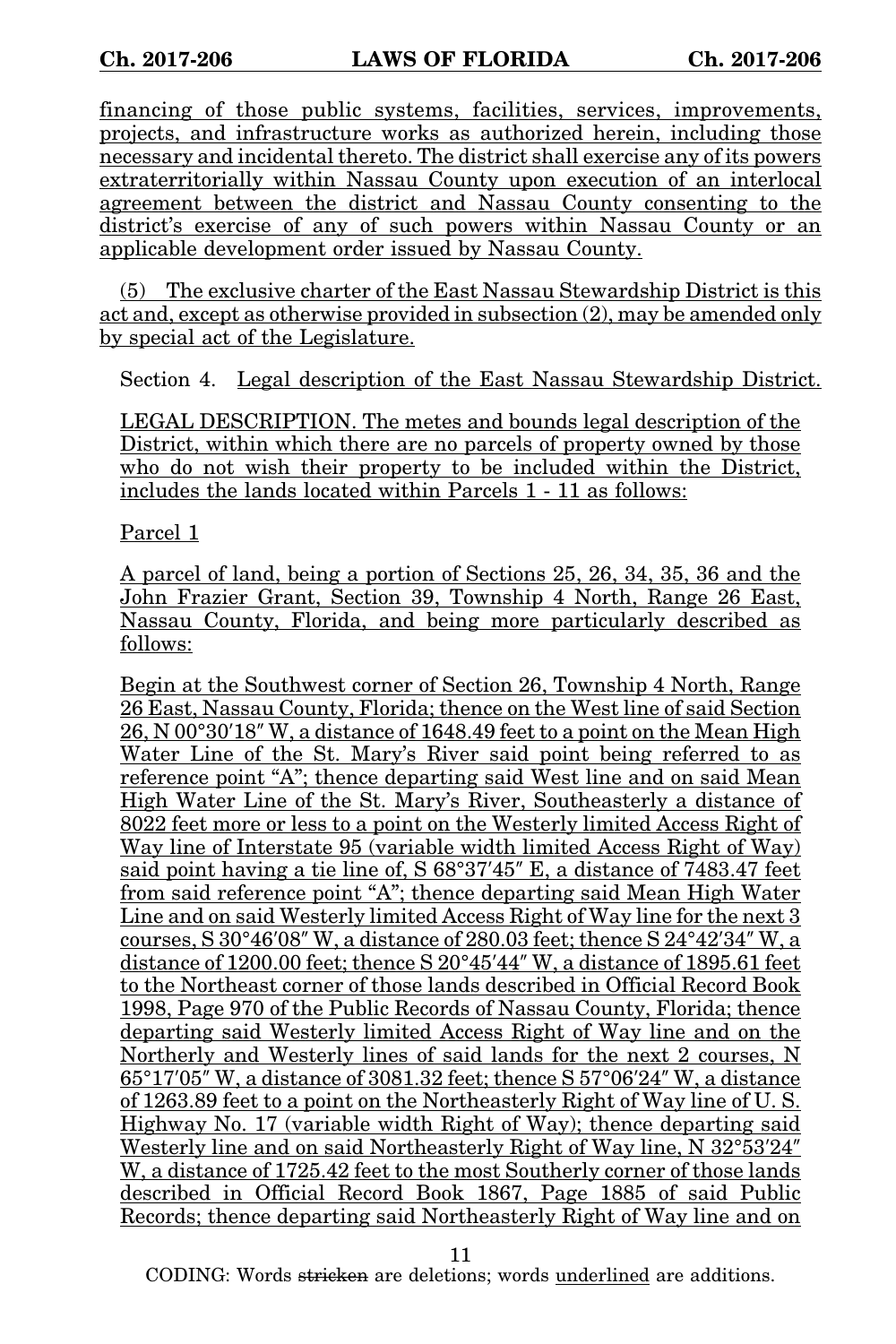the Southerly, Westerly and Northerly lines for the next 5 courses, N 12°06′36″ E, a distance of 70.71 feet; thence N 57°06′36″ E, a distance of 214.00 feet; thence N 32°53′24″ W, a distance of 495.00 feet; thence S 57°06′36″ W, a distance of 214.00 feet; thence N 77°53′24″ W, a distance of 70.71 feet to a point on the aforesaid Northeasterly Right of Way line; thence departing said Northerly line and on said Northeasterly Right of Way line, N 32°53′24″ W, a distance of 1931.47 feet to a point on the North line of Section 34, Township 4 North, Range 26 East, Nassau County, Florida; thence departing said Northeasterly Right of Way line and on said North line, N 88°58′36″ E, a distance of 531.78 feet to the Point of Beginning.

### Parcel 2

A parcel of land, being a portion of Section 36 and the William Fox Grant, Section 38, Township 4 North, Range 26 East, and being a portion of Sections 32 and 33, Township 4 North, Range 27 East, and being a portion of Section 1 and the Charles Seton Grant, Section 37 and the William Fox Grant, Section 38 and the Heirs of E. Waterman Grant, Section 41, Township 3 North, Range 26 East, and being a portion of the William Hobkirk Grant, Section 41 and the William Hobkirk Grant and Thomas May Grant, Section 42 and the Thomas May Grant, Section 43, the Josiah Smith Grant, Section 44 and the Eugenia Brant Grant, Section 45 and the S. Cashen Grant, Section 46 and the Spicer S. Christopher Grant and J. Smith Grant, Section 47 and the Spicer S. Christopher Grant, Section 48 and the Charles Seton Grant, Section 49 and the Heirs of E. Waterman Mill Grant, Section 50 and the John W. Lowe Mill Grant, Section 51 and the John Wingate Grant, Section 53 and the W and J Lofton Grant, Section 54 and the W and J Lofton Grant, Section 55, Township 3 North, Range 27 East and being a portion of Section 37 and the John W. Lowe Mill Grant, Section 44, Township 3 North, Range 28 East, all in Nassau County, Florida and being more particularly described as follows:

Begin at the intersection of the Northeasterly Right-of-Way line of U.S. Highway No. 17 (a 137.50 foot Right-of-Way at this point) and the Easterly Right-of-Way line of Crandall Road (a 40 foot County Maintained Right-of-Way); thence on said Northeasterly Right-of-Way line for the next 3 courses, thence N 32°52′39″ W, a distance 1680.52 feet; thence N 32°57′39″ W, a distance 2740.76 feet; thence N 32°53′09″ W, a distance 733.22 feet to the Southwest corner of those lands described in Official Record Book 611, Page 651 of the Public Records of Nassau County, Florida; thence departing said Northeasterly Right-of-Way line and on the Southerly line, Easterly line and Northerly line of said lands for the next 3 courses, N 57°06′51″ E, a distance 415.00 feet; thence N 32°53′09″ W, a distance 315.00 feet; thence S 57°06′51″ W, a distance 415.00 feet to the Northwest corner of said lands said point also being on the aforesaid Northeasterly Right-of-Way line of U.S. Highway No. 17; thence departing said Northerly line and on said Northeasterly Right-of-Way line, N 32°53′09″ W, a distance 4009.48 feet to the most

12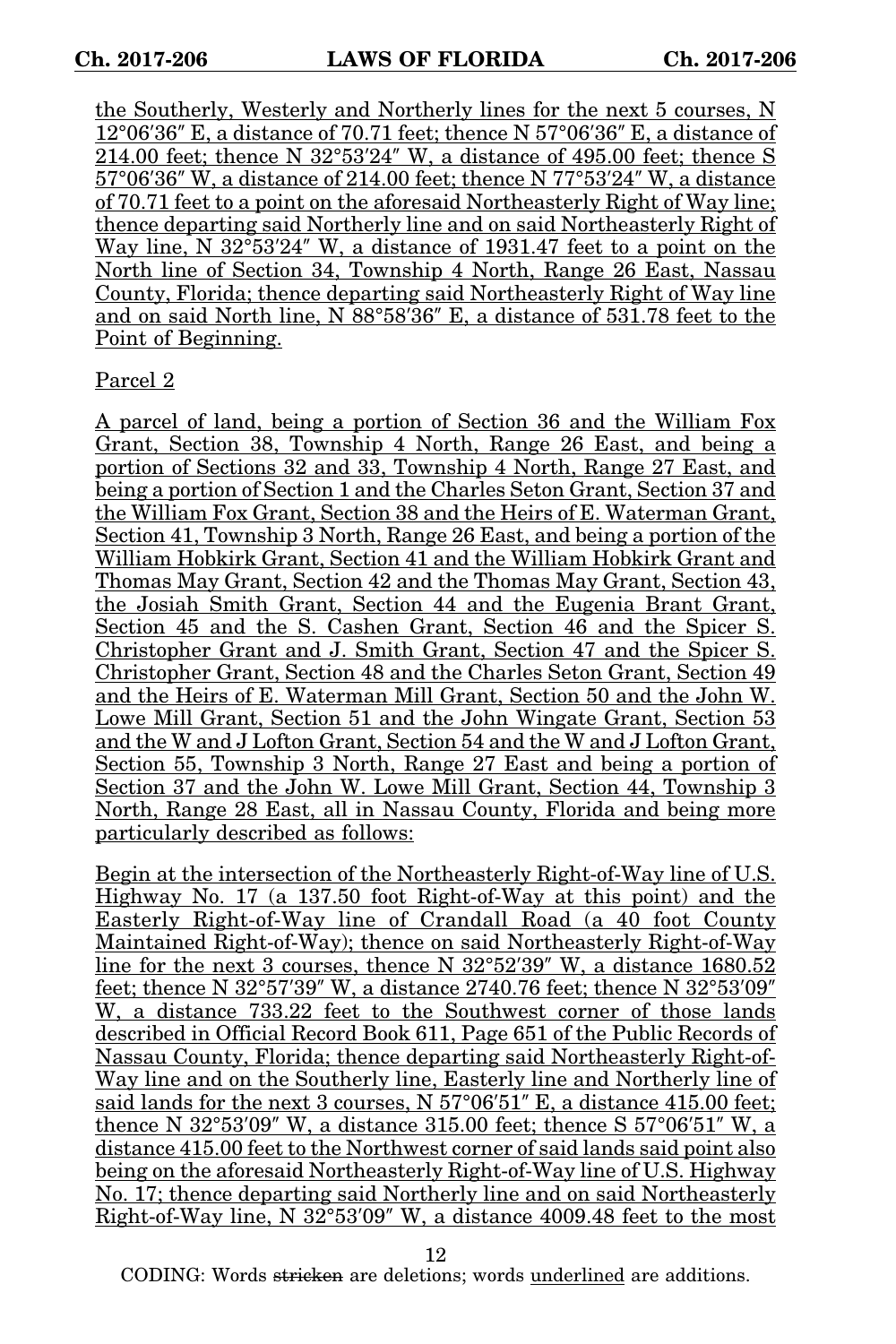Southwesterly corner of those lands described in Official Record Book 44, Page 221 of said Public Records; thence departing said Northeasterly Right-of-Way line and on the Southerly line, Westerly line, Southerly line, Easterly line and on the Northwesterly prolongation thereof for the next 4 courses, thence N 57°06′51″ E, a distance 349.29 feet; thence S 32°53′09″ E, a distance 735.00 feet; thence N 57°06′51″ E, a distance 650.71 feet; thence N 32°53′09″ W, a distance 1832.50 feet to the Northeasterly corner of those lands described in Official Record Book 1415, Page 574 of said Public Records; thence departing said Northwesterly prolongation line and on the Northerly line of said lands, S 57°06′51″ W, a distance 1000.00 feet to the Northwesterly corner of said lands said point also being on the aforesaid Northeasterly Right-of-Way line of U.S. Highway No. 17; thence departing said Northerly line and on said Northeasterly Right-of-Way line for the next 6 courses, N 32°53′09″ W, a distance 693.03 feet; thence N 32°54′39″ W, a distance 534.04 feet; thence N 33°01′13″ E, a distance 164.28 feet; thence N 32°54′39″ W, a distance 695.00 feet; thence S 89°26′12″ W, a distance 177.55 feet; thence N 32°54′39″ W, a distance 2036.94 feet to the Southeast corner of those lands described in Official Record Book 1641, Page 1573 of said Public Records; thence departing said Northeasterly Right-of-Way line and on the Easterly line and on Northerly lines of said lands for the next 3 courses,  $N \frac{24^{\circ}41'55''}{N}$  E, a distance 4517.43 feet; thence N 21°05′55″ W, a distance 658.43 feet; thence N 65°17′21″ W, a distance 1624.14 feet to a point on the Easterly limited Access Right of Way line of Interstate 95 (variable width limited Access Right of Way); thence departing said Northerly line and on said Easterly limited Access Right of Way line for the next 2 courses, N 24°42′34″ E, a distance 690.82 feet; thence N 31°16′11″ E, a distance 1059.18 feet to a point on the Mean High Water Line of the St. Mary's River said point being referred to as reference point "A"; thence departing said Easterly limited Access Right of Way line and on said Mean High Water Line, Southeasterly, a distance of 2951 feet more or less to a point on the Easterly line of the William Fox Grant, Section 38, Township 4 North, Range 26 East, Nassau County, Florida said point having a tie line of, S 51°34′50″ E, a distance of 2855.64 feet from said reference point "A"; thence departing said Mean High Water Line and on said Easterly line, S 33°27′43″ W, a distance 748.66 feet to a point on the North line of the Charles Seton Grant, Section 37, Township 3 North, Range 26 East, Nassau County, Florida; thence departing said Easterly line and on said North line, N 88°44′44″ E, a distance 513.75 feet to a point on the aforesaid Mean High Water Line of the St. Mary's River said point being referred to as reference point "B"; thence departing said North line and on said Mean High Water Line, Southeasterly, a distance of 5276 feet more or less to a point on said Mean High Water Line said point being referred to as reference point "C" said point having a tie line of, S 36°30′52″ E, a distance of 4828.26 feet from said reference point "B"; thence continue on said Mean High Water Line, Northeasterly, a distance of 7051 feet more or less to a point on the South line of Section 32, Township 4 North, Range 27 East, Nassau County, Florida, said point also being on said

13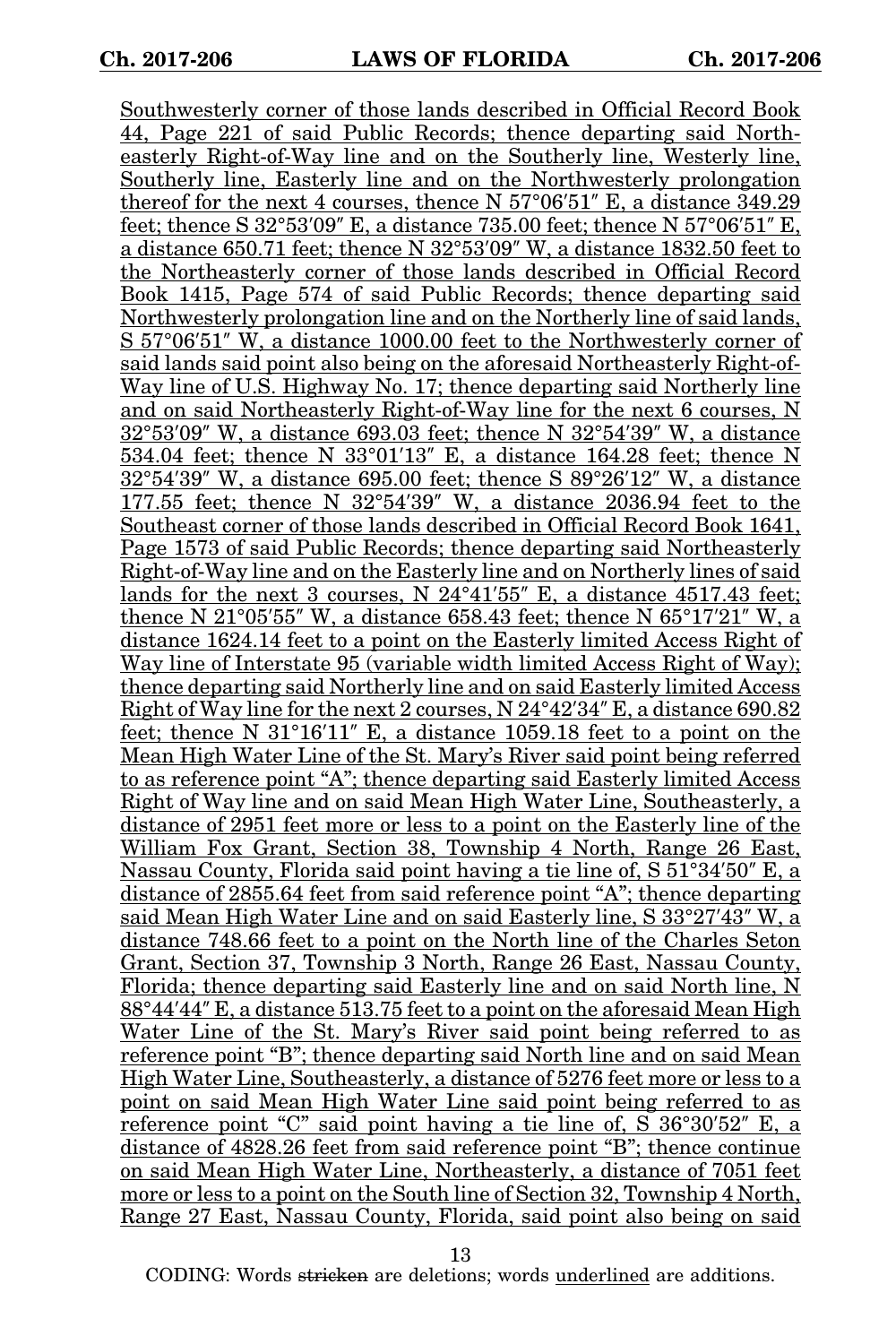Mean High Water Line said point being referred to as reference point "D" said point having a tie line of, N  $49^{\circ}38'32''$  E, a distance of 6131.74 feet from said reference point "C"; thence continue on said Mean High Water Line, Northeasterly a distance of 3218 feet more or less to a point on said Mean High Water Line said point being referred to as reference point "E" said point having a tie line of, N 59°42′40″ E, a distance of 3066.75 feet from said reference point "D"; thence continue on said Mean High Water Line, Southeasterly and Northeasterly, a distance of 10,304 feet more or less to a point on said Mean High Water Line said point being referred to as reference point "F" said point having a tie line of, S 86°49′56″ E, a distance of 6272.48 feet from said reference point "E"; thence continue on said Mean High Water Line, Southeasterly and Northeasterly, a distance of 9016 feet more or less to a point on said Mean High Water Line said point being referred to as reference point "G" said point having a tie line of, S 76°57′13″ E, a distance of 6753.01 feet from said reference point "F"; thence continue on said Mean High Water Line, Southeasterly, a distance of 7683 feet more or less to the Northwest corner of those lands described in Official Record Book 1043, Page 181 of said Public Records said point also being on said Mean High Water Line said point having a tie line of, S 15°33′29″ E, a distance of 5567.35 feet from said reference point "G"; thence departing said Mean High Water Line and on the Westerly line and Southerly line of said lands for the next 2 courses, S 02°30′20″ E, a distance 677.00 feet; thence S 72°00′20″ E, a distance 696.00 feet to the Southeast corner of said lands said point also being on the Easterly line of the William Hobkirk Grant and Thomas May Grant, Section 42, Township 3 North, Range 27 East, Nassau County, Florida; thence departing said Southerly line and on said Easterly line, S 43°59′40″ W, a distance 2341.20 feet to the Northwesterly corner of the William Hobkirk Grant, Section 41, Township 3 North, Range 27 East, Nassau County, Florida; thence departing said Easterly line and on the Northerly line of said Section 41, S 46°58′42″ E, a distance 3347.31 feet to the Northeasterly corner of said Section 41 said point also being the most Northerly corner of the Heirs of E. Waterman Mill Grant, Section 50, Township 3 North, Range 27 East, Nassau County, Florida; thence departing said Northerly line and on said Northerly line of Section 50, S 46°45'09" E, a distance 3141.05 feet: thence departing said Northerly line, S 43°07′50″ W, a distance 47.78 feet to a point on the Southerly Right of Way line of Rose Bluff Road (66 foot Right of Way); thence on said Southerly Right of Way line, S 46°52′10″ E, a distance 3672.22 feet to the Northwest corner of Creekside Unit I as recorded in Plat Book 6, Page 320 of the Public Records of Nassau County, Florida; thence departing said Southerly Right of Way line and on the Westerly line of said Creekside Unit I, S 43°56′29″ W, a distance 922.51 feet to the Southwest corner of said Creekside Unit I; thence departing said Westerly line and on the Southerly of said Creekside Unit I and on the Southerly line of Creekside Unit II as recorded in Plat Book 7, Pages 32 and 33 of said Public Records and on the Southerly line of those lands described in Official Record Book 1699, Page 1781 of said Public Records, S 47°56′22″

14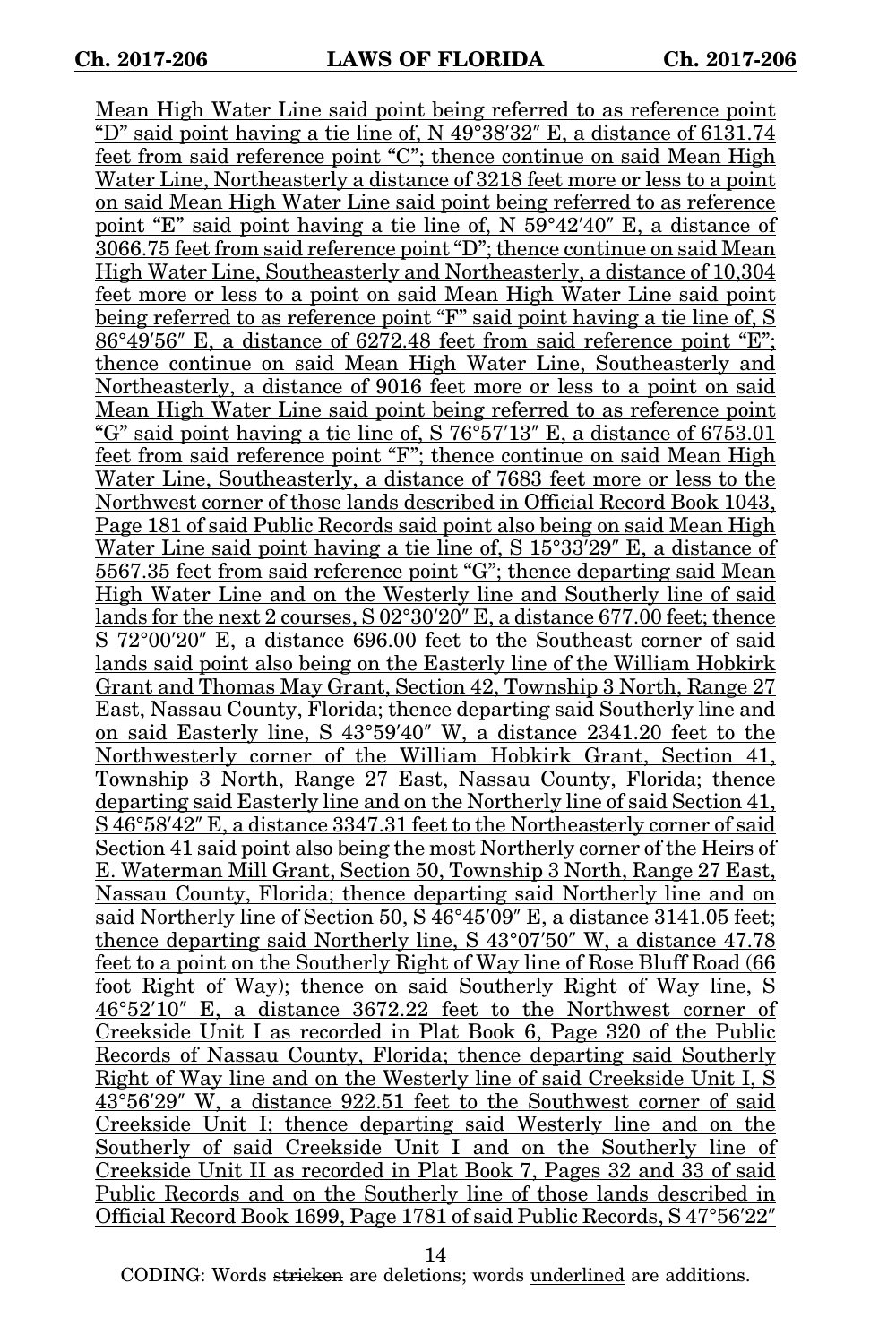E, a distance 2923.03 feet to the Northwest corner of said lands; thence departing said Southerly line and on the Northerly lines, Westerly lines, South line and East line of said lands for the next 7 courses, S 44°21′01″ W, a distance 248.94 feet; thence S 88°38′46″ W, a distance 550.24 feet; thence S 46°58′49″ E, a distance 307.88 feet; thence N 88°37′03″ E, a distance 237.76 feet; thence S  $02^{\circ}22'18''$  W, a distance 473.95 feet; thence S 88°16′36″ E, a distance 450.33 feet; thence N 01°36′34″ E, a distance 711.99 feet to the Northeast corner of said lands said point also being on the aforesaid Southerly line of those lands described in Official Record Book 1699, Page 1781; thence departing said East line and on said Southerly line of those lands described in Official Record Book 631, Page 31 of said Public Records, S 47°56′22″ E, a distance 2961.43 feet to the Southeast corner of said lands; thence departing said Southerly line and on the Easterly line of said lands, N 38°10′15″ E, a distance 382.73 feet to a point on the Southerly County Maintained Right of Way line of Lee Road said point being on a curve, concave Northwest, having of radius 85.46 feet and a central angle of 28°44′32″; thence departing said Easterly line and on said Southerly County Maintained Right of Way line and on the arc of said curve for the next 4 courses, a distance of 42.87 feet said arc being subtended by a chord which bears N 69°54′46″ E, a distance of 42.42 feet to the curves end; thence N 53°02′00″ E, a distance 40.64 feet to the beginning of a curve, concave Southeast, having of radius 73.38 feet and a central angle of 36°59′17″; thence on the arc of said curve a distance of 47.37 feet said arc being subtended by a chord which bears N 75°22′46″ E, a distance of 46.55 feet to the curves end; thence S 71°13′20″ E, a distance 279.61 feet to the Northwest corner of those lands described in Official Record Book 631, Page 31 of the aforesaid Public Records; thence departing said Southerly County Maintained Right of Way line and on the Westerly line of said lands and the Southerly prolongation thereof, S 07°40′39″ W, a distance 1608.34 feet to the Southwest corner of those lands described in Official Record Book 802, Page 1281 of said Public Records; thence departing said Southerly prolongation line and on the Southerly line of said lands, S 82°19′01″ E, a distance 399.49 feet to a point on the Westerly Right of Way line of Chester Road (Variable Width Right of Way); thence departing said Southerly line and on said Westerly Right of Way line for the next 3 courses, S 07°40′57″ W, a distance 21.94 feet; thence S 07°43′19″ W, a distance 9134.66 feet; thence S  $08^{\circ}41'14''$  W, a distance 747.21 feet to a point on the Northerly Right of Way line of Pages Dairy Road (100 foot Right of Way); thence departing said Westerly Right of Way line and on said Northerly Right of Way line for the next 8 courses, N 63°45′37″ W, a distance 1908.42 feet to the beginning of a curve, concave Northeast, having a radius of 1859.00 feet and a central angle of 13°19′52″; thence on the arc of said curve a distance of 432.54 feet said arc being subtended by a chord which bears N 57°05′41″ W, a distance of 431.57 feet to the curves end; thence N 50°25′45″ W, a distance 1077.81 feet; thence N 51°29′02″ W, a distance 1087.78 feet to the beginning of a curve, concave Southwest, having a radius of 5786.70 feet and a central angle of 12°04′58″; thence on the arc of said curve a distance of 1220.33

15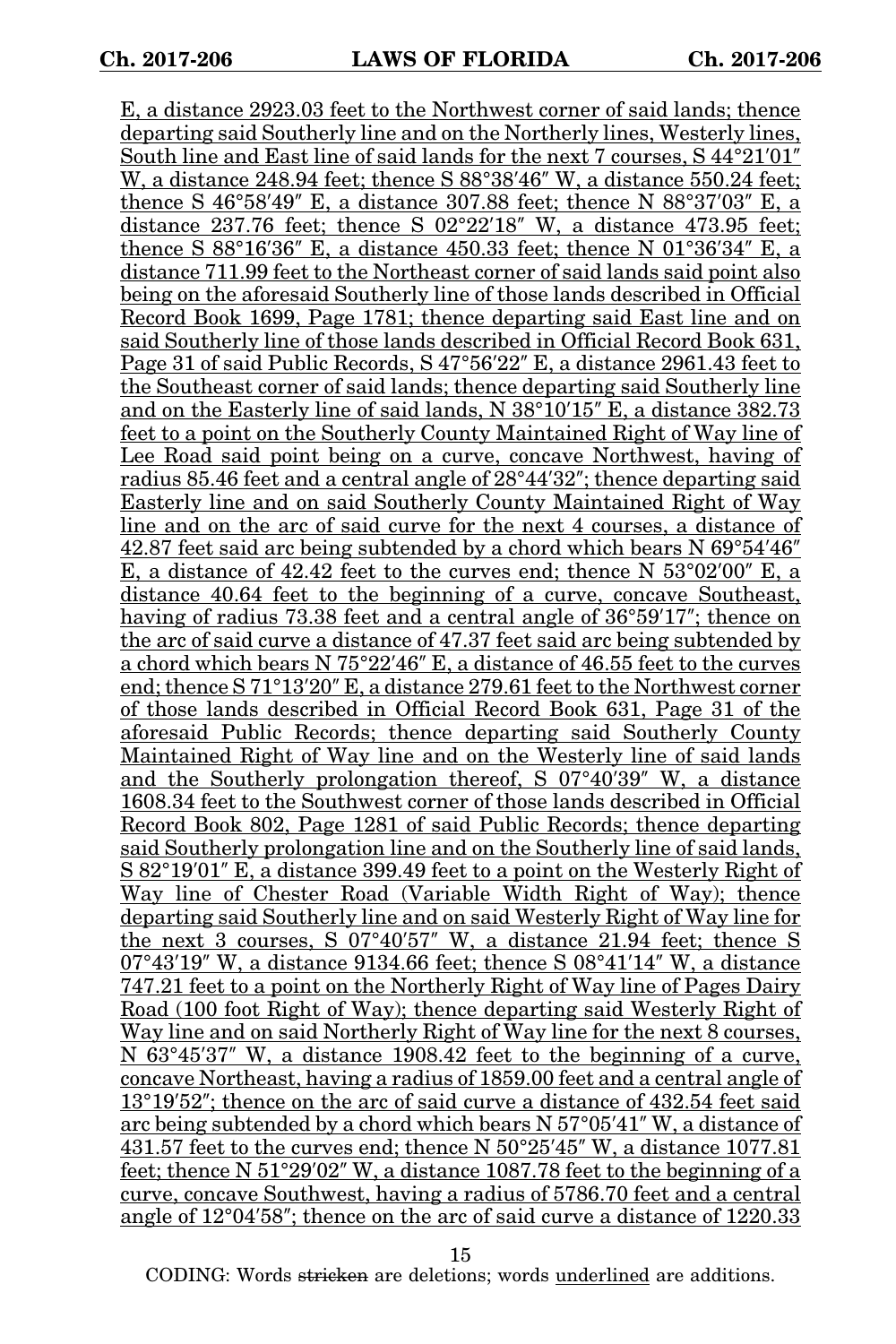feet said arc being subtended by a chord which bears N 57°31′31″ W, a distance of 1218.07 feet to the curves end; thence N 63°34′00″ W, a distance 549.97 feet to the beginning of a curve, concave Southwest, having a radius of 2914.79 feet and a central angle of 11°37′45″; thence on the arc of said curve a distance of 591.61 feet said arc being subtended by a chord which bears N 69°22′53″ W, a distance of 590.59 feet to the curves end; thence N 75°11′45″ W, a distance 386.35 feet to the Southeast corner of Page Hill Unit 1, as recorded in Plat Book 6, Pages 237 and 238 of the Public Records of Nassau County, Florida; thence on the Easterly line of said Page Hill Unit 1 and on the Easterly line of Page Hill Unit 2, as recorded in Plat Book 6, Pages 318 and 319 of said Public Records and on the Easterly line of Page Hill Unit 3, as recorded in Plat Book 6, Pages 341 and 342 of said Public Records for the next 6 courses, thence N 15°14′52″ E, a distance of 624.51 feet; thence N 31°18′20″ E, a distance of 1600.42 feet; thence N 31°16′17″ E, a distance of 1617.68 feet; thence N 31°18′20″ E, a distance of 77.25 feet; thence N 31°14′20″ E, a distance of 712.26 feet; thence N 15°00′35″ E, a distance of 1945.10 feet to the Northeast corner of said Page Hill Unit 3, as recorded in Plat Book 6, Pages 341 and 342; thence departing said Easterly line and on the North line of said Page Hill Unit 3, S 89°08′26″ W, a distance 1948.04 feet to the Northwest corner of said Page Hill Unit 3; thence departing said North line and on the Westerly line of said Page Hill Unit 3 and on the Westerly line of the aforesaid Page Hill Unit 2 and on the Westerly line of the aforesaid Page Hill Unit 1 for the next 7 courses, S 06°17′22″ W, a distance 846.40 feet; thence S 15°13′56″ W, a distance 1678.50 feet; thence S 15°14′27″ W, a distance 1129.83 feet; thence N 80°46′29″ W, a distance 416.31 feet; thence S 15°10′34″ W, a distance 1155.32 feet; thence S 75°30′02″ E, a distance 415.78 feet; thence S 15°05′25″ W, a distance 1047.82 feet to a point on the aforesaid Northerly Right of Way line of Pages Dairy Road; thence departing said Westerly line and on said Northerly Right of Way line for the next 2 courses, N 75°11′45″ W, a distance 135.69 feet; thence N 76°11′45″ W, a distance 1105.99 feet to the beginning of a curve, concave Southerly, having a radius of 1004.93 feet and a central angle of 19°06′09″; thence on the arc of said curve a distance of 335.04 feet said arc being subtended by a chord which bears N 85°44′50″ W, a distance of 333.49 feet to the Southeast corner of Yulee Hills as recorded in Plat Book 4, Page 31 of the aforesaid Public Records; thence departing said Northerly Right of Way line and on the Easterly line of said Yulee Hills, N 4°55′07″ W, a distance 6150.59 feet to the Northeast corner of said Yulee Hills said point also being on the Easterly line of the Heirs of E. Waterman Mill Grant, Section 50, Township 3 North, Range 27 East, Nassau County, Florida. thence departing said Easterly line and on the Westerly line of Yulee Hills and also being on said Easterly line of Section 50, S 43°57′08″ W, a distance 6123.00 feet to the Southwest corner of said Yulee Hills; thence departing said Westerly line and continuing on said Easterly line of Section 50, S 43°54′03″ W, a distance 4814.17 feet to a point on the North Right of Way line of Pages Dairy Road (80 foot Right of Way) said point also being on a curve, concave

16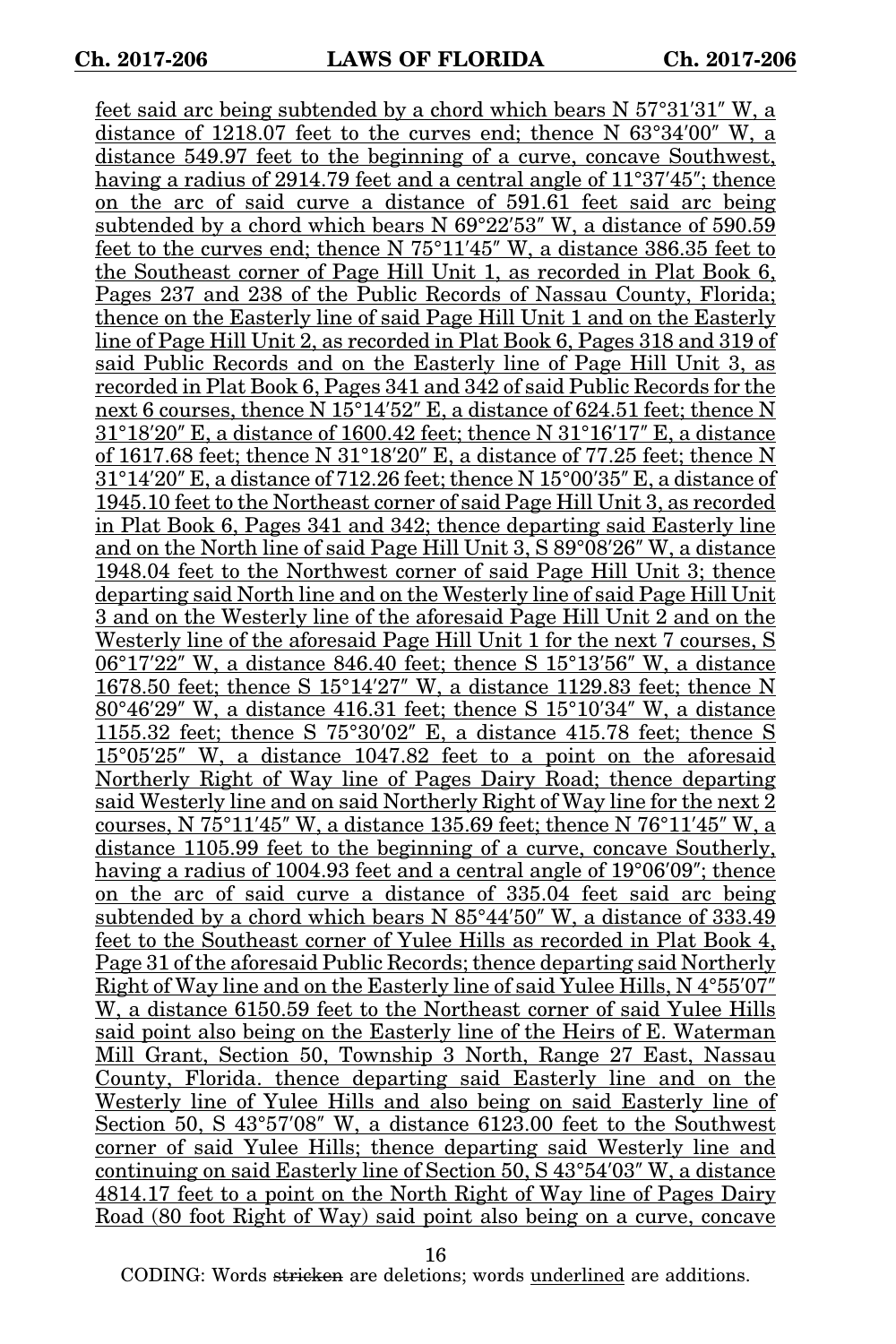Southeast, having of radius 449.26 feet and a central angle of 1°13′25″; thence departing said Easterly line and on said North Right of Way line and on the arc of said curve a distance of 9.59 feet said arc being subtended by a chord which bears S 75°39′19″ W, a distance of 9.59 feet to a point on the North Right of Way line of Jefferson Street (75 foot Right of Way) as shown on North Yulee as recorded in Plat Book 2, Page 26 of the aforesaid Public Records; thence departing said North Right of Way line of Pages Dairy Road and on said North Right of Way line of Jefferson Street, N 89°26′08″ W, a distance 1639.13 feet to the Southeast corner of those lands described in Official Record Book 325, Page 159 of said Public Records; thence departing said North Right of Way line and on the Easterly line of said lands, N 28°15′16″ W, a distance 2192.02 feet to the Northeast corner of said lands said point also being on the Easterly line of those lands described in Official Record Book 1629, Page 1511 of said Public Records; thence departing said Easterly line and on said Easterly line of those lands described in Official Record Book 1629, Page 1511 and on the Easterly line of those lands described in Official Record Book 1974, Page 625 of said Public Records, N 44°18′02″ E, a distance 1176.85 feet to the Northeast corner of said lands; thence departing said Easterly line and on the Northerly line of said lands and the Northwesterly prolongation thereof, N 46°33′16″ W, a distance 4615.27 feet to the Northeast corner of those lands described in Official Record Book 1871, Page 1833 of said Public Records; thence departing said Northwesterly prolongation line and on the Westerly line and Southerly line of said lands for the next 2 courses, S 43°49′29″ W, a distance 2150.02 feet; thence S 46°10′48″ E, a distance 965.65 feet to the Northwest corner of those lands described in Official Record Book 1560, Page 1741 of said Public Records; thence departing said Southerly line and on the Westerly line of said lands, S 44°45′43″ W, a distance 784.92 feet to a point on the Northeasterly Right of Way line of U.S. Highway No. 17 (Variable Width Right of Way); thence departing said Westerly line and on said Northeasterly Right of Way line for the next 3 courses, N 45°55′39″ W, a distance 1717.93 feet to the beginning of a curve, concave Northeast, having a radius of 5629.65 feet and a central angle of 7°10′00″; thence on the arc of said curve a distance of 704.17 feet said arc being subtended by a chord which bears  $N_{42}^{\circ}20'39''$  W, a distance of 703.71 feet to the curves end; thence N 38°45′39″ W, a distance 2470.26 feet to a point on the Easterly line of those lands described in Official Record Book 1910, Page 1533 of the aforesaid Public Records; thence departing said Northeasterly Right of Way line and on said Easterly line and on the Northeasterly prolongation thereof, N 49°42′18″ E, a distance 446.92 feet to the Southwest corner of those lands described in Official Record Book 697, Page 547 of said Public Records; thence departing said Northeasterly prolongation line and on the Southerly line of said lands and on the Southeasterly prolongation thereof, S 45°06′08″ E, a distance 1089.00 feet to the Southeast corner of those lands described in Official Record Book 2056, Page 790 of said Public Records; thence departing said Southeasterly prolongation line and on the Easterly line of said lands and on the Northeasterly prolongation thereof, N 44°53′52″ E, a

17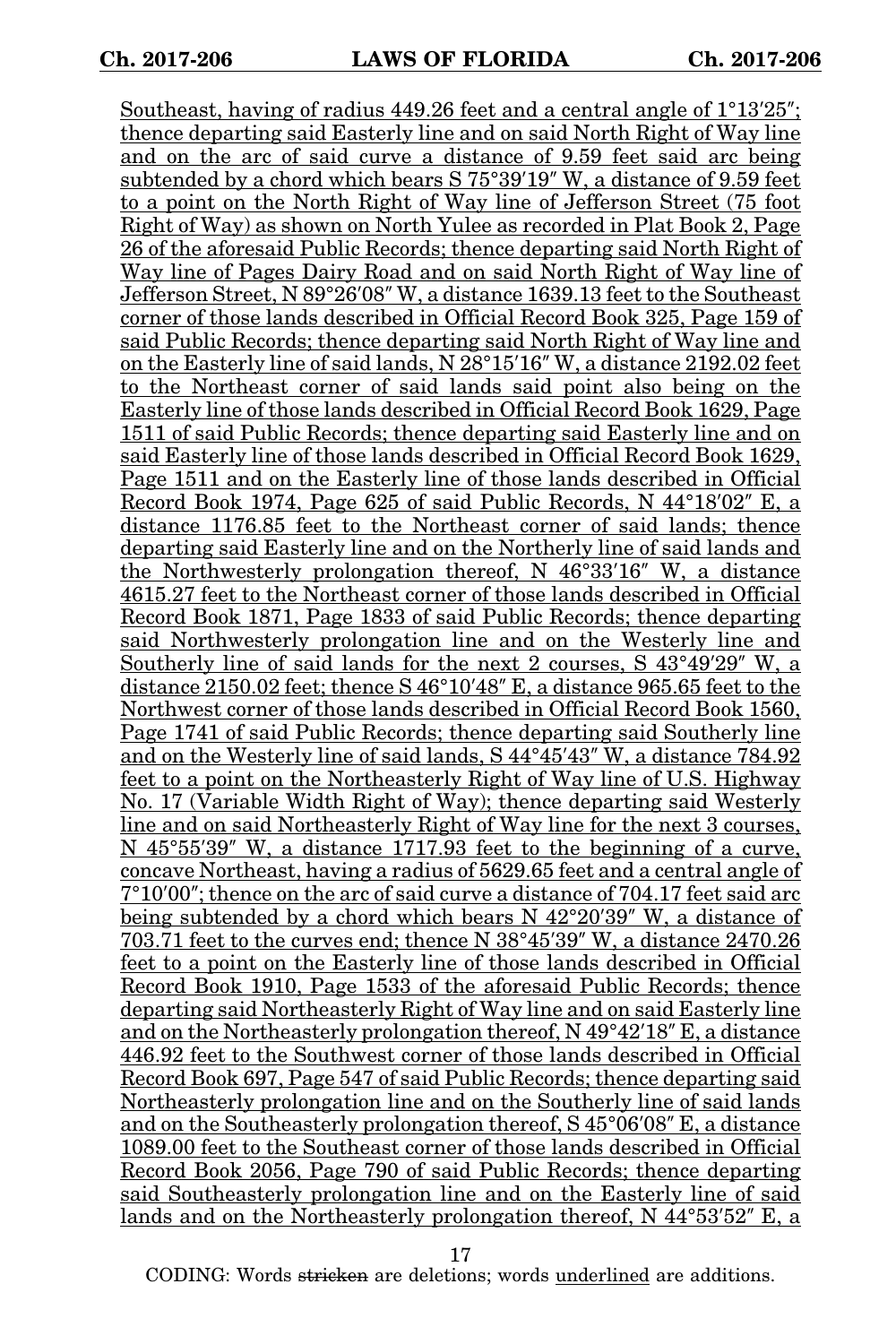distance 2046.00 feet to the Northeast corner of those lands described in Official Record Book 762, Page 958 of said Public Records; thence departing said Northeasterly prolongation line and on the Northerly line of said lands and on the Northwesterly prolongation thereof, N 45°06′08″ W, a distance 2178.00 feet to the Northwest corner of those lands described in Official Record Book 590, Page 920 of said Public Records; thence departing said Northwesterly prolongation line and on the Westerly line of said lands, S 44°53′52″ W, a distance 2046.00 feet to the Southwest corner of said lands; thence departing said Westerly line and on the Southerly line of said lands and on the Southeasterly prolongation thereof, S 45°06′08″ E, a distance 822.96 feet to a point on the Westerly line of those lands described in Official Record Book 1961, Page 1186 of said Public Records; thence departing said Southeasterly prolongation line and on the Westerly line of said lands and the Southwesterly prolongation thereof, S 50°46′31″ W, a distance 417.39 feet to a point on the aforesaid Northeasterly Right of Way line of U.S. Highway No. 17; thence departing said Southwesterly prolongation line and on said Northeasterly Right of Way line for the next 3 courses, N 38°45′39″ W, a distance 897.57 feet to the beginning of a curve, concave Northeast, having a radius of 5629.65 feet and a central angle of 5°53′00″; thence on the arc of said curve a distance of 578.07 feet said arc being subtended by a chord which bears N 35°49′09″ W, a distance of 577.82 feet to the curves end; thence N 32°52′39″ W, a distance 2569.25 feet to the Southeast corner of those lands described in Official Record Book 87, Page 429 of the aforesaid Public Records; thence departing said Northeasterly Right of Way line and on the Easterly line, Northerly line, and the Westerly line of said lands for the next 3 courses, N 57°07′21″ E, a distance 208.70 feet; thence N 32°52′39″ W, a distance 208.70 feet; thence S 57°07′21″ W, a distance 208.70 feet to a point on the aforesaid Northeasterly Right of Way line of U.S. Highway No. 17; thence departing said Westerly line and on said Northeasterly Right of Way line, N 32°52′39″ W, a distance 1163.92 feet to the Southeast corner of those lands described in Official Record Book 756, Page 587 of the aforesaid Public Records; thence departing said Northeasterly Right of Way line and on the Easterly line of said lands, N 57°07'21" E, a distance 85.00 feet to the Southwest corner of those lands described in Official Record Book 309, Page 673 of said Public Records; thence departing said Easterly line and on the Southerly of said lands and on the Southeasterly prolongation thereof, S 54°09′58″ E, a distance 1053.12 feet to the Southeast corner of those lands described in Official Record Book 1131, Page 1698 of said Public Records; thence departing said Southeasterly prolongation line and on the Easterly line of said lands and on the Northeasterly prolongation thereof, N 57°00′06″ E, a distance 909.57 feet to the Northeast corner of those lands described in Official Record Book 1171, Page 330 of said Public Records; thence departing said Northeasterly prolongation line and on the Northerly line of said lands and on the Northwesterly prolongation thereof, N 32°52′44″ W, a distance 1651.85 feet to the Northwest corner of those lands described in Official Record Book 725, Page 172 of said Public Records; thence

18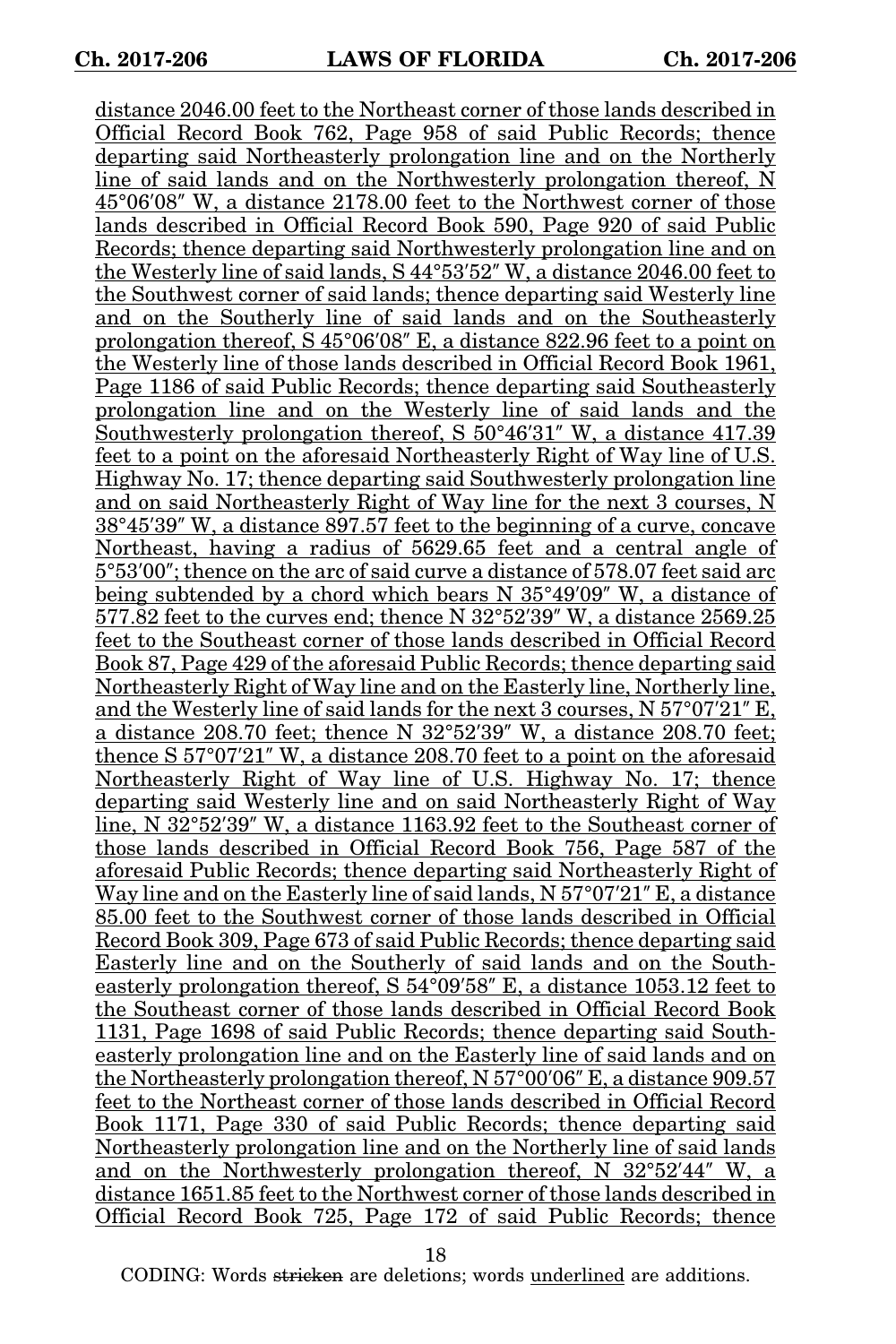departing said Northwesterly prolongation line and on the Westerly line of said lands, S 46°25′51″ W, a distance 1401.20 feet to the Point of Beginning.

Together with:

Crandall Road as being described below:

Crandall Road

A parcel of land, being a portion of Sections 31, 32, 33 and the William Fox Grant, Township 4 North, Range 26 East, and being a portion of the Spicer S. Christopher Grant and J. Smith Grant, Section 47, the Spicer S. Christopher Grant, Section 48 and the Heirs of E. Waterman Mill Grant, Section 50, all in Township 3 North, Range 27 East, Nassau County, Florida and being more particularly described as follows:

Begin at the intersection of the Northeasterly Right-of-Way line of U.S. Highway No. 17 (a 137.50 foot Right-of-Way at this point) and the Easterly Right-of-Way line of Crandall Road (a 40 foot County Maintained Right-of-Way); thence on said Northeasterly Right-of-Way line, thence  $N \frac{32^{\circ}52'39''}{W}$ , a distance 40.71 feet to a point on the Westerly Right-of-Way line of said Crandall Road; thence departing said Northeasterly Right-of-Way line and on said Westerly Right-of-Way line and on the Northerly Right-of-Way line and the Easterly Right-of-Way line of said Crandall Road for the next 29 courses, N 46°25′51″ E, a distance of 481.84 feet; thence N 32°05′53″ E, a distance of 2418.72 feet to the beginning of a curve, concave Northwest, having a radius of 980.00 feet and a central angle of 20°18′59″; thence on the arc of said curve a distance of 347.50 feet said arc being subtended by a chord which bears N 21°56′23″ E, a distance of 345.68 feet to the curves end; thence N  $11^{\circ}46'53''$  E, a distance of 3953.5 feet; thence N 13°38'05" E, a distance of 600.31 feet; thence N 15°36′12″ E, a distance of 2912.08 feet; thence N 16°05′53″ E, a distance of 2532.7 feet; thence N 17°11′45″ E, a distance of 3439.63 feet; thence N 16°50′41″ E, a distance of 1216.59 feet; thence N 13°33′13″ E, a distance of 248.97 feet; thence N 05°39′41″ E, a distance of 496.30 feet; thence N 11°34′20″ E, a distance of 209.7 feet to the beginning of a curve, concave Southeast, having a radius of 320.00 feet and a central angle of 28°06′20″; thence on the arc of said curve a distance of 156.97 feet said arc being subtended by a chord which bears N 25°37′30″ E, a distance of 155.40 feet to the curves end; thence N  $39^{\circ}40'40''$  E, a distance of 158.24 feet; thence S  $50^{\circ}19'20''$  E, a distance of 40.00 feet; thence S 39°40′40″ W, a distance of 158.24 feet to the beginning of a curve, concave Southeast, having a radius of 280.00 feet and a central angle of 28°06′20″; thence on the arc of said curve a distance of 137.35 feet said arc being subtended by a chord which bears S 25°37′30″ W, a distance of 135.98 feet to the curves end; thence S 11°34′20″ W, a distance of 207.64 feet; thence S 05°39′41″ W, a distance of 496.99 feet; thence S 13°33′13″ W, a distance of 252.88 feet; thence S 16°50′41″ W, a distance of 1217.86 feet; thence S 17°11′45″ W, a distance

19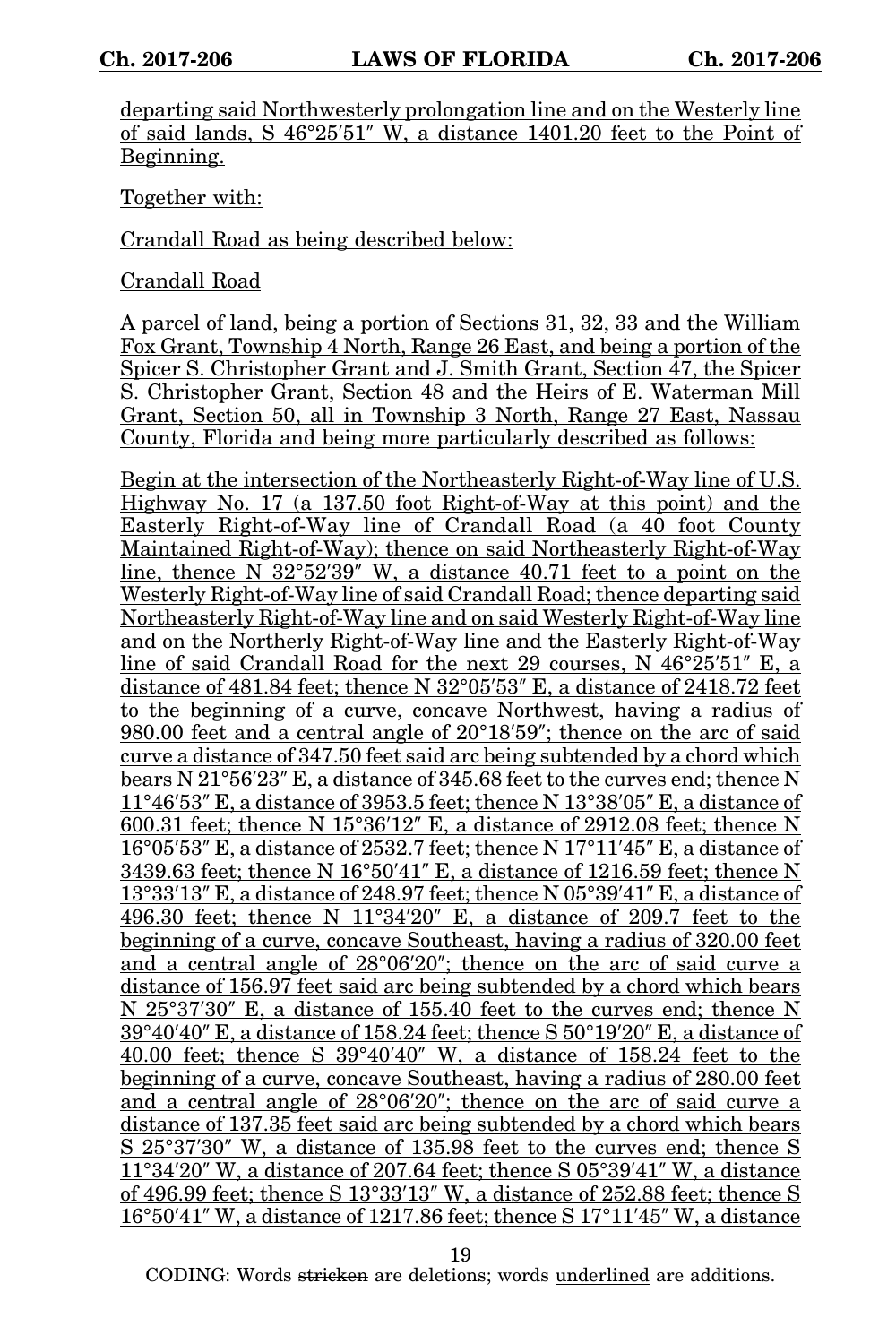of 3439.37 feet; thence S 16°05′53″ W, a distance of 2532.14 feet; thence S 15°36′12″ W, a distance of 2911.22 feet; thence S 13°38′05″ W, a distance of 598.98 feet; thence S 11°46′53″ W, a distance of 3952.85 feet to the beginning of a curve, concave Northwest, having a radius of 1020.00 feet and a central angle of 20°18′59″; thence on the arc of said curve a distance of 361.68 feet said arc being subtended by a chord which bears S 21°56′23″ W, a distance of 359.79 feet to the curves end; thence S 32°05′53″ W, a distance of 2423.75 feet; thence S 46°25′51″ W, a distance of 494.42 feet to the Point of Beginning.

Less and Except:

Those lands described in Official Records Book 235, Page 149 and Official Records Book 609, Page 780 all of the Public Records of Nassau County, Florida.

Parcel 3

A parcel of land, being a portion of Sections 1, 2, 11 and the Heirs of E. Waterman Grant, Section 41, lying Northerly of County Road No. 108, Westerly of CSX Railroad Right-of-Way, and Easterly of Interstate I-95, Township 3 North, Range 26 East, Nassau County, Florida, and being more particularly described as follows:

Commence at the Southwest corner of said Section 1; thence on the South line of said Section 1, N 89°47'06" E, a distance of 397.04 feet to a point on the Southwesterly Right-of-Way line of CSX Railroad (a variable width Right-of-Way); said point also being the Point of Beginning; thence departing said South line and on said Southwesterly Right-of-Way line, N 32°54′39″ W, a distance of 1660.86 feet, to the Southeast corner of those lands as described in Official Records 260, Page 357, of the Public Records of Nassau County, Florida; thence departing said Southwesterly Right-of-Way line and on the South line of said lands, S 89°14′18″ W, a distance of 173.85 feet to a point the Southwest corner of said lands; thence departing said South line and on the West line of said lands, N 32°54′39″ W, a distance of 500.00 feet to the Northwest corner of said lands; thence departing said West line and on the North line of said lands, N 89°14′18″ E, a distance of 173.85 feet to a point on the aforesaid Southwesterly Right-of-Way line of CSX Railroad; thence departing said North line and on said Southwesterly Right-of-Way line, N 32°54′39″ W, a distance of 890.93 feet to a point on the Northeasterly Right-of-Way line of Interstate I-95 (a variable width Limited Access Right-of-Way); thence departing said Southwesterly Right-of-Way and on said Northeasterly Right-of-Way line, for the next 3 courses; thence S 24°42′34″ W, a distance of 1926.46 feet to the beginning of a curve, concave Easterly, having a radius of 6769.49 feet and a central angle of 41°19′33″; thence on the arc of said curve a distance of 4882.64 feet said arc being subtended by a chord which bears S 04°02′47″ W, a distance of 4777.49 feet to the curves end; thence S 16°36′59″ E, a distance of 531.21 feet to a point on the Northerly Right-

20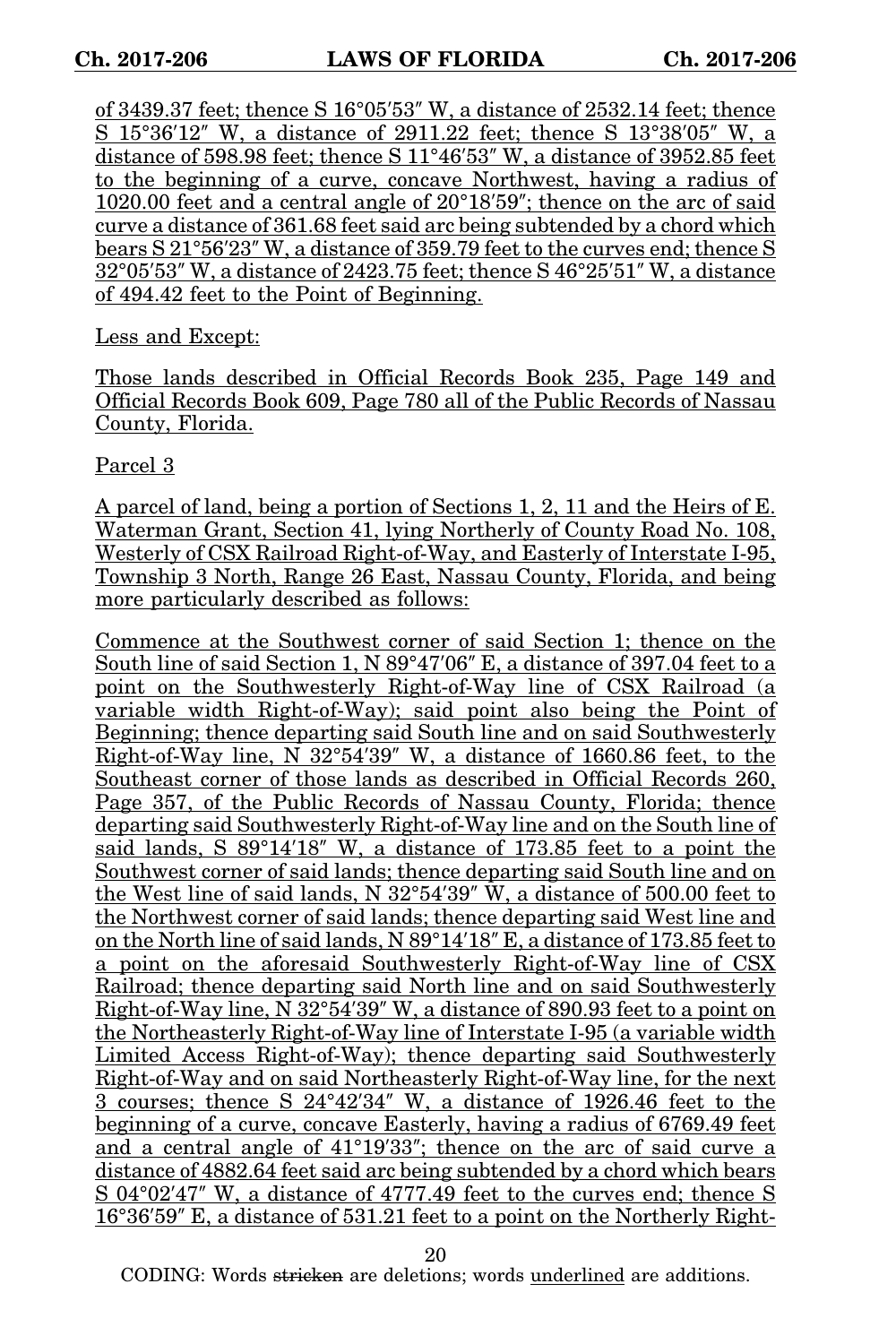of-Way line of County Road No. 108 (a 80 foot Right-of-Way); thence departing said Northeasterly Right-of-Way line and on said Northerly Right-of-Way line for the next 2 courses; thence S 66°36′32″ E, a distance of 589.65 feet; thence S 72°26′59″ E, a distance of 6784.16 feet to the intersection of said Northerly Right-of-Way line and aforesaid Southwesterly Right-of-Way line of CSX Railroad; thence departing said Northerly Right-of-Way line and on said Southwesterly Right-of-Way line of CSX Railroad for the next 2 courses; N 32°53′09″ W, a distance of 5384.64 feet; thence N 32°54′39″ W, a distance of 2645.20 feet to the Point of Beginning.

Less and Except:

Those lands as described in Official Records 942, Page 384, Official Records 594, Page 1111, Official Records 883, Page 1590, Official Records 1567, Page 1597, Official Records 279, Page 615, (Official Records 1750, Page 132, Parcel 11) and (Official Records 1750, Page 132, Parcel 12)

Parcel 4

A parcel of land, being a portion of Sections 11, 14, 23 and the N. Wildes Grant, Section 39 and the Heirs of E. Waterman Grant, Section 41, Township 3 North, Range 26 East,

and being a portion of the Heirs of E. Waterman Mill Grant, Section 44 and the E. Waterman Mill Grant, Section 50 and the John Carr Grant, section 56, Township 3 North, Range 27 East, lying Southerly of County Road No. 108, Westerly of CSX Railroad, and Easterly of Interstate I-95, Nassau County, Florida, and being more particularly described as follows:

Commence at the Northwest corner of the Heirs of E. Waterman Grant, Section 41, Township 3 North, Range 26 East; thence on the West line of said Section 41, S 01°08′09″ E, a distance of 5354.74 feet to a point on the Southerly Right-of-Way line of County Road No. 108 (a 80 foot Right-of-Way) and the Point of Beginning; thence departing said West line and on said Southerly Right-of-Way line, S 72°26′59″ E, a distance of 4950.42 feet to point on the Southwesterly Right-of-Way line of CSX Railroad (a variable width Right-of-Way); thence departing said Southerly Right-of-Way line and on said Southwesterly Right-of-Way line for the next 3 courses, S 32°53′09″ E, a distance of 1338.21 feet; thence S 32°57′39″ E, a distance of 2740.73 feet; thence S 32°52′39″ E, a distance of 1038.25 feet to the Northeast corner of those lands as described in Official Records 1232, Page 954, of the Public Records of Nassau County, Florida; thence departing said Southwesterly Right-of-Way line and on the Northerly line of said lands, S 57°07′21″ W, a distance of 158.00 feet to the Northwest corner of said lands; thence departing said Northerly line and on the Westerly line of said lands, and on the Westerly line of those lands as described in Official Records 875, Page 1070, of said Public

21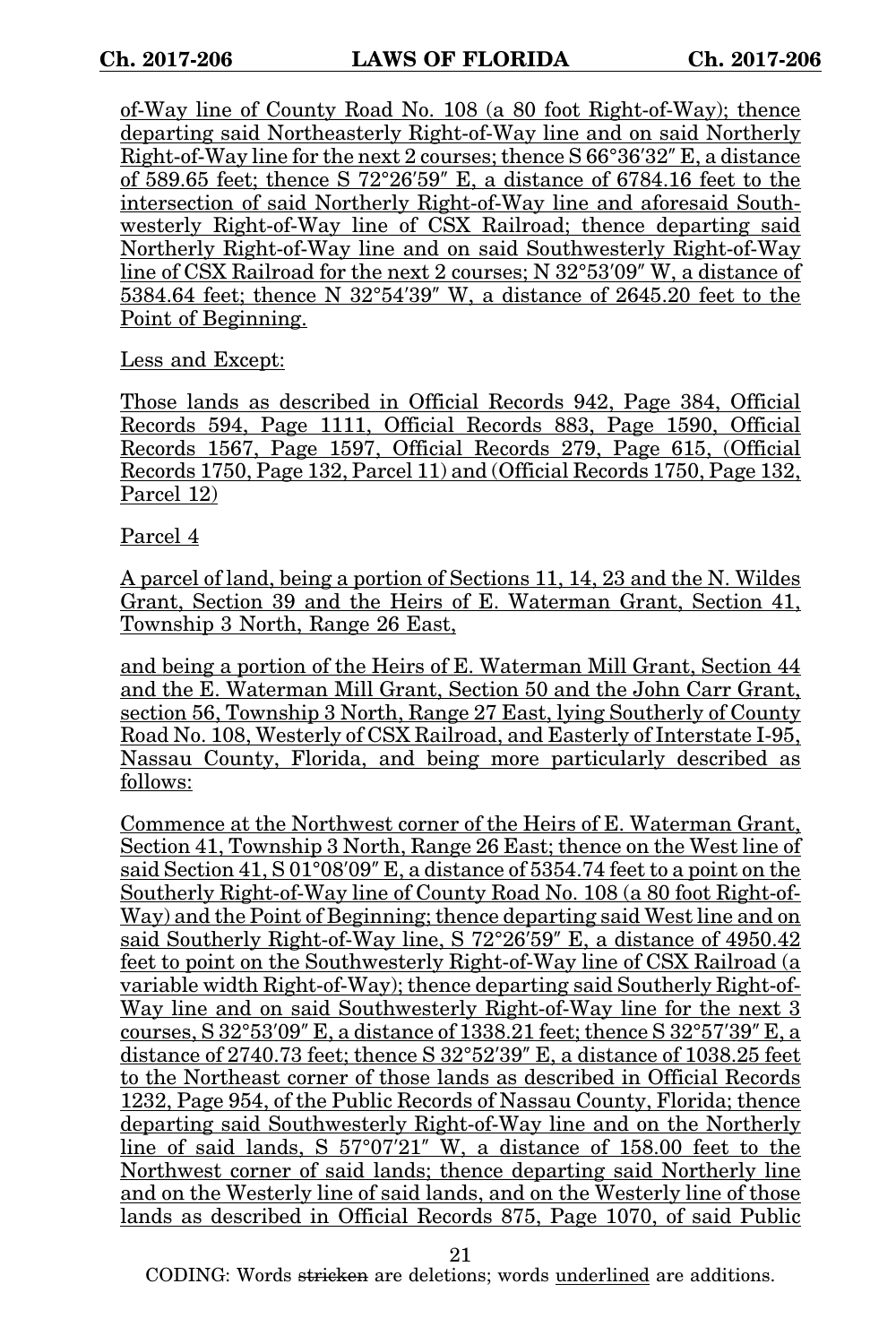Records, S 40°05′39″ E, a distance of 320.00 feet to the Southwest corner of said lands; thence departing said Westerly line and on the Southerly line of said lands,  $N 57^{\circ}07'21''$  E, a distance of 117.80 feet to a point on aforesaid Southwesterly Right-of-Way line of the CSX Railroad; thence departing said Southerly line and on said Southwesterly Right-of-Way line for the next 3 courses, S 32°52′39″ E, a distance of 4678.98 feet to the beginning of a curve, concave Northeast, having a radius of 5967.15 feet and a central angle of 5°53′00″; thence on the arc of said curve a distance of 612.73 feet said arc being subtended by a chord which bears S 35°49′09″ E, a distance of 612.46 feet to the curves end; thence S 38°45′39″ E, a distance of 12456.99 feet to the Northeast corner of those lands described in Official Record Book 715, Page 1293 of the Public Records of Nassau County, Florida; thence departing said Southwesterly Right of Way line and on the North line of said lands, S 72°16′23″ W, a distance of 1557.25 feet to the Northwest corner of said lands; thence departing said North line and on the Westerly of said lands the next 2 courses and on the Westerly line of those lands described in Official Record Book 1205, Page 1158 of said Public Records, thence S 13°25′59″ W, a distance of 461.74 feet; thence S 11°04′43″ E, a distance of 85.85 feet to the Southwest corner of said lands; thence departing said Westerly line and on the Southerly line of said lands, N 72°19′49″ E, a distance of 44.42 feet to a point on the Westerly line of those lands described in Official Record Book 826, Page 1117 of said Public Records; thence departing said Southerly line and on said Westerly line for the next 2 courses, S 32°37′18″ W, a distance of 48.23 feet; thence S 31°02′03″ E, a distance of 30.01 feet to the Southwest corner of said lands; thence departing said Westerly line and on the Southerly line of said lands, N 72°18′45″ E, a distance of 43.74 feet to the Northwest corner of those lands described in Official Record Book 1588, Page 1340 of said Public Records said point being on a curve, concave Northeast, having a radius of 457.48 feet and a central angle of 26°44′58″; thence on the Westerly line of said lands and the arc of said curve for the next 2 courses, a distance of 213.58 feet said arc being subtended by a chord which bears S 50°22′02″ E, a distance of 211.65 feet to the curves end; thence S 69°51′30″ E, a distance of 259.80 feet to the Southwest corner of said lands said point also being on the Northerly Right of way line of State Road No. 200 (A1A) (184 foot Right of Way); thence departing said Westerly line and on said Northerly Right of way line, S 76°05′01″ W, a distance of 511.09 feet to the Southeast corner of those lands described in Official Record Book 142, Page 441 of the aforesaid Public Records; thence departing said Northerly Right of way line and on the East line of said lands, N 17°43′59″ W, a distance of 206.66 feet to the Northeast corner of said lands; thence departing said East line and on the North line of said lands, S 72°16′01″ W, a distance of 99.78 feet to the Northwest corner of said lands; thence departing said North line and on the West line of said lands, S 17°43′59″ E, a distance of 200.00 feet to the Southwest corner of said lands said point also being on the aforesaid Northerly Right of Way line State Road No. 200 (A1A); thence departing said West line and on

22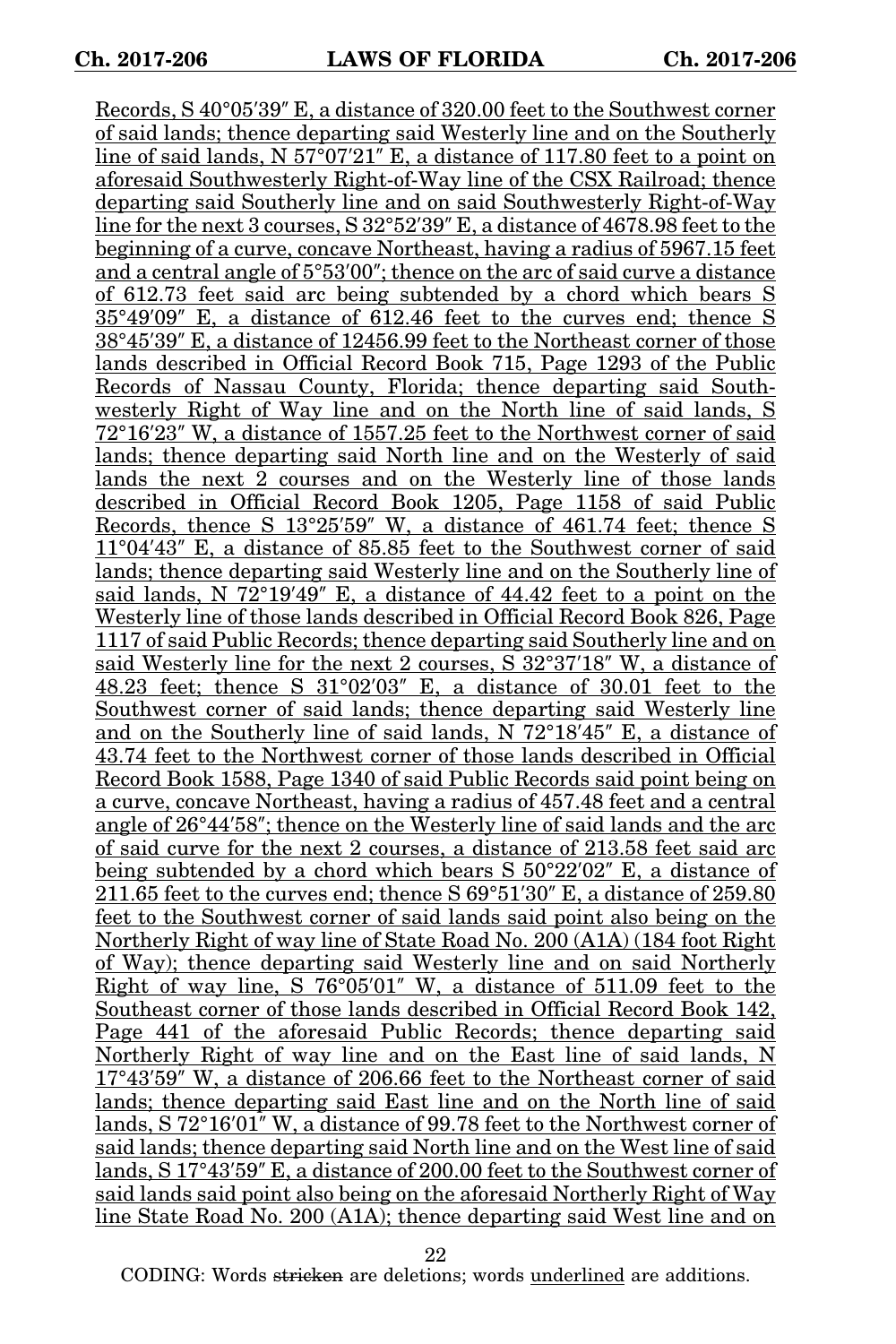said Northerly Right of Way line, S 76°05′01″ W, a distance of 60.13 feet to the Southeast corner of Tax I.D. No. 44-2N-27-0000-0003-0080 of the Property Appraiser's Office of Nassau County, Florida; thence departing said Northerly Right of Way line and on the East line of Tax I.D. No. 44- 2N-27-0000-0003-0080 and Tax I.D. No. 44-2N-27-0000-0003-0000 and Tax I.D. No. 44-2N-27-0000-0003-0010, N 17°43′59″ W, a distance of 256.00 feet to the Northeast corner of said Tax I.D. No. 44-2N-27-0000- 0003-0000; thence departing said East line and on the North line of said Tax I.D. No. 44-2N-27-0000-0003-0000 and Tax I.D. No. 44-2N-27-0000- 0003-0030 and Tax I.D. No. 44-2N-27-0000-0006-0000, S 70°03′50″ W, a distance of 522.00 feet to the Northwest corner of said Tax I.D. No. 44- 2N-27-0000-0006-0000; thence departing said North line and on the West line of said Tax I.D. No. 44-2N-27-0000-0006-0000 and Tax I.D. No. 44-2N-27-0000-0008-0000, S 17°05′59″ E, a distance of 201.00 feet to the Southeast corner of said Tax I.D. No. 44-2N-27-0000-0008-0000 said point also being on the aforesaid Northerly Right of Way line State Road No. 200 (A1A); thence departing said West line and on said Northerly Right of Way line for the next 3 courses, S 76°05′01″ W, a distance of 2180.25 feet to the beginning of a curve, concave Southeast, having a radius of 17312.73 feet and a central angle of 3°46′03″; thence on the arc of said curve a distance of 1138.42 feet said arc being subtended by a chord which bears S 74°11′59″ W, a distance of 1138.22 feet to the curves end; thence S 72°19′01″ W, a distance of 5100.21 feet to the Southeast corner of those lands described in Official Record Book 408, Page 695 of the aforesaid Public Records; thence departing said Northerly Right of way line and on the Easterly line of said lands, N 17°40′59″ W, a distance of 595.24 feet to the Northeast corner of said lands; thence departing said Easterly line and on the Northerly line of said lands and the Northerly line of those lands described in Official Record Book 1782, Page 1450 and Official Record Book 1484, Page 1762 of the said Public Records for the next 2 courses, S 72°15′36″ W, a distance of 818.28 feet; thence S 89°00′37″ W, a distance of 840.96 feet to a Northeast corner of last said lands; thence departing said Northerly line and on the Easterly line of said lands, N 16°36′59″ W, a distance of 1241.54 feet to the most Northeast corner of said lands; thence departing said Easterly line and on the most Northerly line of said lands, S 73°23′30″ W, a distance of 1172.26 feet to the Northwest corner of said lands said point being on the Easterly Limited Access Right of Way line of Interstate 95 (Variable Width Limited Access Right of Way); thence departing said most Northerly line and on said Easterly Limited Access Right of Way line for the next 3 courses, N 16°36′59″ W, a distance of 13466.15 feet; thence N 73°23′01″ E, a distance of 25.00 feet; thence N 16°36′59″ W, a distance of 518.67 feet to a point on the South line of Henry Young Grant, Section 40, Township 3 North, Range 26 East, Nassau County, Florida; thence departing said Easterly Limited Access Right of Way line and on said South line, S 85°14′18″ E, a distance of 2011.92 feet to the Southeast corner of said Section 40 said point also being on the East line of the N. Wildes Grant, Section 39, Township 3 North, Range 26 East, Nassau County, Florida; thence departing said South line and on said East line,

23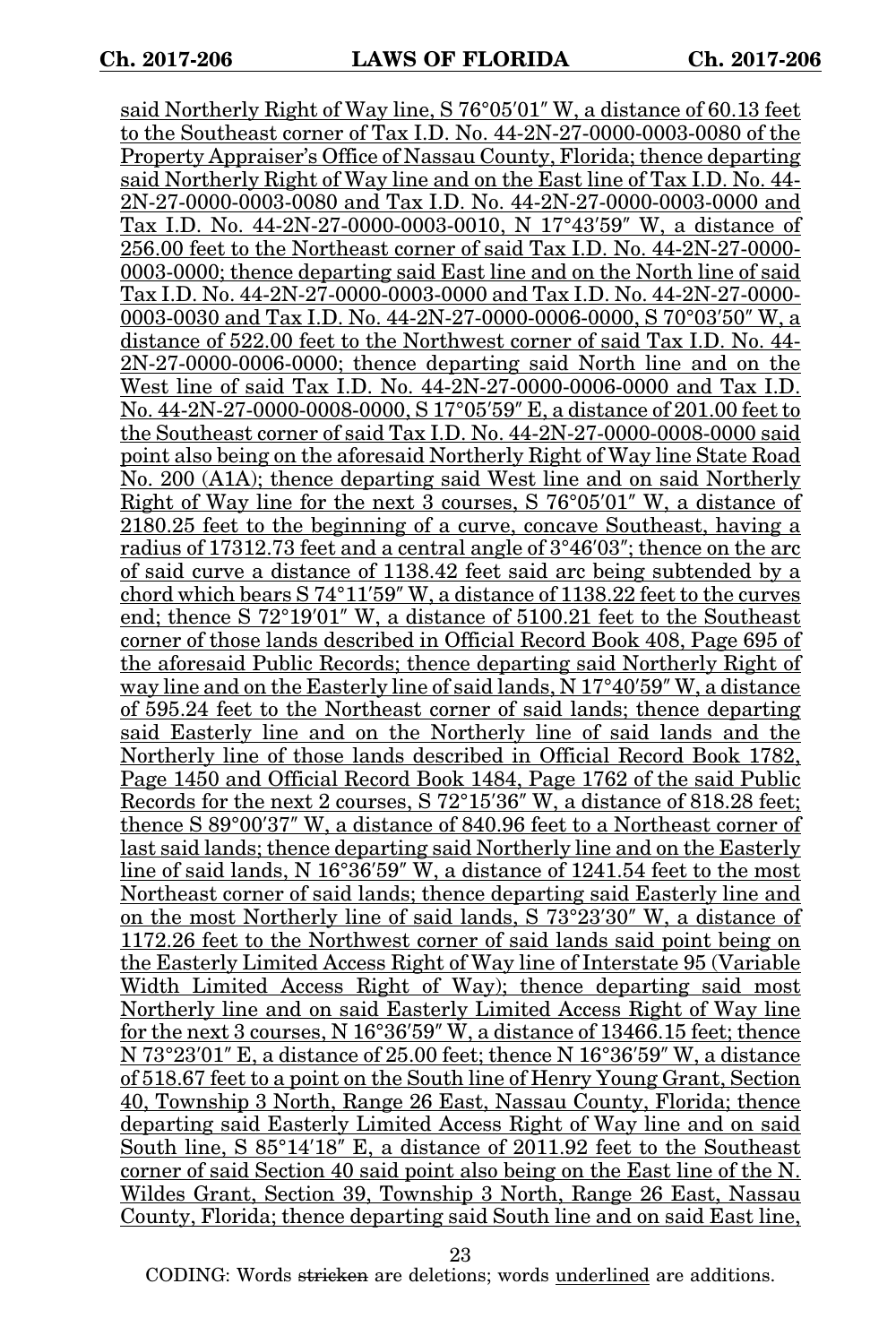S 04°52′08″ W, a distance of 1450.42 feet to the Southwest corner of said Section 39; thence departing said East line and on the South line of said Section 39 and on the South line of N. Wildes Grant, Section 57, Township 3 North, Range 27 East, Nassau County, Florida, S 88°54′50″ E, a distance of 4785.65 feet to the Southeast corner of said Section 57; thence departing said South line and on the East line of said Section 57, N 04°00′16″ E, a distance of 3135.18 feet to the Northeast corner of said Section 57; thence departing said East line and on the North line of said Section 57, N 84°41′50″ W, a distance of 2194.99 feet to Northwest corner of said Section 57 said point also being the Northeast corner of the N. Wildes Grant, Section 39, Township 3 North, Range 26 East, Nassau County, Florida; thence departing said North line, and on the North line of said Section 39, N 85°35′46″ W, a distance of 2543.35 feet to the Northwest corner of said Section 39 said point also being the Northeast corner of the Henry Young Grant, Section 40, Township 3 North, Range 26 East; thence departing said North line and on the North line of said Section 40, N 85°07′42″ W, a distance of 2359.91 feet to a point on the Northeasterly Right-of-Way line of Interstate I-95 (a variable width Limited Access Right-of-Way); thence departing said North line and on said Northeasterly Right-of-Way line for the next 4 courses, N 16°36′59″ W, a distance of 1294.85 feet; thence S 73°23′01″ W, a distance of 261.65 feet; thence N 31°39′00″ W, a distance of 626.48 feet; thence N 16°36′59″ W, a distance of 6817.56 feet to a point on the Southerly Right-of-Way line of aforesaid County Road No. 108; thence departing said Northeasterly Right-of-Way line and on said Southerly Right-of-Way line for the next 2 courses, S 77°22′21″ E, a distance of 466.13 feet; thence S 72°26′59″ E, a distance of 1930.57 feet to the Point of Beginning.

Less and Except:

Those lands described in Official Records Book 1981, Page 109 (School Site) and Official Records Book 1981, Page 172 (90 foot Roadway Parcel "A" and 81 foot Roadway Parcel "B") all of the Public Records of Nassau County, Florida.

Also Less and Except:

Lot 1 as shown on Plat of Market Street Office Site as recorded in Plat Book 8, Pages 156 – 160 of the Public Records of Nassau County, Florida.

Parcel 5

A parcel of land, being a portion of Sections 6, 7 and the Heirs of E. Waterman Mill Grant, Section 44, Township 2 North, Range 27 East, Nassau County, Florida, and being more particularly described as follows:

24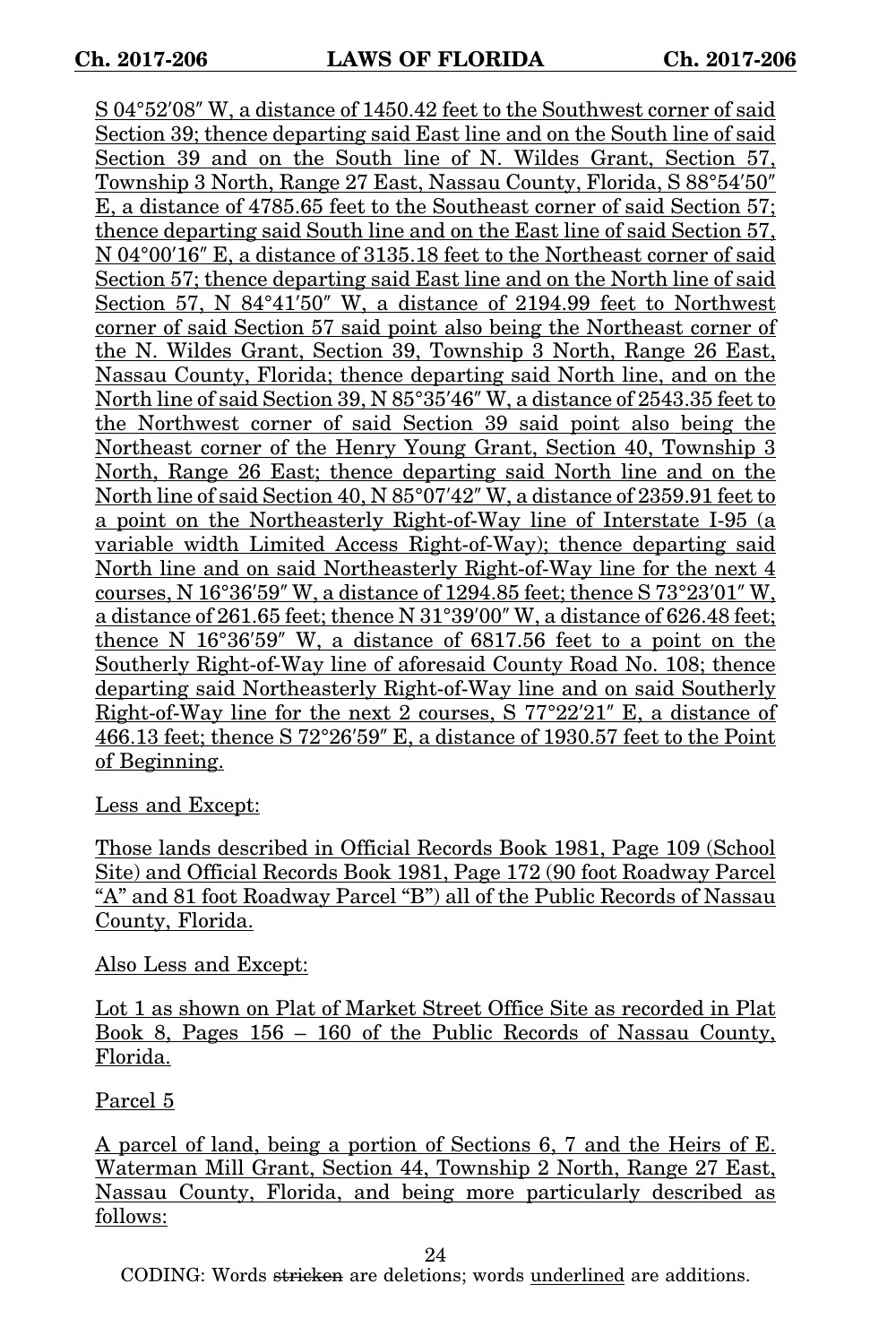Begin at the Southeast corner of Heirs of E. Waterman Mill Grant, Section 44, Township 2 North, Range 27 East, Nassau County, Florida; thence on the South line of said Section 44, S 88°51′21″ W, a distance of 3142.74 feet to the Northeast corner of Section 6, Township 2 North, Range 27 East, Nassau County, Florida; thence departing said South line and on the East line of said Section 6, S 00°39′07″ W, a distance of 973.20 feet to the Southeast corner of said Section 6 said point also being the Northeast corner of Section 7, Township 2 North, Range 27 East, Nassau County, Florida; thence departing said East line and on the East line of said Section 7, S 00°35′09″ E, a distance of 570.02 feet to a point on the Northeasterly Right of Way line of William Burgess Boulevard (100 foot Right of Way) said point also being on a curve, concave Northeast, having a radius of 595.00 feet and a central angle of 47°04′42″; thence departing said East line and on said Northeasterly Right of Way line and on the arc of said curve for the next 8 courses a distance of 488.89 feet said arc being subtended by a chord which bears N 25°01′39″ W, a distance of 475.26 feet to the curves end; thence N 01°29′18″ W, a distance of 887.57 feet to the beginning of a curve, concave Southwest, having a radius of 450.00 feet and a central angle of 56°32′45″; thence on the arc of said curve a distance of 444.11 feet said arc being subtended by a chord which bears N 29°45′40″ W, a distance of 426.30 feet to the curves end; thence N 58°02′03″ W, a distance of 655.42 feet to the beginning of a curve, concave Southwest, having a radius of 725.00 feet and a central angle of 13°30′21″; thence on the arc of said curve a distance of 170.90 feet said arc being subtended by a chord which bears N 64°47′21″ W, a distance of 170.50 feet to the curves end; thence N 71°32'24" W, a distance of 964.03 feet to the beginning of a curve, concave Northeast, having a radius of 255.32 feet and a central angle of 53°48′49″; thence on the arc of said curve a distance of 239.80 feet said arc being subtended by a chord which bears N 44°37′59″ W, a distance of 231.09 feet to the curves end; thence N 17°43′35″ W, a distance of 230.01 feet to a point on the Southerly Right of way line of State Road No. 200 (A1A) (184 foot Right of Way); thence departing said Northeasterly Right of Way line and said Southerly Right of way line N 72°19′01″ E, a distance of 629.04 feet to the Northeast corner of those lands described in Official Record Book 235, Page 514 of the Public Records of Nassau County, Florida; thence departing said Southerly Right of way line and on the Westerly line of said lands, S 17°40′59″ E, a distance of 800.00 feet to the Southeast corner of said lands; thence departing said Westerly line and on the Southerly line of said lands, N 72°19′01″ E, a distance of 800.00 feet to the Southeast corner of said lands; thence departing said Southerly line and on the Easterly line of said lands, N 17°40′59″ W, a distance of 800.00 feet to the Northeast corner of said lands said point being on the aforesaid Southerly Right of way line of State Road No. 200 (A1A); thence departing said Easterly line and on said Southerly Right of way line for the next 3 courses, N 72°19′01″ E, a distance of 2918.12 feet to the beginning of a curve, concave Southeast, having a radius of 17128.73 feet; and a central angle of 03°46′00″; thence on the arc of said curve a distance of 1126.06 feet said arc being

25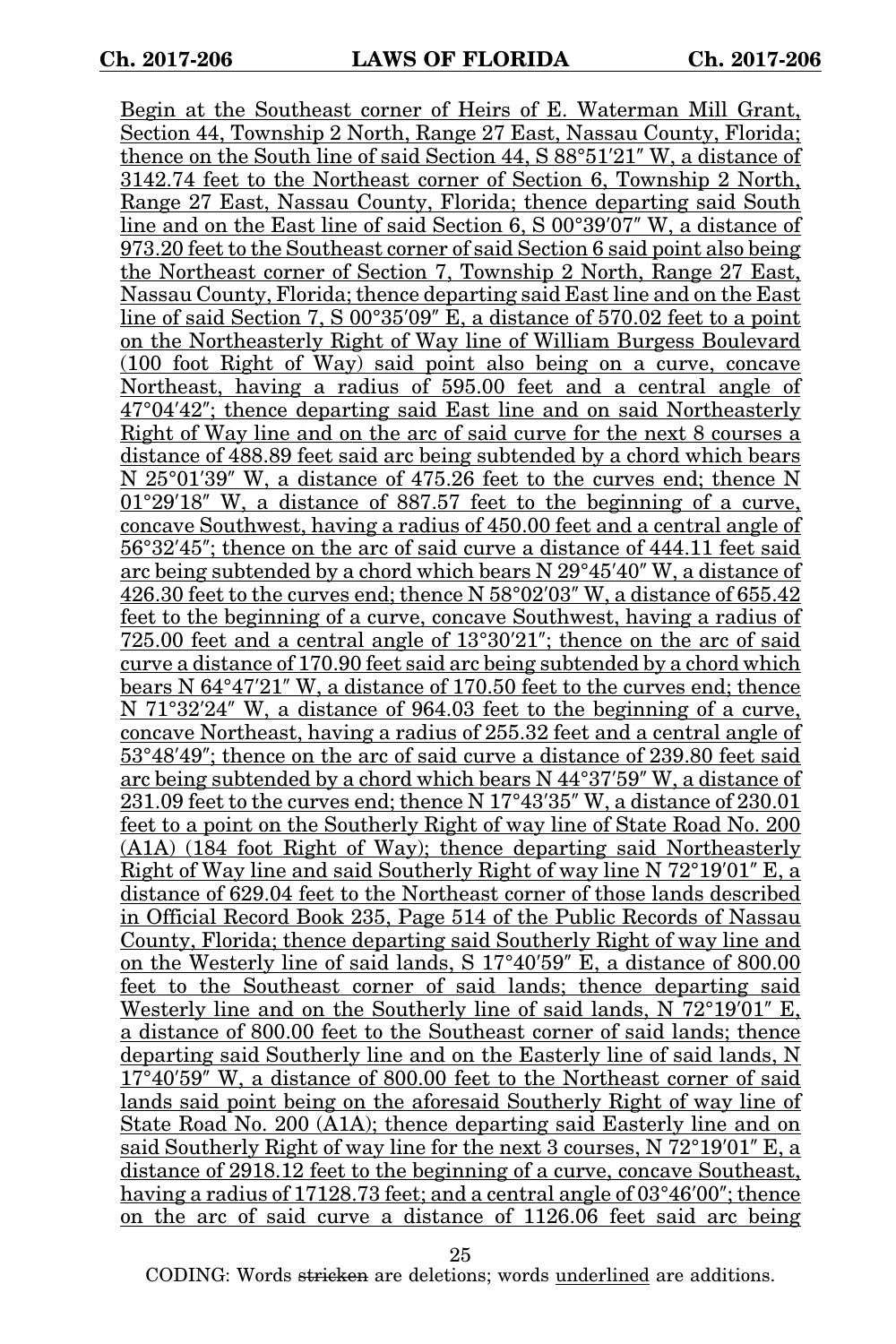subtended by a chord which bears N 74°12′01″ E, a distance of 1125.85 feet to the curves end; thence N 76°05′01″ E, a distance of 2201.73 feet to the Northwest corner of those lands described in Official Record Book 739, Page 1054 of the aforesaid Public Records; thence departing said Southerly Right of way line and on the West line of said lands and on the West line of Parcel No. 100-A as shown on Florida Department of Transportation Right of Way Map, Section No. 74060, State Road No. 200 (A1A), S 17°40′59″ E, a distance of 517.51 feet to the Southwest corner of said Parcel 100-A; thence departing said West line and on the South line of said Parcel 100-A, N 72°11′36″ E, a distance of 183.67 feet to the Northwest corner of Parcel 100-B of said Florida Department of Transportation Right of Way Map, Section No. 74060; thence departing said South line and on the West line of said Parcel 100-B, S 17°48′24″ E, a distance of 73.85 feet to the Southwest corner of said Parcel 100-B; thence departing said West line and on the South line of said Parcel 100- B, N 72°11′36″ E, a distance of 50.00 feet to the Southeast corner of said Parcel 100-B; thence departing said South line and on the East line of said Parcel 100-B, N 17°48′24″ W, a distance of 73.85 feet to the Northeast corner of said Parcel 100-B said point also being on the aforesaid South line of Parcel 100-A; thence departing said East line and on said South line and on the Southerly and Easterly lines of said Parcel 100-A for the next 4 courses, N 72°11′36″ E, a distance of 52.03 feet; thence N  $42^{\circ}10'12''$  E, a distance of 531.94 feet; thence N  $13^{\circ}54'59''$  W, a distance of 160.22 feet; thence N 76°05′01″ E, a distance of 675.00 feet; thence N 13°54′59″ W, a distance of 40.00 feet to the aforesaid Southerly Right of way line of State Road No. 200 (A1A); thence departing said Easterly line and on said Southerly Right of way line for the next 2 courses, N 76°05′01″ E, a distance of 155.31 feet to the beginning of a curve, concave Northwest, having a radius of 1969.86 feet and a central angle of 04°58′03″; thence on the arc of said curve a distance of 170.79 feet said arc being subtended by a chord which bears N 73°36′00″ E, a distance of 170.73 feet to a point on the Westerly Right of way line of Oak Tree Lane; thence departing said Southerly Right of way line and on said Westerly Right of way line, S 25°30′41″ E, a distance of 53.14 feet to a point on the Easterly line of the aforesaid Section 44, of Heirs of E. Waterman Mill Grant; thence departing said Westerly Right of way line and on said Easterly line of said Section 44 for the next 6 courses, S 45°54′18″ W, a distance of 1268.66 feet; thence S 42°41′32″ W, a distance of 771.87 feet; thence N 86°46′11″ W, a distance of 43.23 feet; thence S 03°05′38″ W, a distance of 50.06 feet; thence S 43°57′52″ W, a distance of 1279.55 feet; thence S 44°24′05″ W, a distance of 1834.86 feet to the Point of Beginning.

Parcel 6

A parcel of land, being a portion of Sections 6 and 7 and the Heirs of E. Waterman Mill Grant, Section 44, Township 2 North, Range 27 East, Nassau County, Florida, and being more particularly described as follows:

26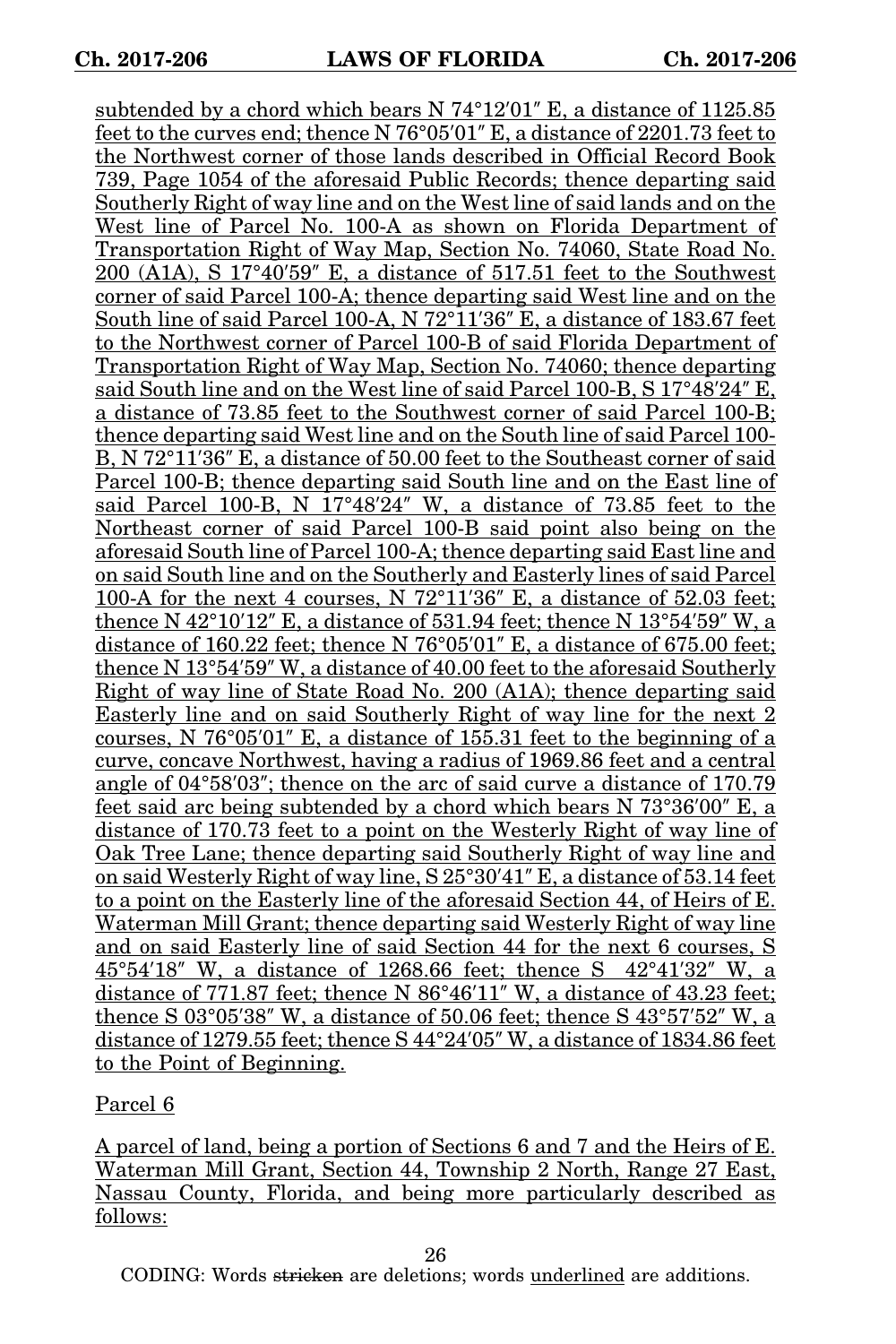Begin at the intersection of the Southerly Right of way line of State Road No. 200 (A1A) (184 foot Right of Way) with the Southwesterly Right of Way line of William Burgess Boulevard (100 foot Right of Way); thence on said Southwesterly Right of Way line for the next 8 courses, S 17°43′35″ E, a distance of 230.08 feet to the beginning of a curve, concave Northeast, having a radius of 355.32 feet and a central angle of 53°48′49″; thence on the arc of said curve a distance of 333.73 feet said arc being subtended by a chord which bears S 44°37′59″ E, a distance of 321.59 feet to the curves end; thence S 71°32′24″ E, a distance of 964.03 feet to the beginning of a curve, concave Southwest, having a radius of 625.00 feet and a central angle of 13°30′21″; thence on the arc of said curve a distance of 147.33 feet said arc being subtended by a chord which bears S 64°47′13″ E, a distance of 146.98 feet to the curves end; thence S 58°02′03″ E, a distance of 655.42 feet to the beginning of a curve, concave Southwest, having a radius of 350.00 feet and a central angle of 56°32′45″; thence on the arc of said curve a distance of 345.42 feet said arc being subtended by a chord which bears S 29°45′40″ E, a distance of 331.57 feet to the curves end; thence S 01°29′18″ E, a distance of 887.57 feet to the beginning of a curve, concave Easterly, having a radius of 695.00 feet and a central angle of 3°40′38″; thence on the arc of said curve a distance of 44.61 feet said arc being subtended by a chord which bears S 03°19′37″ E, a distance of 44.60 feet to a point on the Northeasterly line of those lands described in Official Record Book 936, Page 894 of the Public Records of Nassau County, Florida; thence departing said Southwesterly Right of Way line and on said Northeasterly line, N 67°40′22″ W, a distance of 479.97 feet to the most Northeasterly corner of said lands said point also being on the South line of Section 6, Township 2 North, Range 27 East, Nassau County, Florida; thence departing said Northeasterly line and on the North line of said lands and on said South line of Section 6, S 89°40′42″ W, a distance of 528.86 feet; thence departing said North line and said South line, N 00°06′22″ W, a distance of 965.41 feet to a point on the North line of said Section 6; thence on said North line, S 89°20′06″ W, a distance of 1071.37 feet to the Southeast corner of those lands described in Deed Book 81, Page 359 of the aforesaid Public Records; thence departing said North line and on the East line of said lands, N 00°39′54″ W, a distance of 208.70 feet to the Northeast corner of said lands; thence departing said East line and on the North line of said lands, S 89°20′06″ W, a distance of 208.70 feet to the Northwest corner of said lands said point also being the Northeast corner of those lands described in Official Record Book 513, Page 91 of said Public Records; thence departing said North line and on the Northerly line of said lands, S 69°45′17″ W, a distance of 94.87 feet to the Northwest corner of said lands said point also being on the Easterly Right of Way line of Harper Chapel Road and being on a curve, concave Northeast, having a radius of 126.27 feet and a central angle of 10°58′25″; thence on the arc of said curve a distance of 24.18 feet said arc being subtended by a chord which bears N 23°10′12″ W, a distance of 24.15 feet to the curves end; thence on said Easterly Right of Way line, N 17°40′59″ W' a distance of, 923.94 feet to a point on

27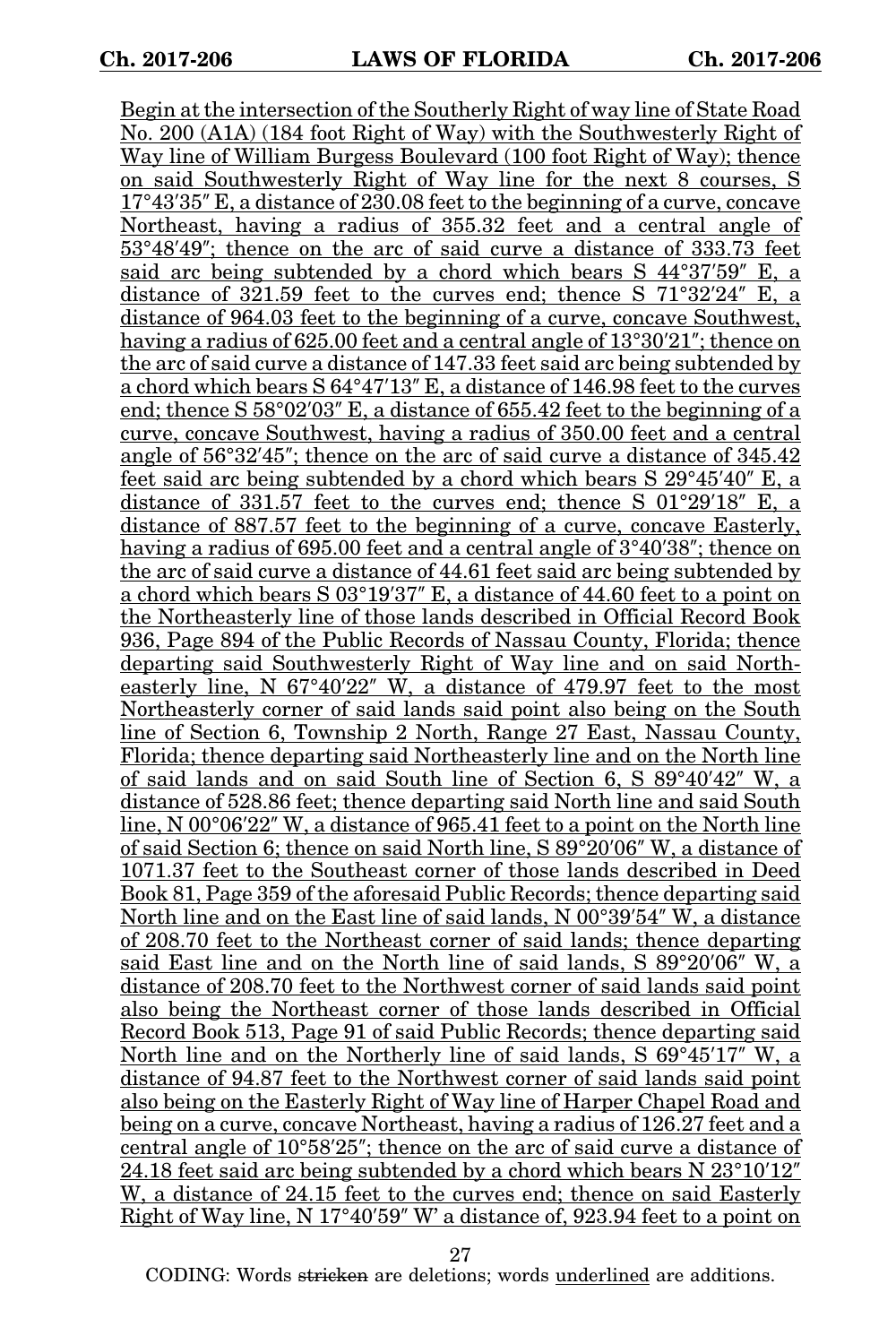the aforesaid Southerly Right of way line of State Road No. 200 (A1A); thence departing said Easterly Right of Way line and on said Southerly Right of way line, N 72°19′01″ E, a distance of 573.63 feet to the Point of Beginning.

Parcel 7

A parcel of land, being a portion of Section 12, Township 2 North, Range 26 East and being a portion of Sections 7 and 18, Township 2 North, Range 27 East, all in Nassau County, Florida, and being more particularly described as follows:

Begin at the Northwest corner of Section 7, Township 2 North, Range 27 East, Nassau County, Florida; thence on the North line of said Section 7, N 88°16′03″ E, a distance of 1986.88 feet to the Northeast corner of the East  $\frac{1}{2}$  of the Northeast  $\frac{1}{4}$  of the Northwest  $\frac{1}{4}$  of said Section 7; thence departing said North line and on the East line of said East  $\frac{1}{2}$  of the Northeast  $\frac{1}{4}$  of the Northwest  $\frac{1}{4}$  of Section 7 and the Southerly prolongation of said East line, S 02°07′48″ E, a distance of 2244.22 feet to the Southwest corner of those lands described in Official Record Book 936, Page 894 of the Public Records of Nassau County, Florida; thence departing said Southerly prolongation of East line and on the South line of said lands, N 88°02′22″ E, a distance of 1654.64 feet to the Northwest corner of those lands described in Official Record Book 1376, Page 651 Well Site 1 of said Public Records; thence departing said South line and on the West line of said lands, S 01°57′38″ E, a distance of 800.00 feet to the Southwest corner of said lands; thence departing said West line and on the South line of said lands, N 88°02′22″ E, a distance of 800.00 feet to the Southeast corner of said lands; thence departing said South line and on the East line of said lands, N 01°57′38″ W, a distance of 800.00 feet to the Northeast corner of said lands said point also being on the aforesaid South line of those lands described in Official Record Book 936, Page 894; thence departing said East line and on said South line, N 88°02′22″ E, a distance of 742.77 feet to the Southeast corner of said lands said point also being on the East line of aforesaid Section 7; thence departing said South line and on said East line of Section 7, S 00°35′09″ E, a distance of 98.31 feet to the Northeast corner of those lands described in Official Record Book 1376, Page 651 Well Site 2 of aforesaid Public Records; thence departing said East line and on the North line of said lands, S 89°24′51″ W, a distance of 200.00 feet to the Northwest corner of said lands; thence departing said North line and on the West line of said lands, S 00°35′09″ E, a distance of 200.00 feet to the Southwest corner of said lands; thence departing said West line and on the South line of said lands, N 89°24′51″ E, a distance of 200.00 feet to the Southeast corner of said lands said point also being on the East line of aforesaid Section 7; thence departing said South line and on said East line of Section 7, S 00°35′09″ E, a distance of 1487.09 feet to a point on the Northerly line of the Jno Uptergrove Grant, Section 45, Township 2 North, Range 27 East, Nassau County, Florida; thence departing said East line and on said Northerly line, S 67°24′50″ W, a distance of 610.19 feet to the

28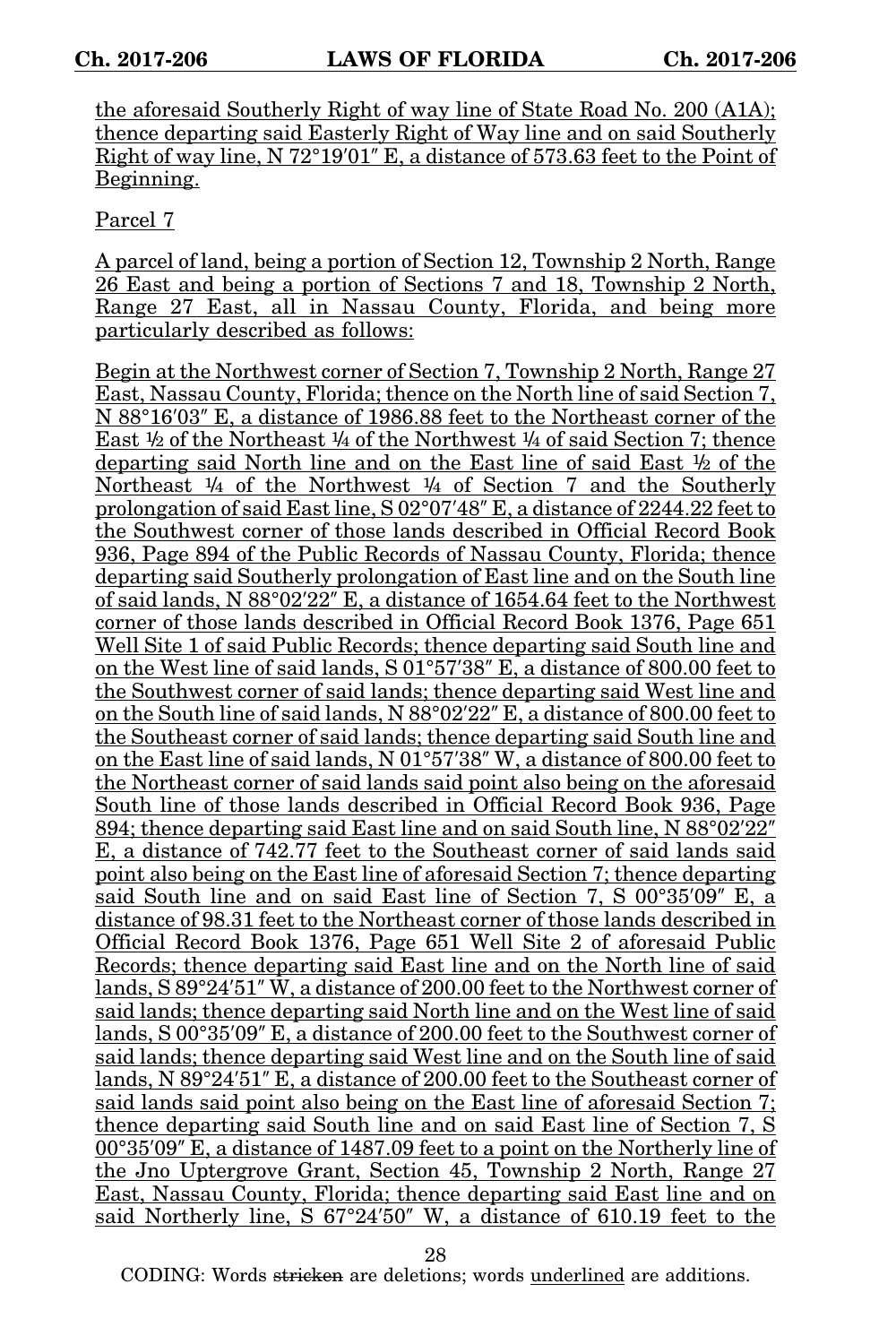Northwest corner of said Section 45; thence departing said Northerly line and on the Westerly line of said Section 45, S 22°35′10″ E, a distance of 1511.79 feet to a point on the East line of Section 18, Township 2 North, Range 27 East, Nassau County, Florida; thence departing said Westerly line and on said East line, S 01°03′30″ E, a distance of 2228.05 feet to the Northeast corner of those lands described in Official Record Book 1828, Page 47 of the aforesaid Public Records; thence departing said East line and on the North line of said lands, N 89°00′13″ W, a distance of 34.73 feet to the Northwest corner of said lands; thence departing said North line and on the Westerly lines of said lands for the next 4 courses, S 00°58′51″ W, a distance of 326.17 feet; thence S 18°22′50″ W, a distance of 439.28 feet; thence S 00°24′30″ W, a distance of 579.16 feet; thence S  $10^{\circ}13'00''$  E, a distance of 216.58 feet to a point on the Mean High Water Line of the Nassau River said point being referred to as reference point "A"; thence departing said Westerly line and on said Mean High Water Line of the Nassau River, Westerly and Northerly, a distance of 4797 feet more or less to a point being on the Mean High Water Line of Plummer Creek said point also being referred to as reference point "B" said point having a tie line of, N 57°04′14″ W, a distance of 2799.23 feet from said reference point "A"; thence departing said Mean High Water Line of the Nassau River and on said Mean High Water Line of Plummer Creek, Westerly and Northerly a distance of 2852 feet more or less to a point said point having a tie line of, N 52°09′11″ W, a distance of 1897.00 feet from said reference point "B"; thence continue on said Mean High Water Line of Plummer Creek, N 62°30′17″ W, a distance of 268.44 feet to a point on the Easterly limited Access Right of Way line of Interstate 95 (variable width limited Access Right of Way) also said point being on a curve, concave Westerly, having a radius of 7789.44 feet and a central angle of 8°23′40″; thence departing said Mean High Water Line of Plummer Creek and on said Easterly limited Access Right of Way line and on the arc of said curve a distance of 1141.25 feet said arc being subtended by a chord which bears N 03°45′11″ E, a distance of 1140.23 feet to the Southwest corner of those lands described in Official Record Book 364, Page 395 of the aforesaid Public Records; thence departing said Easterly limited Access Right of Way line and on the South line of said lands, N 89°14'13" E, a distance of 2893.20 feet to the Southeast corner of said lands; thence departing said South line and on the East line of said land, N 01°05′19″ W, a distance of 1374.08 feet to the Northeast corner of said lands; thence departing said East line and on the North line of said lands, S 88°28′11″ W, a distance of 1330.59 feet to the Southeast corner of those lands described in Official Record Book 1376, Page 651 Well Site 5 of aforesaid Public Records; thence departing said North line and on the East line of said lands, N 01°31′49″ W, a distance of 200.00 feet to the Northeast corner of said lands; thence departing said East line and on the North line of said lands, S 88°28′11″ W, a distance of 200.00 feet to the Northwest corner of said lands; thence departing said North line and on the West line of said lands, S 01°31′49″ E, a distance of 200.00 feet to the Southwest corner of said lands said point also being on the North line of the aforesaid lands

29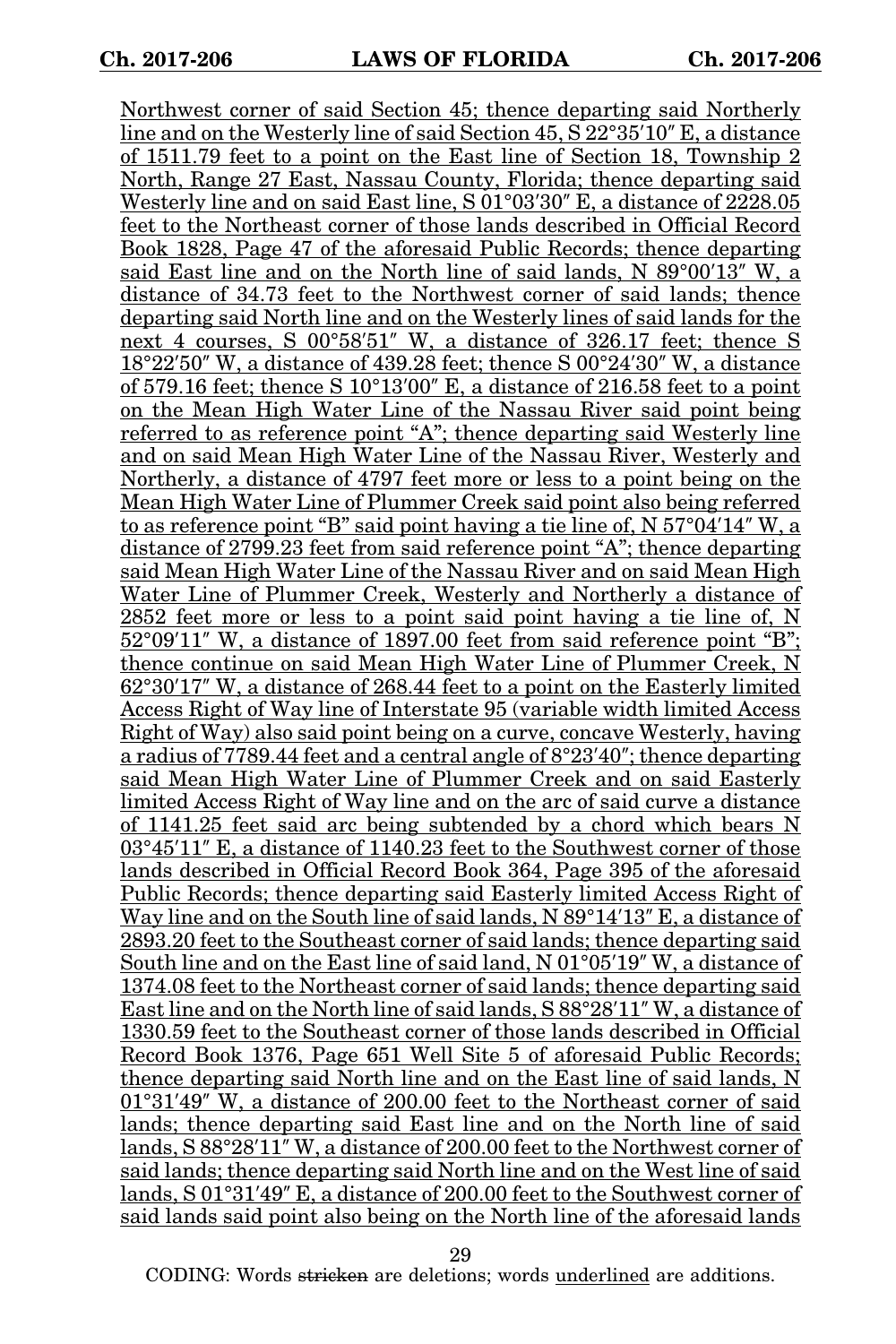described in Official Record Book 364, Page 395; thence departing said West line and on said North line S 88°28′11″ W, a distance of 1462.62 feet to the Northwest corner of said lands said point also being on the aforesaid Easterly limited Access Right of Way line of Interstate 95 said point also being on a curve, concave Southwest, having a radius of 7789.44 feet and a central angle of 6°18′57″; thence departing said North line and on said Easterly limited Access Right of Way line and on the arc of said curve for the next 3 courses, a distance of 858.66 feet said arc being subtended by a chord which bears N 13°27′30″ W, a distance of 858.23 feet to the curves end; thence N 16°36′59″ W, a distance of 3196.48 feet; thence N 11°31′54″ W, a distance of 74.27 feet to a point on the North line of Section 12, Township 2 North, Range 26 East, Nassau County, Florida; thence departing said Easterly limited Access Right of Way line and on said North line, N 89°14′31″ E, a distance of 67.91 feet to the Point of Beginning.

Less and Except:

Those lands described in Official Records Book 1376, Page 651 (Well Sites 3and 4) of the Public Records of Nassau County, Florida.

Parcel 8

A parcel of land, being a portion of the John D. Vaughan Grant, Section 38, Township 2 North, Range 27 East and being a portion of the John Lowe Mill Grant, Section 51 and the John D. Vaughan Grant, Section 52, Township 3 North, Range 27 East, all in Nassau County, Florida and being more particularly described as follows:

Begin at the Point of Curvature of CSX Transportation System Railroad (former Seaboard Air Line Railway Company per Right of Way and Track Map, Baldwin Branch, Dated: June 30, 1918, Sheet VO4275, 120 foot Right of Way); thence on the Southerly Right of Way line of said CSX Transportation System Railroad and on a curve, concave Southerly, having radius of 2804.94 feet and a central angle of 26°12′02″; thence on the arc of said curve a distance of 1282.66 feet said arc being subtended by a chord which bears N 85°26′05″ E, a distance of 1271.52 feet to the Northwest corner of those lands described in Official Records Book 1577, Page 1447, of the Public Records of Nassau County, Florida; thence departing said Southerly Right of Way line and on the Westerly of said lands, S 00°45′05″ E, a distance of 51.15 feet to the Northwest corner of those lands described in Official Records Book 1231, Page 541, Parcel 3, of said Public Records; thence departing said Westerly line and on the Westerly line of said lands described in Official Records Book 1231, Page 541, Parcel 3, S 21°26′44″ E, a distance of 1993.18 feet to the Southwest corner of said lands; thence departing said Westerly line, S 29°50′31″ E, a distance of 864.91 feet to the Southwest corner of those lands described in Official Records Book 1626, Page 210, of said Public Records; thence S 35°51′31″ E, a distance of 566.46 feet to the Northwest corner of those lands described in Official Records Book 1579, Page 453,

30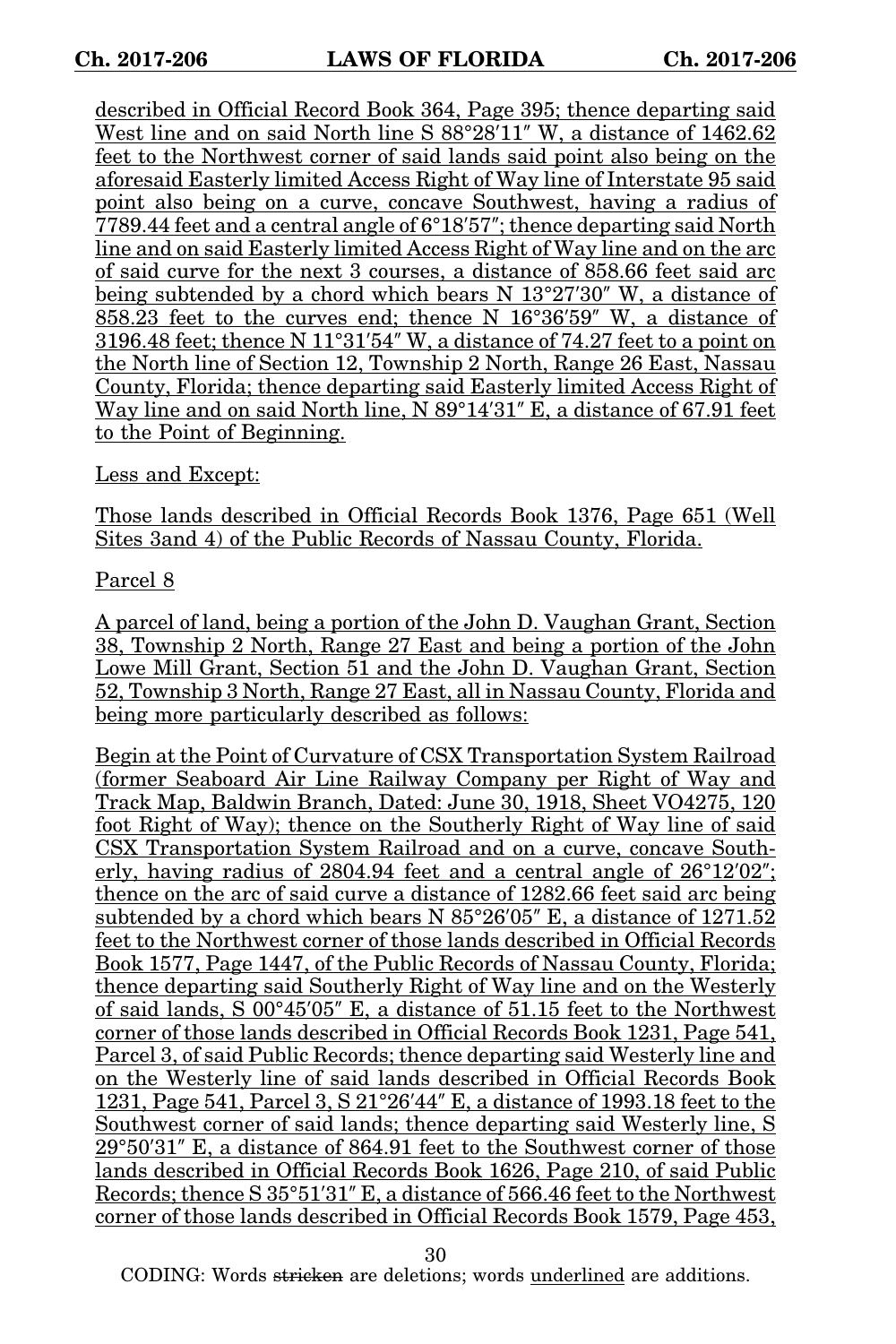Parcel 2, of said Public Records; thence on the Westerly line of said lands and also being on the Westerly line of those lands described in Official Records Book 1671, Page 1626, of said Public Records, S 15°59′57″ E, a distance of 1375.26 feet to the Southwest corner of said lands described in Official Records Book 1671, Page 1626 said point also being on the Northerly Right of Way line of State Road No. 200 (per Florida Department of Transportation Right of Way Map, Section 74060- 2503, a Variable Width Right of Way); thence departing said Westerly line and on said Northerly Right of Way line for the next 3 courses, N 84°44′02″ W, a distance of 1740.65 feet; thence N 81°09′27″ W, a distance of 400.78 feet; thence N 84°44′02″ W, a distance of 207.38 feet to a point on the Mean High Water Line of Lofton Creek said point being referred to as reference point "H"; thence departing said Northerly Right of Way line and on said Mean High Water Line, Northerly a distance of 7551 feet more or less to the Southeast corner of those lands described in Official Records Book 678, Page 699, Parcel C of aforesaid Public Records said point having a tie line of, N 20°34′22″ W, a distance of 3357.16 feet from said reference point "H"; thence departing said Mean High Water Line and on the Easterly line of said lands, N 24°03′26″ W, a distance of 717.45 feet to the Northeast corner of said lands said point also being on the aforesaid Mean High Water Line; thence departing said lands and on said Mean High Water Line, thence N 22°30′09″ E, a distance of 105.39 feet to a point on the aforesaid Southerly Right of Way line of CSX Transportation System Railroad; thence departing said Mean High Water Line and on said Southerly Right of Way line, N 72°20′04″ E, a distance of 660.65 feet to the Point of Beginning.

### Parcel 9

A parcel of land, being a portion of Sections 25, 26, 36 and the John Frazier Grant, Section 39, Township 4 North, Range 26 East, Nassau County, Florida, and being more particularly described as follows:

Commence at the Southwest corner of Section 26, Township 4 North, Range 26 East, Nassau County, Florida; thence on the West line of said Section 26, N 00°30'18" W, a distance of 1648.49 feet to a point on the Mean High Water Line of the St. Mary's River said point being referred to as reference point "A" and the Point of Beginning; thence departing said West line and on said Mean High Water Line of the St. Mary's River, Southeasterly a distance of 8022 feet more or less to a point on the Westerly Limited Access Right of Way line of Interstate 95 (variable width limited Access Right of Way) said point having a tie line of, S 68°37′45″ E, a distance of 7483.47 feet from said point being referred to as reference point "A" and the Point of Beginning; thence departing said Mean High Water Line and on said Westerly Limited Access Right of Way line for the next 2 courses, N  $30^{\circ}46'08''$  E, a distance of 1027.28 feet; thence N 24°42′34″ E, a distance of 208.67 feet to a point on the South line of Section 25, Township 4 North, Range 26 East, Nassau County, Florida said point being referred to as reference point "B"; thence departing said Westerly Limited Access Right of Way line and on the

31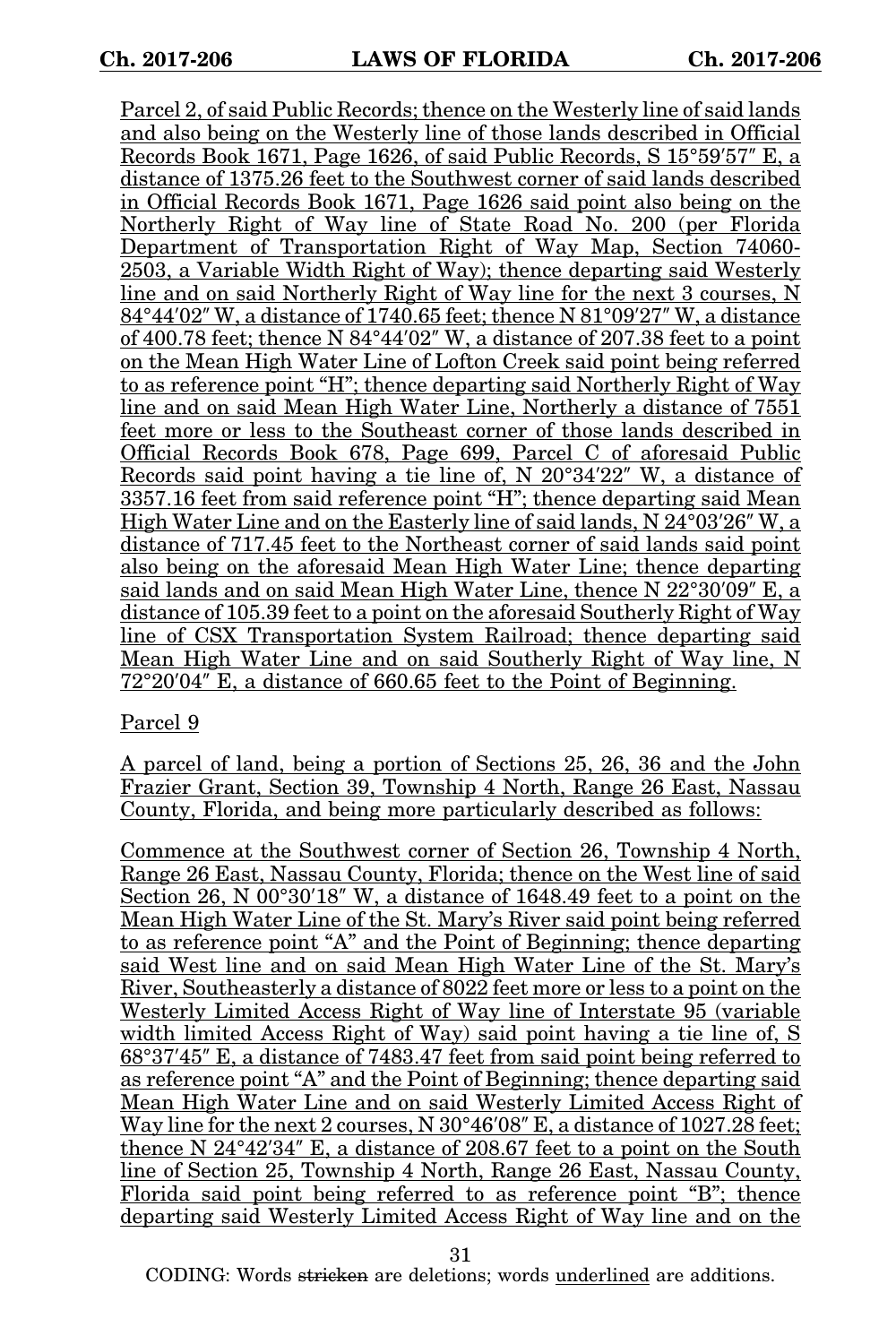Northerly meander lines of Section 25, Township 4 North, Range 26 East, Nassau County, Florida, Northwesterly, a distance of 2344 feet more or less to a point on the Easterly line of the John Frazier Grant, Section 39, Township 4 North, Range 26 East, Nassau County, Florida said point being referred to as reference point "C" said point having a tie line of, N 27°35'34" W, a distance of 1874.93 feet from said point being referred to as reference point "B"; thence departing said Northerly meander line of Section 25 and on the Easterly line of said Section 39, N 36°04′58″ E, a distance of 2323.66 feet to a point on the waters of the St. Mary's River said point being referred to as reference point "D"; thence departing said Easterly line and on said waters of the St. Mary's River, Northerly, a distance of 2089 feet more or less to a point said point having a tie line of, N 56°11′22″ W, a distance of 1835.09 feet from said point being referred to as reference point "D"; thence departing said waters of the St. Mary's River, S 66°25'16" W, a distance of 1223.70 feet to the waters of the St. Mary's River said point being referred to as reference point "E"; thence on said waters of the St. Mary's River, Southerly and Westerly, a distance of 6791 feet more or less to the West line of the aforesaid Section 26 said point having a tie line of, S 81°13′49″ W, a distance of 5513.84 feet from said point being referred to as reference point "E"; thence departing said waters of the St. Mary's River and on said West line, S 0°30′18″ E, a distance of 1575.89 feet to the Point of Beginning.

## Parcel 10

A parcel of land, being a portion of Section 36, Township 4 North, Range 26 East and being a portion of the Charles Seton Grant, Section 37, Township 3 North, Range 26 East and being a portion of the Spicer S. Christopher Grant, Section 48, the Charles Seton Grant, Section 49 and the he Heirs of E. Waterman Mill Grant, Section 50, Township 3 North, Range 27 East, Nassau County, Florida, and being more particularly described as follows:

Begin at the Southeast corner of Section 36, Township 4 North, Range 26 East, Nassau County, Florida; thence on the East line of Section 36, N 00°50′05″ W, a distance of 3453.89 feet to a point on the waters of the St. Mary's River said point being referred to as reference point "E"; thence departing said East line and on said waters of the St. Mary's River, Northwesterly, a distance of 2241 feet more or less to a point on the North line of aforesaid Section 36 said point having a tie line of, N 33°02′08″ W, a distance of 2109.99 feet from said point being referred to as reference point "E"; thence departing said waters of the St. Mary's River and on said North line, S 87<sup>°</sup>05'38" W, a distance of 1591.13 feet to a point on the Easterly Limited Access Right of Way line of Interstate 95 (Variable Width Right of Way); thence departing said North line and on said Easterly Limited Access Right of Way line for the next 3 courses, S 20°56′59″ W, a distance of 1683.67 feet; thence S 24°42′34″ W, a distance of 1200.00 feet; thence S 31°16′11″ W, a distance of 148.73 feet to a point on the Mean High Water Line of the St. Mary's River said point being

32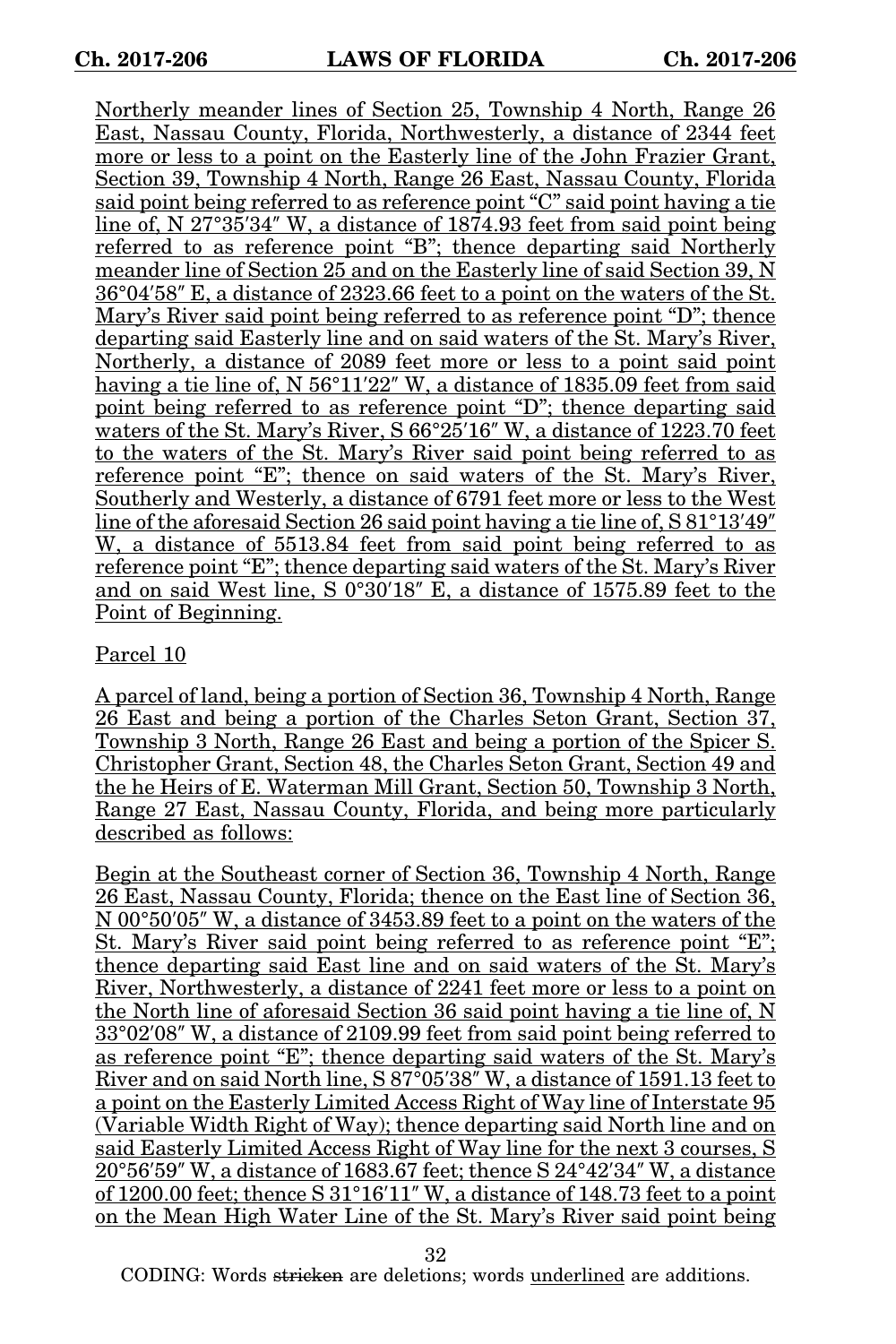referred to as reference point "A"; thence departing said Easterly Limited Access Right of Way line and on said Mean High Water Line, Southeasterly a distance of 2951 feet more or less to a point on the Easterly line of the William Fox Grant Section 38, Township 4 North, Range 26 East, Nassau County, Florida also said point being referred to as reference point "F" said point having a tie line of, S 51°34′50″ E, a distance of 2855.64 feet from said point being referred to as reference point "A"; thence departing said the Mean High Water Line and on the said Easterly line of Section 38, S 33°27′43″ W, a distance of 748.66 feet to a point on the South line of aforesaid Section 36; thence departing said Easterly line and on said South line, N 88°44′44″ E, a distance of 513.75 feet to a point on the aforesaid Mean High Water Line of the St. Mary's River said point being referred to as reference point "B"; thence departing said South line and on said Mean High Water Line of the St. Mary's River, Southeasterly, a distance of 5276 feet more or less to a point on said Mean High Water Line said point being referred to as reference point "C" said point having a tie line of, S 36°30′52″ E, a distance of 4828.26 feet from said reference point "B"; thence continue on said Mean High Water Line, Northeasterly, a distance of 7051 feet more or less to a point on the North line of Township 3 North, Range 26 East, Nassau County, Florida, said point also being on said Mean High Water Line said point being referred to as reference point "D" said point having a tie line of, N 49°38′32″ E, a distance of 6131.74 feet from said reference point "C"; thence departing said Mean High Water Line of the St. Mary's River, Southwesterly and Northwesterly, a distance of 9133 more or less to the Point of Beginning said point having a tie line of, S 89°28′22″ W, a distance of 5913.35 feet said tie line being the aforesaid North line of Township 3 North, Range 26 East, from said reference point "D";

### Parcel 11

A parcel of land, being a portion of Section 34 and 35, Township 4 North, Range 27 East and being a portion of Section 2 and 3, Township 3 North, Range 27 East, all in Nassau County, Florida, and being more particularly described as follows:

Commence at the Northwest corner of those lands described in Official Record Book 1043, Page 181 of the Public Records of Nassau County, Florida; thence N 15°33′29″ W, a distance of 5567.35 feet to the Mean High Water Line of the St. Mary's River said point being referred to as reference point "G" and the Point of Beginning; thence on said Mean High Water Line of the St. Mary's River, Westerly, a distance of 2526 feet more or less to a point being referred to as reference point "I" said point having a tie line of, N 84°33′29″ W, a distance of 2256.91 feet from said point being referred to as reference point "G"; thence departing said Mean High Water Line of the St. Mary's River and on the waters of the St. Mary's River, Northerly, a distance of 1723 feet more or less to a point being referred to as reference point "J" said point having a tie line of, N 38°50′53″ W, a distance of 2146.27 feet from said point being

33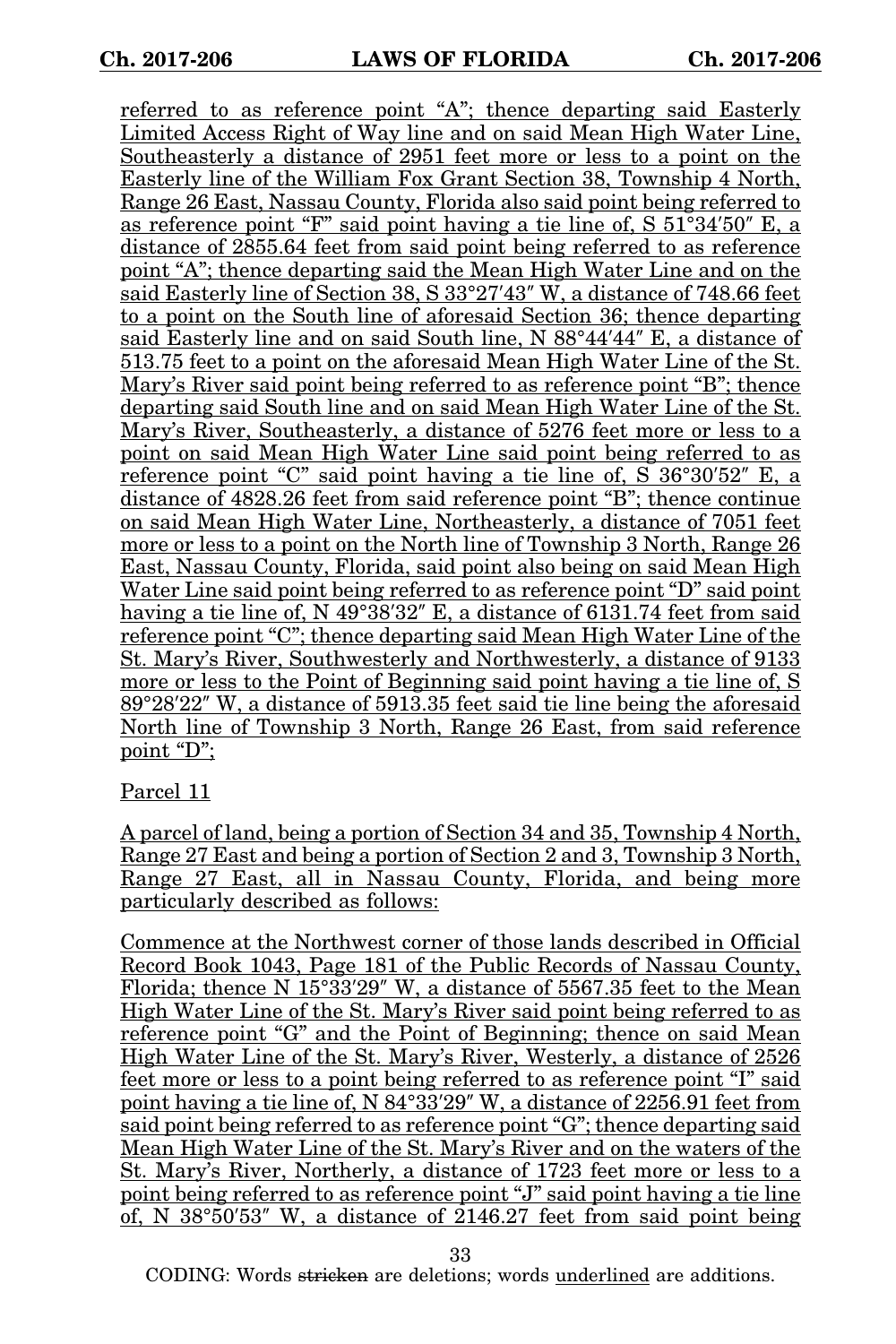referred to as reference point "G"; thence continue on said waters of the St. Mary's River, Easterly and Southerly, a distance of 6702 feet more or less to a point being referred to as reference point "K" said point having a tie line of, S 65°04′22″ E, a distance of 5854.39 feet from said point being referred to as reference point "J" and said point having a tie line of,  $\check{S}$ 78°04′37″ E, a distance of 4041.88 feet from said point being referred to as reference point "G"; thence departing said waters of the St. Mary's River and on the waters of Bells River, Northwesterly, a distance of 4558 feet more or less to a point being referred to as reference point "L" said point having a tie line of, S 24°12′34″ W, a distance of 729.91 feet from said point being referred to as reference point "G"; thence departing said waters of Bells River and on the Mean High Water Line of Bells River and on the aforesaid Mean High Water Line of the St. Mary's River, Northerly, a distance of 1083 feet more or less the Point of Beginning.

Section 5. Board of supervisors; members and meetings; organization; powers; duties; terms of office; related election requirements.—

(1) The board of supervisors shall exercise the powers granted to the district pursuant to this act. The board shall consist of five members, each of whom shall hold office for a term of 4 years, as provided in this section, except as otherwise provided herein for initial board members, and until a successor is chosen and qualified. The members of the board must be residents of the state and citizens of the United States.

(2)(a) Within 90 days after the effective date of this act, there shall be held a meeting of the landowners of the district for the purpose of electing five supervisors for the district. Notice of the landowners' meeting shall be published once a week for 2 consecutive weeks in a newspaper that is in general circulation in the area of the district, the last day of such publication to be not fewer than 14 days or more than 28 days before the date of the election. The landowners, when assembled at such meeting, shall organize by electing a chair, who shall conduct the meeting. The chair may be any person present at the meeting. If the chair is a landowner or proxy holder of a landowner, he or she may nominate candidates and make and second motions. The landowners present at the meeting, in person or by proxy, shall constitute a quorum. At any landowners' meeting, 50 percent of the district acreage shall not be required to constitute a quorum, and each governing board member elected by landowners shall be elected by a majority of the acreage represented either by owner or proxy present and voting at said meeting.

(b) At such meeting, each landowner shall be entitled to cast one vote per acre of land owned by him or her and located within the district for each person to be elected. A landowner may vote in person or by proxy in writing. Each proxy must be signed by one of the legal owners of the property for which the vote is cast and must contain the typed or printed name of the individual who signed the proxy; the street address, legal description of the property, or tax parcel identification number; and the number of authorized votes. If the proxy authorizes more than one vote, each property must be

34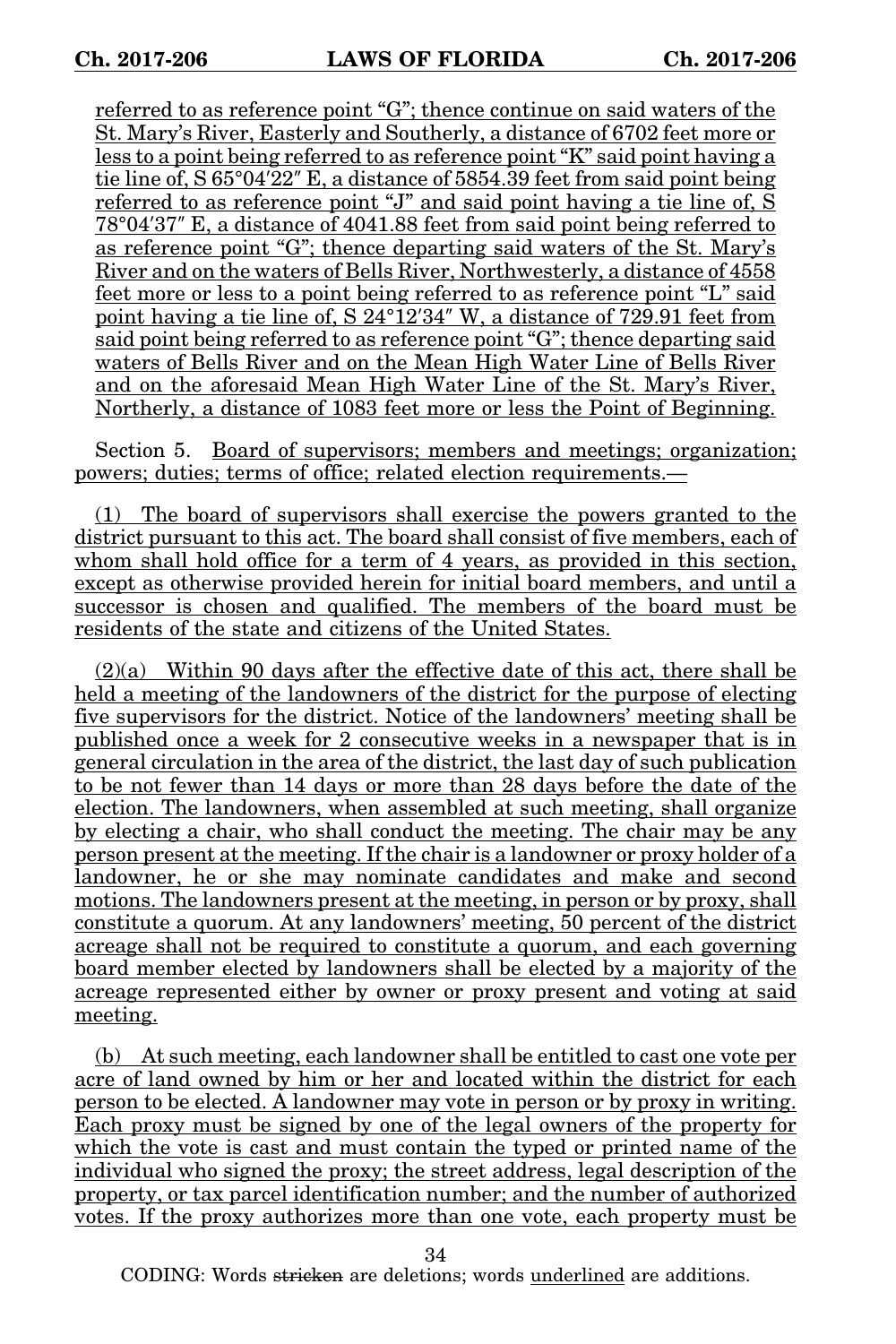listed and the number of acres of each property must be included. The signature on a proxy need not be notarized. A fraction of an acre shall be treated as 1 acre, entitling the landowner to one vote with respect thereto. The three candidates receiving the highest number of votes shall each be elected for a term expiring November 17, 2020, and the two candidates receiving the next largest number of votes shall each be elected for a term expiring November  $20$ ,  $2018$ , with the term of office for each successful candidate commencing upon election. The members of the first board elected by landowners shall serve their respective terms; however, the next election of board members shall be held on the first Tuesday after the first Monday in November 2018. Thereafter, there shall be an election by landowners for the district every 2 years on the first Tuesday after the first Monday in November, which shall be noticed pursuant to paragraph (a). The second and subsequent landowners' election shall be announced at a public meeting of the board at least 90 days before the date of the landowners' meeting and shall also be noticed pursuant to paragraph (a). Instructions on how all landowners may participate in the election, along with sample proxies, shall be provided during the board meeting that announces the landowners' meeting. Each supervisor elected in or after November 2018 shall serve a 4 year term.

(3)(a)1. The board may not exercise the ad valorem taxing power authorized by this act until such time as all members of the board are qualified electors who are elected by qualified electors of the district.

2.a. Regardless of whether the district has proposed to levy ad valorem taxes, board members shall begin being elected by qualified electors of the district as the district becomes populated with qualified electors. The transition shall occur such that the composition of the board, after the first general election following a trigger of the qualified elector population thresholds set forth below, shall be as follows:

(I) Once 9,000 qualified electors reside within the district, one governing board member shall be a person who is a qualified elector of the district and who was elected by the qualified electors, and four governing board members shall be persons who were elected by the landowners.

(II) Once 18,000 qualified electors reside within the district, two governing board members shall be persons who are qualified electors of the district and who were elected by the qualified electors, and three governing board members shall be persons elected by the landowners.

(III) Once 27,000 qualified electors reside within the district, three governing board members shall be persons who are qualified electors of the district and who were elected by the qualified electors, and two governing board members shall be persons who were elected by the landowners.

(IV) Once 36,000 qualified electors reside within the district, four governing board members shall be persons who are qualified electors of

35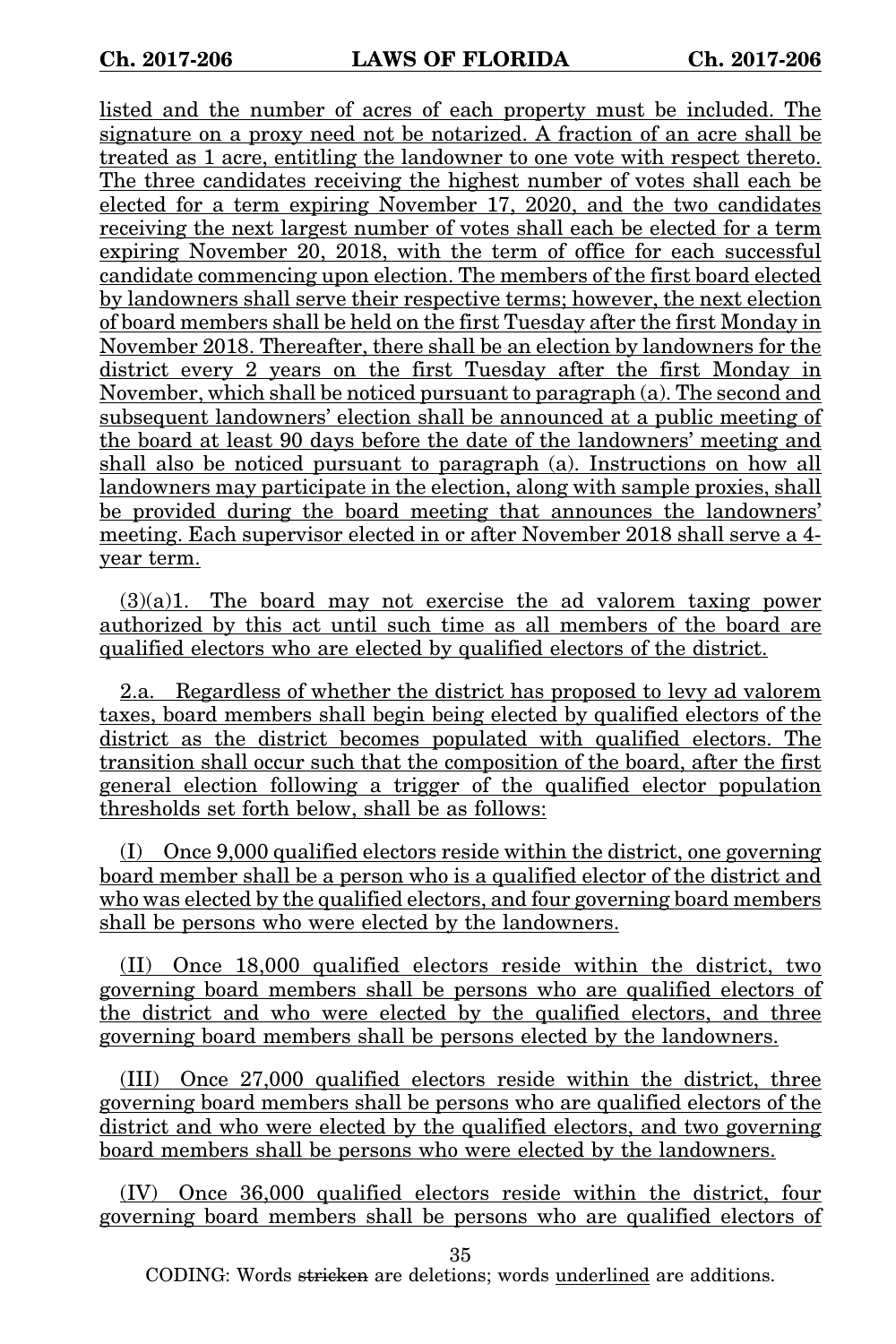the district and who were elected by the qualified electors, and one governing board member shall be a person who was elected by the landowners.

(V) Once 40,500 qualified electors reside within the district, all five governing board members shall be persons who are qualified electors of the district and who were elected by the qualified electors. In the event less than 40,500 qualified electors reside within the district, but the development of the district has completed the construction of 22,000 residential units or more, all five governing board members shall be persons who were elected by the qualified electors**.**

Nothing in this sub-subparagraph is intended to require an election prior to the expiration of an existing board member's term.

b. On or before June 1 of each election year, the board shall determine the number of qualified electors in the district as of the immediately preceding April 15. The board shall use and rely upon the official records maintained by the supervisor of elections and property appraiser or tax collector in Nassau County in making this determination. Such determination shall be made at a properly noticed meeting of the board and shall become a part of the official minutes of the district.

c. All governing board members elected by qualified electors shall be elected at large at an election occurring as provided in subsection (2) and this subsection.

d. All governing board members elected by qualified electors shall reside in the district.

e. Once the district qualifies to have any of its board members elected by the qualified electors of the district, the initial and all subsequent elections by the qualified electors of the district shall be held at the general election in November. The board shall adopt a resolution if necessary to implement this requirement. The transition process described herein is intended to be in lieu of the process set forth in s. 189.041, Florida Statutes.

(b) Elections of board members by qualified electors held pursuant to this subsection shall be nonpartisan and shall be conducted in the manner prescribed by law for holding general elections. Board members shall assume the office on the second Tuesday following their election.

(c) Candidates seeking election to office by qualified electors under this subsection shall conduct their campaigns in accordance with the provisions of chapter 106, Florida Statutes, and shall file qualifying papers and qualify for individual seats in accordance with s. 99.061, Florida Statutes.

(d) The supervisor of elections shall appoint the inspectors and clerks of elections, prepare and furnish the ballots, designate polling places, and canvass the returns of the election of board members by qualified electors. The county canvassing board shall declare and certify the results of the election.

36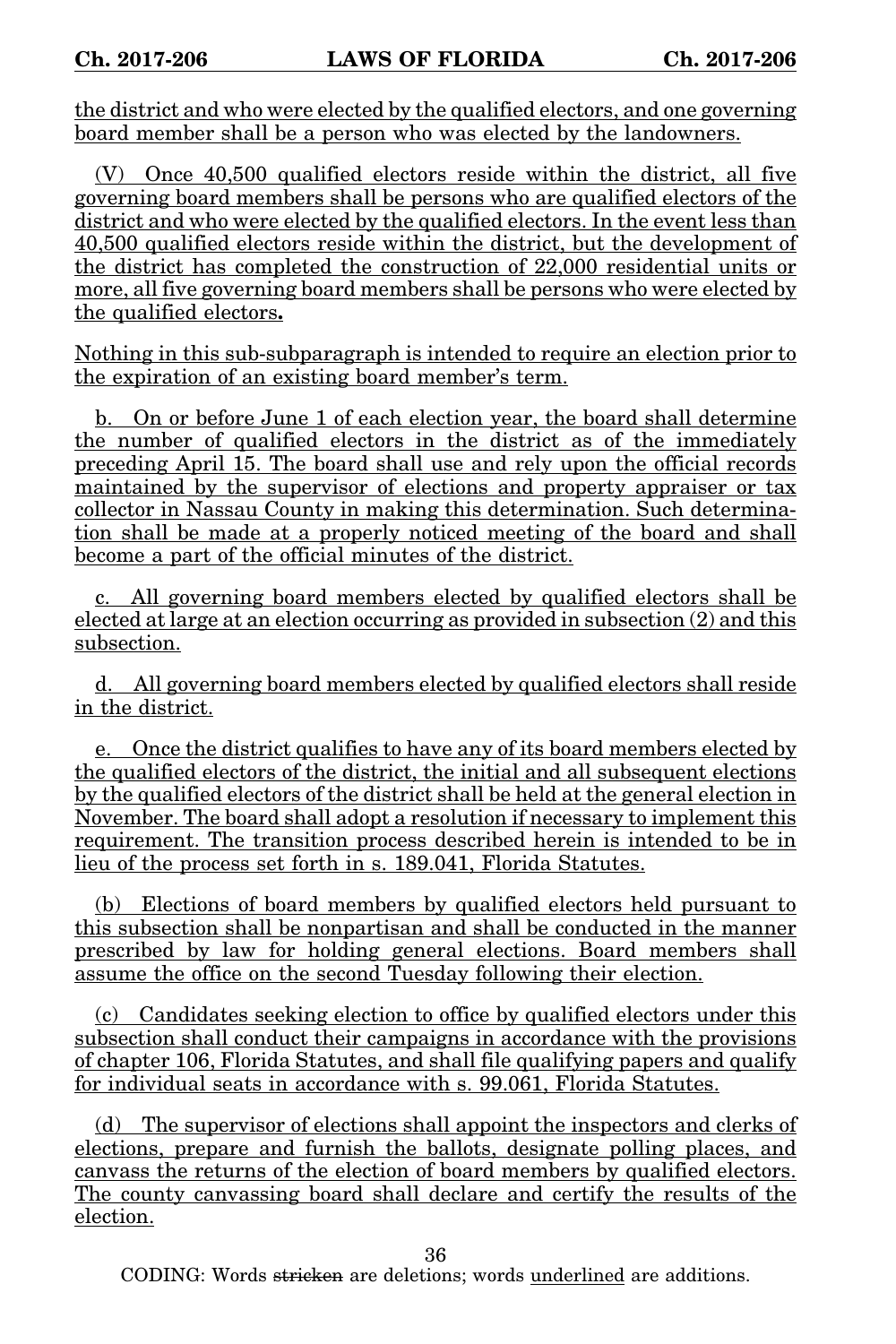(4) Members of the board, regardless of how elected, shall be public officers, shall be known as supervisors, and, upon entering into office, shall take and subscribe to the oath of office as prescribed by s. 876.05, Florida Statutes. Members of the board shall be subject to ethics and conflict of interest laws of the state that apply to all local public officers. They shall hold office for the terms for which they were elected or appointed and until their successors are chosen and qualified. If, during the term of office, a vacancy occurs, the remaining members of the board shall fill each vacancy by an appointment for the remainder of the unexpired term.

(5) Any elected member of the board of supervisors may be removed by the Governor for malfeasance, misfeasance, dishonesty, incompetency, or failure to perform the duties imposed upon him or her by this act, and any vacancies that may occur in such office for such reasons shall be filled by the Governor as soon as practicable.

(6) A majority of the members of the board constitutes a quorum for the purposes of conducting its business and exercising its powers and for all other purposes. Action taken by the district shall be upon a vote of a majority of the members present unless general law or a rule of the district requires a greater number.

(7) As soon as practicable after each election or appointment, the board shall organize by electing one of its members as chair and by electing a secretary, who need not be a member of the board, and such other officers as the board may deem necessary.

(8) The board shall keep a permanent record book entitled "Record of Proceedings of East Nassau Stewardship District," in which shall be recorded minutes of all meetings, resolutions, proceedings, certificates, bonds given by all employees, and any and all corporate acts. The record book and all other district records shall at reasonable times be opened to inspection in the same manner as state, county, and municipal records pursuant to chapter 119, Florida Statutes. The record book shall be kept at the office or other regular place of business maintained by the board in a designated location in Nassau County.

(9) Each supervisor shall not be entitled to receive compensation for his or her services; however, each supervisor shall receive travel and per diem expenses as set forth in s. 112.061, Florida Statutes.

(10) All meetings of the board shall be open to the public and governed by the provisions of chapter 286, Florida Statutes.

Section 6. Board of supervisors; general duties.—

(1) DISTRICT MANAGER AND EMPLOYEES.—The board shall employ and fix the compensation of a district manager, who shall have charge and supervision of the works of the district and shall be responsible for preserving and maintaining any improvement or facility constructed or

37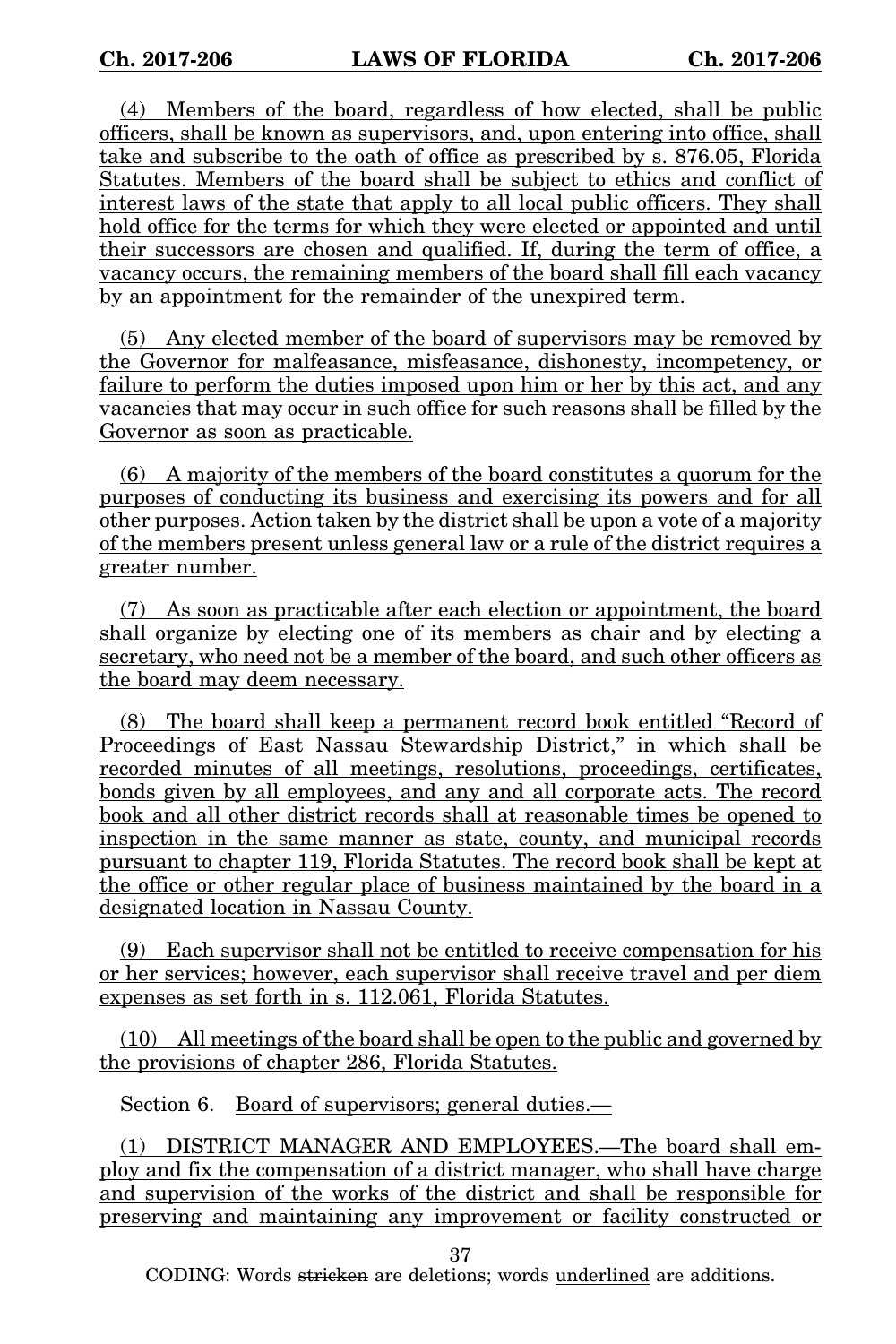erected pursuant to the provisions of this act, for maintaining and operating the equipment owned by the district, and for performing such other duties as may be prescribed by the board. It shall not be a conflict of interest under chapter 112, Florida Statutes, for a board member, the district manager, or another employee of the district to be a stockholder, officer, or employee of a landowner. The district manager may hire or otherwise employ and terminate the employment of such other persons, including, without limitation, professional, supervisory, and clerical employees, as may be necessary and authorized by the board. The compensation and other conditions of employment of the officers and employees of the district shall be as provided by the board.

(2) TREASURER.—The board shall designate a person who is a resident of the state as treasurer of the district, who shall have charge of the funds of the district. Such funds shall be disbursed only upon the order of or pursuant to a resolution of the board by warrant or check countersigned by the treasurer and by such other person as may be authorized by the board. The board may give the treasurer such other or additional powers and duties as the board may deem appropriate and may fix his or her compensation. The board may require the treasurer to give a bond in such amount, on such terms, and with such sureties as may be deemed satisfactory to the board to secure the performance by the treasurer of his or her powers and duties. The financial records of the board shall be audited by an independent certified public accountant at least once a year.

(3) PUBLIC DEPOSITORY.—The board is authorized to select as a depository for its funds any qualified public depository as defined in s. 280.02, Florida Statutes, which meets all the requirements of chapter 280, Florida Statutes, and has been designated by the treasurer as a qualified public depository upon such terms and conditions as to the payment of interest by such depository upon the funds so deposited as the board may deem just and reasonable.

(4) BUDGET; REPORTS AND REVIEWS.—

(a) The district shall provide financial reports in such form and such manner as prescribed pursuant to this act and chapter 218, Florida Statutes.

(b) On or before July 15 of each year, the district manager shall prepare a proposed budget for the ensuing fiscal year to be submitted to the board for board approval. The proposed budget shall include at the direction of the board an estimate of all necessary expenditures of the district for the ensuing fiscal year and an estimate of income to the district from the taxes and assessments provided in this act. The board shall consider the proposed budget item by item and may either approve the budget as proposed by the district manager or modify the same in part or in whole. The board shall indicate its approval of the budget by resolution, which resolution shall provide for a hearing on the budget as approved. Notice of the hearing on the budget shall be published in a newspaper of general circulation in the area of the district once a week for two consecutive weeks, except that the first

38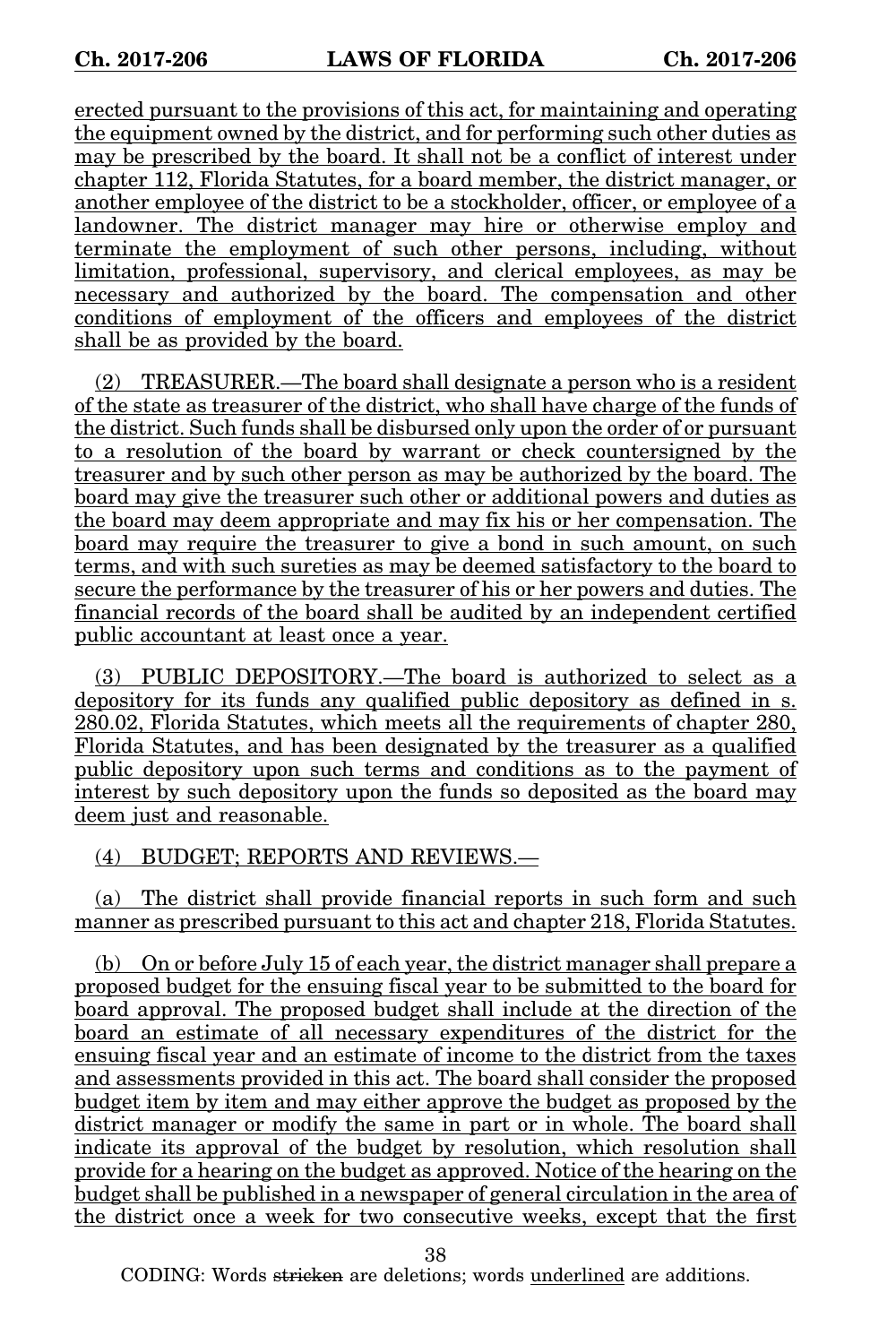publication shall be no fewer than 15 days prior to the date of the hearing. The notice shall further contain a designation of the day, time, and place of the public hearing. At the time and place designated in the notice, the board shall hear all objections to the budget as proposed and may make such changes as the board deems necessary. At the conclusion of the budget hearing, the board shall, by resolution, adopt the budget as finally approved by the board. The budget shall be adopted prior to October 1 of each year.

(c) At least 60 days prior to adoption, the board of supervisors of the district shall submit to the Board of County Commissioners of Nassau County, for purposes of disclosure and information only, the proposed annual budget for the ensuing fiscal year, and the board of county commissioners may submit written comments to the board of supervisors solely for the assistance and information of the board of supervisors of the district in adopting its annual district budget.

(d) The board of supervisors of the district shall submit annually a public facilities report to the Board of County Commissioners of Nassau County pursuant to Florida Statutes. The board of county commissioners may use and rely on the district's public facilities report in the preparation or revision of the Nassau County comprehensive plan.

(5) DISCLOSURE OF PUBLIC INFORMATION, WEB-BASED PUB-LIC ACCESS.—The district shall take affirmative steps to provide for the full disclosure of information relating to the public financing and maintenance of improvements to real property undertaken by the district. Such information shall be made available to all existing residents and all prospective residents of the district. The district shall furnish each developer of a residential development within the district with sufficient copies of that information to provide each prospective initial purchaser of property in that development with a copy; and any developer of a residential development within the district, when required by law to provide a public offering statement, shall include a copy of such information relating to the public financing and maintenance of improvements in the public offering statement. The district shall file the disclosure documents required by this subsection and any amendments thereto in the property records of each county in which the district is located. By the end of the first full fiscal year of the district's creation, the district shall maintain an official Internet website in accordance with s. 189.069, Florida Statutes.

(6) GENERAL POWERS.—The district shall have, and the board may exercise, the following general powers:

(a) To sue and be sued in the name of the district; to adopt and use a seal and authorize the use of a facsimile thereof; to acquire, by purchase, gift, devise, or otherwise, and to dispose of, real and personal property, or any estate therein; and to make and execute contracts and other instruments necessary or convenient to the exercise of its powers.

39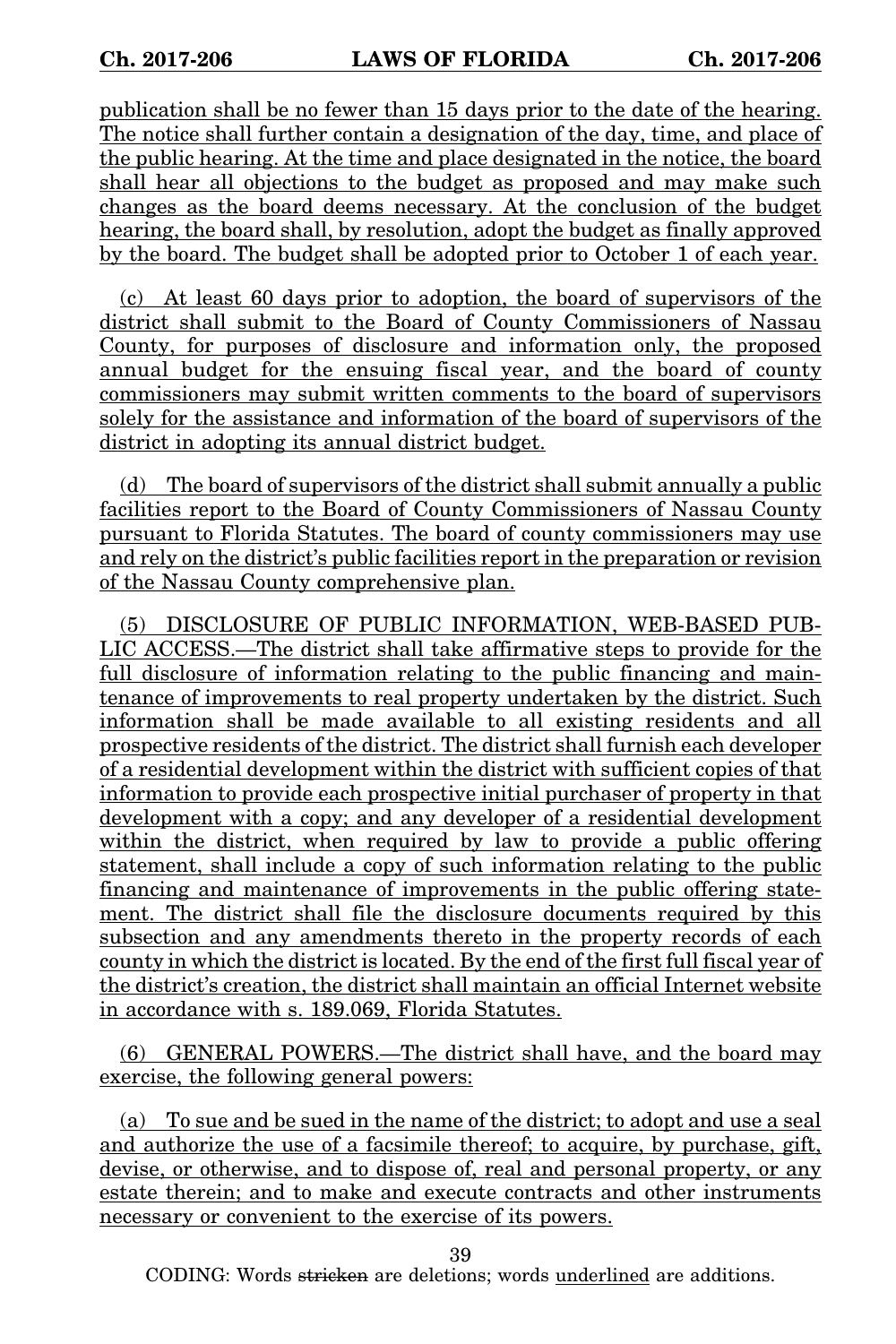(b) To apply for coverage of its employees under the Florida Retirement System in the same manner as if such employees were state employees, subject to necessary action by the district to pay employer contributions into the Florida Retirement System Trust Fund.

(c) To contract for the services of consultants to perform planning, engineering, legal, or other appropriate services of a professional nature. Such contracts shall be subject to public bidding or competitive negotiation requirements as set forth in general law applicable to independent special districts.

(d) To borrow money and accept gifts; to apply for and use grants or loans of money or other property from the United States, the state, a unit of local government, or any person for any district purposes and enter into agreements required in connection therewith; and to hold, use, and dispose of such moneys or property for any district purposes in accordance with the terms of the gift, grant, loan, or agreement relating thereto.

(e) To adopt and enforce rules and orders pursuant to the provisions of chapter 120, Florida Statutes, prescribing the powers, duties, and functions of the officers of the district; the conduct of the business of the district; the maintenance of records; and the form of certificates evidencing tax liens and all other documents and records of the district. The board may also adopt and enforce administrative rules with respect to any of the projects of the district and define the area to be included therein. The board may also adopt resolutions which may be necessary for the conduct of district business.

(f) To maintain an office at such place or places as the board of supervisors designates in Nassau County, and within the district when facilities are available.

(g) To hold, control, and acquire by donation, purchase, or condemnation, or dispose of, any public easements, dedications to public use, platted reservations for public purposes, or any reservations for those purposes authorized by this act and to make use of such easements, dedications, or reservations for the purposes authorized by this act.

(h) To lease as lessor or lessee to or from any person, firm, corporation, association, or body, public or private, any projects of the type that the district is authorized to undertake and facilities or property of any nature for the use of the district to carry out the purposes authorized by this act.

(i) To borrow money and issue bonds, certificates, warrants, notes, or other evidence of indebtedness as provided herein; to levy such taxes and assessments as may be authorized; and to charge, collect, and enforce fees and other user charges.

(j) To raise, by user charges or fees authorized by resolution of the board, amounts of money which are necessary for the conduct of district activities

40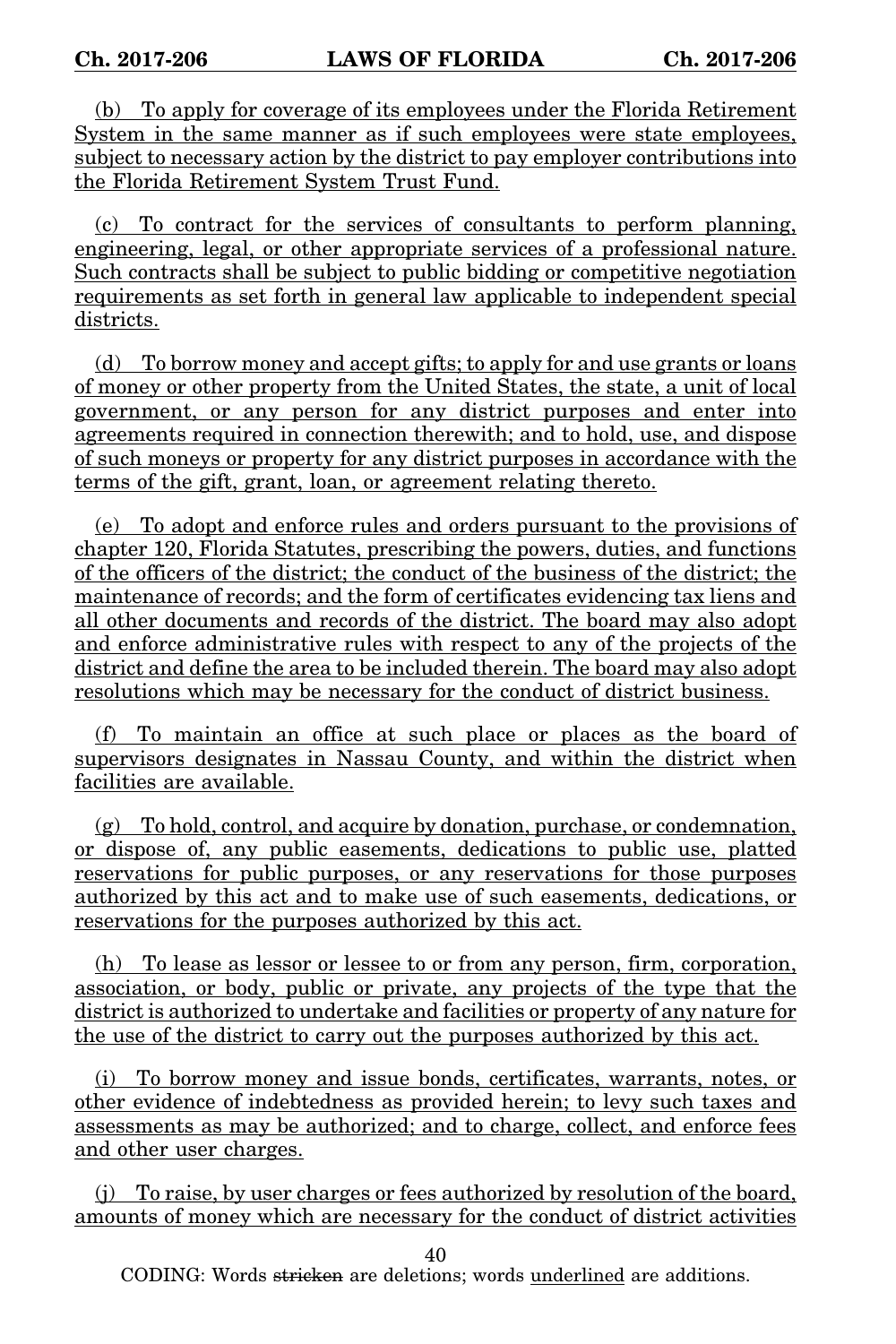and services and to enforce their receipt and collection in the manner prescribed by resolution not inconsistent with law.

(k) To exercise within the district, or beyond the district with prior approval by vote of a resolution of the governing body of the county if the taking will occur in an unincorporated area in that county, or the governing body of the city if the taking will occur in an incorporated area, the right and power of eminent domain, pursuant to the provisions of chapters 73 and 74, Florida Statutes, over any property within the state, except municipal, county, state, and federal property, for the uses and purpose of the district relating solely to water, sewer, district roads, and water management, specifically including, without limitation, the power for the taking of easements for the drainage of the land of one person over and through the land of another.

(l) To cooperate with, or contract with, other governmental agencies as may be necessary, convenient, incidental, or proper in connection with any of the powers, duties, or purposes authorized by this act.

(m) To assess and to impose upon lands in the district ad valorem taxes as provided by this act.

(n) If and when authorized by general law, to determine, order, levy, impose, collect, and enforce maintenance taxes.

(o) To determine, order, levy, impose, collect, and enforce assessments pursuant to this act and chapter 170, Florida Statutes, pursuant to authority granted in s. 197.3631, Florida Statutes, or pursuant to other provisions of general law that provide or authorize a supplemental means to order, levy, impose, or collect special assessments. Such special assessments, in the discretion of the district, may be collected and enforced pursuant to the provisions of ss. 197.3632 and 197.3635, Florida Statutes, and chapters 170 and 173, Florida Statutes, or as provided by this act, or by other means authorized by general law. The district may levy such special assessments for the purposes enumerated in this act and to pay special assessments imposed by Nassau County on lands within the district.

(p) To exercise such special powers and other express powers as may be authorized and granted by this act in the charter of the district, including powers as provided in any interlocal agreement entered into pursuant to chapter 163, Florida Statutes, or which shall be required or permitted to be undertaken by the district pursuant to any development order, including any detailed specific area plan development order, or any interlocal service agreement with Nassau County for fair-share capital construction funding for any certain capital facilities or systems required or the construction or dedication of right-of-way of any portion of the East Nassau Community Planning Area Mobility Network (as defined in the East Nassau Community Planning Area Mobility Fee Agreement), of the developer pursuant to any applicable development order or agreement.

41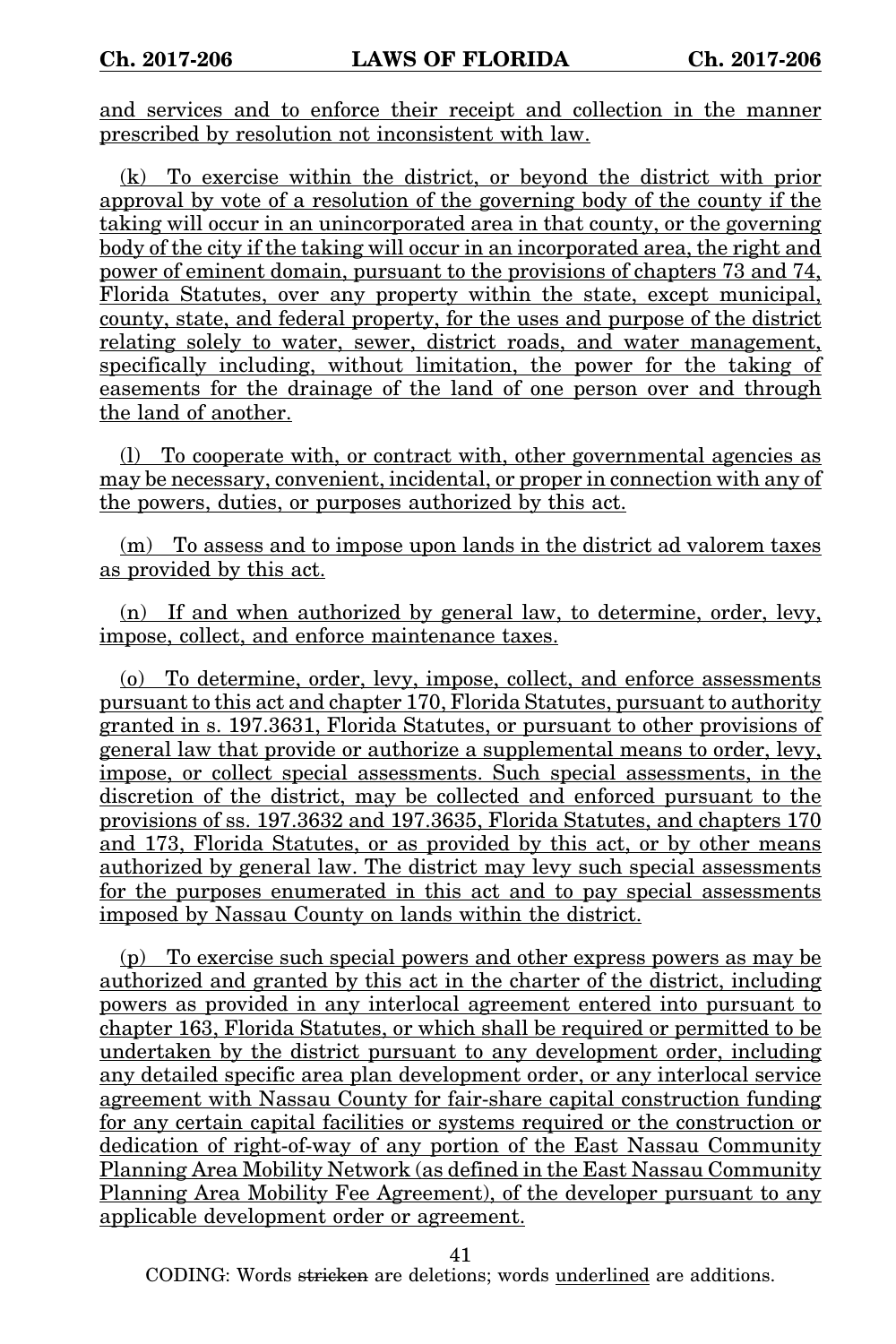(q) To exercise all of the powers necessary, convenient, incidental, or proper in connection with any other powers or duties or the special and limited purpose of the district authorized by this act.

The provisions of this subsection shall be construed liberally in order to carry out effectively the special and limited purpose of this act.

(7) SPECIAL POWERS.—The district shall have, and the board may exercise, the following special powers to implement its lawful and special purpose and to provide, pursuant to that purpose, systems, facilities, services, improvements, projects, works, and infrastructure, each of which constitutes a lawful public purpose when exercised pursuant to this charter, subject to, and not inconsistent with, general law regarding utility providers' interlocal, territorial, and service agreements, and the regulatory jurisdiction and permitting authority of all other applicable governmental bodies, agencies, and any special districts having authority with respect to any area included therein, and to plan, establish, acquire, construct or reconstruct, enlarge or extend, equip, operate, finance, fund, and maintain improvements, systems, facilities, services, works, projects, and infrastructure. Any or all of the following special powers are granted by this act in order to implement the special and limited purpose of the district:

(a) To provide water management and control for the lands within the district and to connect some or any of such facilities with roads and bridges. In the event that the board assumes the responsibility for providing water management and control for the district which is to be financed by benefit special assessments, the board shall adopt plans and assessments pursuant to law or may proceed to adopt water management and control plans, assess for benefits, and apportion and levy special assessments, as follows:

The board shall cause to be made by the district's engineer, or such other engineer or engineers as the board may employ for that purpose, complete and comprehensive water management and control plans for the lands located within the district that will be improved in any part or in whole by any system of facilities that may be outlined and adopted, and the engineer shall make a report in writing to the board with maps and profiles of said surveys and an estimate of the cost of carrying out and completing the plans.

2. Upon the completion of such plans, the board shall hold a hearing thereon to hear objections thereto, shall give notice of the time and place fixed for such hearing by publication once each week for 2 consecutive weeks in a newspaper of general circulation in the general area of the district, and shall permit the inspection of the plan at the office of the district by all persons interested. All objections to the plan shall be filed at or before the time fixed in the notice for the hearing and shall be in writing.

3. After the hearing, the board shall consider the proposed plan and any objections thereto and may modify, reject, or adopt the plan or continue the

42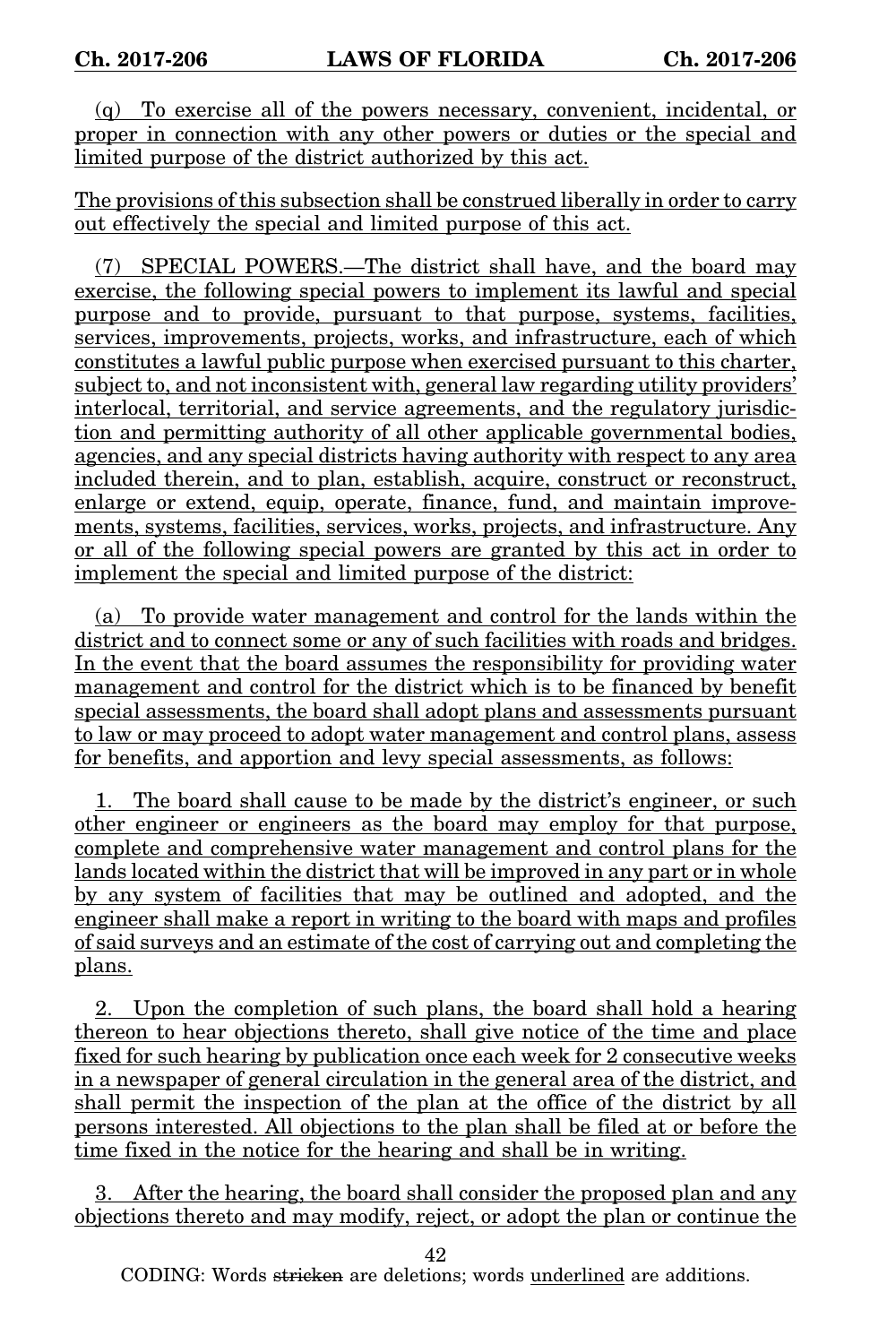hearing until a day certain for further consideration of the proposed plan or modifications thereof.

4. When the board approves a plan, a resolution shall be adopted and a certified copy thereof shall be filed in the office of the secretary and incorporated by him or her into the records of the district.

5. The water management and control plan may be altered in detail from time to time until the engineer's report pursuant to s. 298.301, Florida Statutes, is filed but not in such manner as to affect materially the conditions of its adoption. After the engineer's report has been filed, no alteration of the plan shall be made, except as provided by this act.

6. Within 20 days after the final adoption of the plan by the board, the board shall proceed pursuant to s. 298.301, Florida Statutes.

(b) To provide water supply, sewer, and wastewater management, reclamation, and reuse, or any combination thereof, and any irrigation systems, facilities, and services and to construct and operate connecting intercepting or outlet sewers and sewer mains and pipes and water mains, conduits, or pipelines in, along, and under any street, alley, highway, or other public place or ways, and to dispose of any effluent, residue, or other byproducts of such system or sewer system.

(c) To provide bridges, culverts, wildlife corridors, or road crossings that may be needed across any drain, ditch, canal, floodway, holding basin, excavation, public highway, tract, grade, fill, or cut and roadways over levees and embankments, and to construct any and all of such works and improvements across, through, or over any public right-of way, highway, grade, fill, or cut.

(d) To provide district roads equal to or exceeding the specifications of the county in which such district roads are located, and to provide street lights, including conditions of development approval for which specifications may sometimes be different than the normal specifications of the county. This special power includes, but is not limited to, roads, parkways, intersections, bridges, landscaping, hardscaping, irrigation, bicycle lanes, sidewalks, jogging paths, multi-use pathways/trails, street lighting, traffic signals, regulatory or informational signage, road striping, underground conduit, underground cable or fiber or wire installed pursuant to an agreement with or tariff of a retail provider of services, and all other customary elements of a functioning modern road system in general or as tied to the conditions of development approval for the area within the district, and parking facilities that are freestanding or that may be related to any innovative strategic intermodal system of transportation pursuant to applicable federal, state, and local law and ordinance.

(e) To provide buses, trolleys, rail access, mass transit facilities, transit shelters, ridesharing facilities and services, parking improvements, and related signage.

43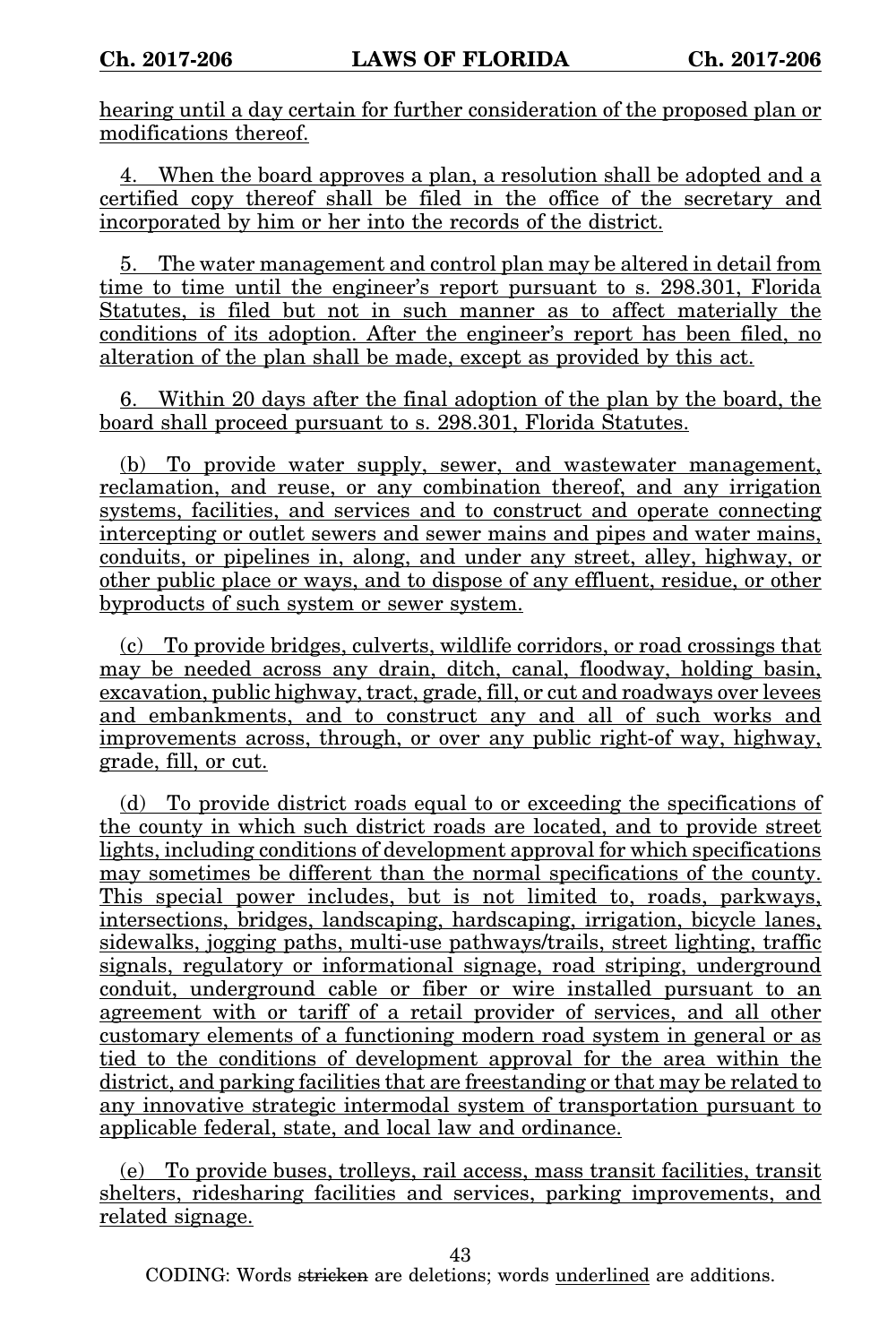**(**f) To provide investigation and remediation costs associated with the cleanup of actual or perceived environmental contamination within the district under the supervision or direction of a competent governmental authority unless the covered costs benefit any person who is a landowner within the district and who caused or contributed to the contamination.

(g) To provide observation areas, mitigation areas, wetland creation areas, and wildlife habitat, including the maintenance of any plant or animal species, and any related interest in real or personal property, including the management, maintenance, and ownership of the Conservation and Habitat Network ("CHN").

(h) Using its general and special powers as set forth in this act, to provide any other project within or without the boundaries of the district when the project is the subject of an agreement between the district and the Board of County Commissioners of Nassau County or with any other applicable public or private entity, and is not inconsistent with the effective local comprehensive plans.

(i) To provide public parks and public facilities for indoor and outdoor recreational, cultural, and educational uses.

(j) To provide school buildings and related structures, which may be leased, sold, or donated to the school district, for use in the educational system when authorized by the district school board.

(k) To provide security, including, but not limited to, guardhouses, fences, gates, electronic intrusion-detection systems, and patrol cars, when authorized by proper governmental agencies; however, the district may not exercise any powers of a law enforcement agency but may contract with the appropriate local general-purpose government agencies for an increased level of such services within the district boundaries. Notwithstanding any provision of general law, the district may operate guardhouses for the limited purpose of providing security for the residents of the district and which serve a predominate public, as opposed to private, purpose. Such guardhouses shall be operated by the district or any other unit of local government pursuant to procedures designed to serve such security purposes as set forth in rules adopted by the board, from time to time, following the procedures set forth in chapter 120, Florida Statutes.

(l) To provide control and elimination of mosquitoes and other arthropods of public health importance.

(m) To enter into impact fee, mobility fee, or other similar credit agreements with Nassau County or a landowner developer and to sell or assign such credits, on such terms as the district deems appropriate.

(n) To provide buildings and structures for district offices, maintenance facilities, meeting facilities, town centers, or any other project authorized or granted by this act.

44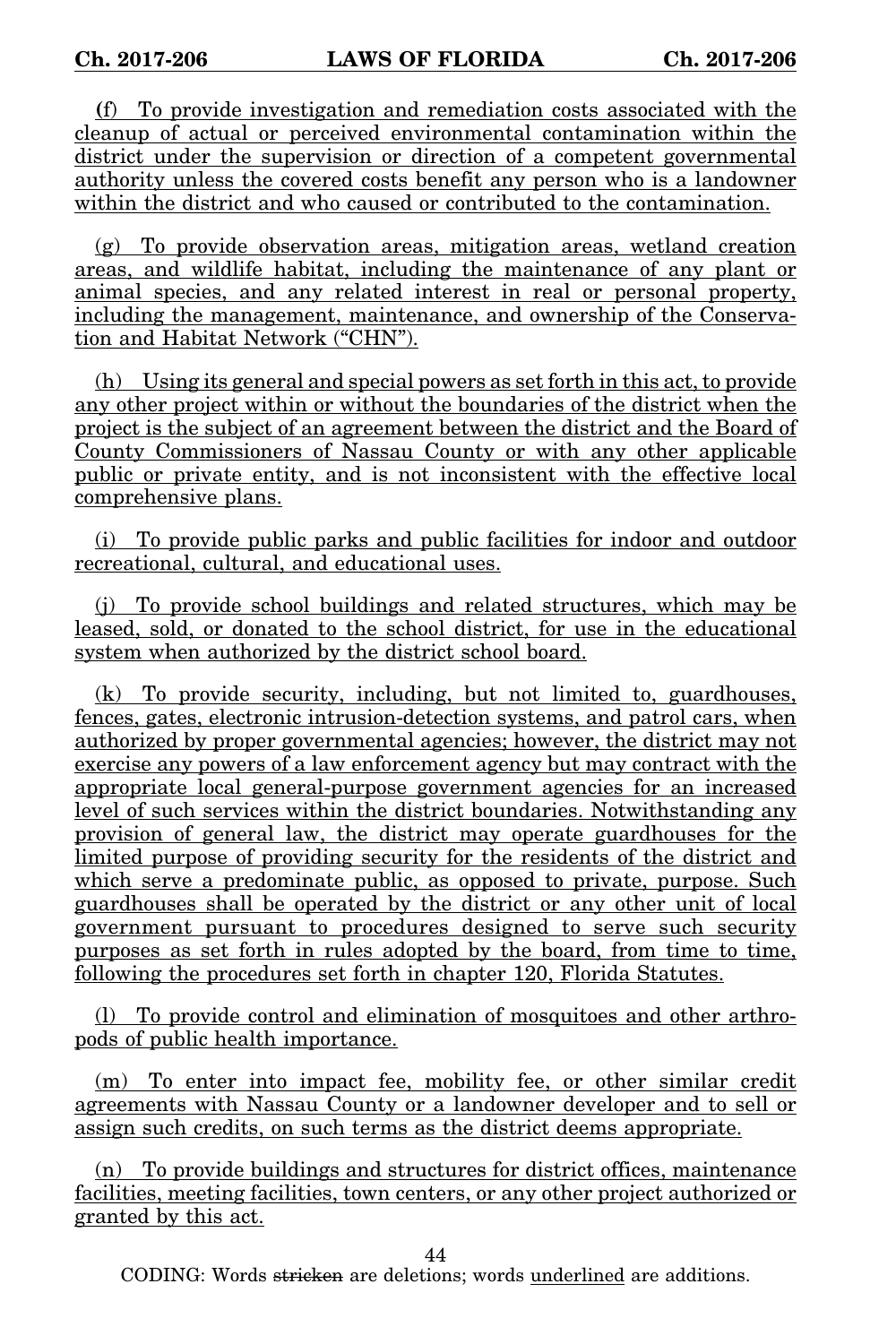(o) To establish and create, at noticed meetings, such departments of the board of supervisors of the district, as well as committees, task forces, boards, or commissions, or other agencies under the supervision and control of the district, as from time to time the members of the board may deem necessary or desirable in the performance of the acts or other things necessary to exercise the board's general or special powers to implement an innovative project to carry out the special and limited purpose of the district as provided in this act and to delegate the exercise of its powers to such departments, boards, task forces, committees, or other agencies and such administrative duties and other powers as the board may deem necessary or desirable, but only if there is a set of expressed limitations for accountability, notice, and periodic written reporting to the board that shall retain the powers of the board.

(p) To provide sustainable or green infrastructure improvements, facilities, and services, including, but not limited to, recycling of natural resources, reduction of energy demands, development and generation of alternative or renewable energy sources and technologies, mitigation of urban heat islands, sequestration, capping or trading of carbon emissions or carbon emissions credits, LEED or Florida Green Building Coalition certification, and development of facilities and improvements for low-impact development and to enter into joint ventures, public-private partnerships, and other agreements and to grant such easements as may be necessary to accomplish the foregoing. Nothing herein shall authorize the district to provide electric service to retail customers or otherwise act to impair electric utility franchise agreements.

(q) To provide fire prevention and control, including fire stations, water mains and plugs, fire trucks, and other vehicles and equipment.

(r) To provide waste collection and disposal.

(s) To provide for the construction and operation of communications systems and related infrastructure for the carriage and distribution of communications services, and to enter into joint ventures, public-private partnerships, and other agreements and to grant such easements as may be necessary to accomplish the foregoing. Communications systems shall mean all facilities, buildings, equipment, items, and methods necessary or desirable in order to provide communications services, including, without limitation, wires, cables, conduits, wireless cell sites, computers, modems, satellite antennae sites, transmission facilities, network facilities, and appurtenant devices necessary and appropriate to support the provision of communications services. Communications services includes, without limitation, internet, voice telephone or similar services provided by voice over internet protocol, cable television, data transmission services, electronic security monitoring services, and multi-channel video programming distribution services.

The enumeration of special powers herein shall not be deemed exclusive or restrictive but shall be deemed to incorporate all powers express or implied

45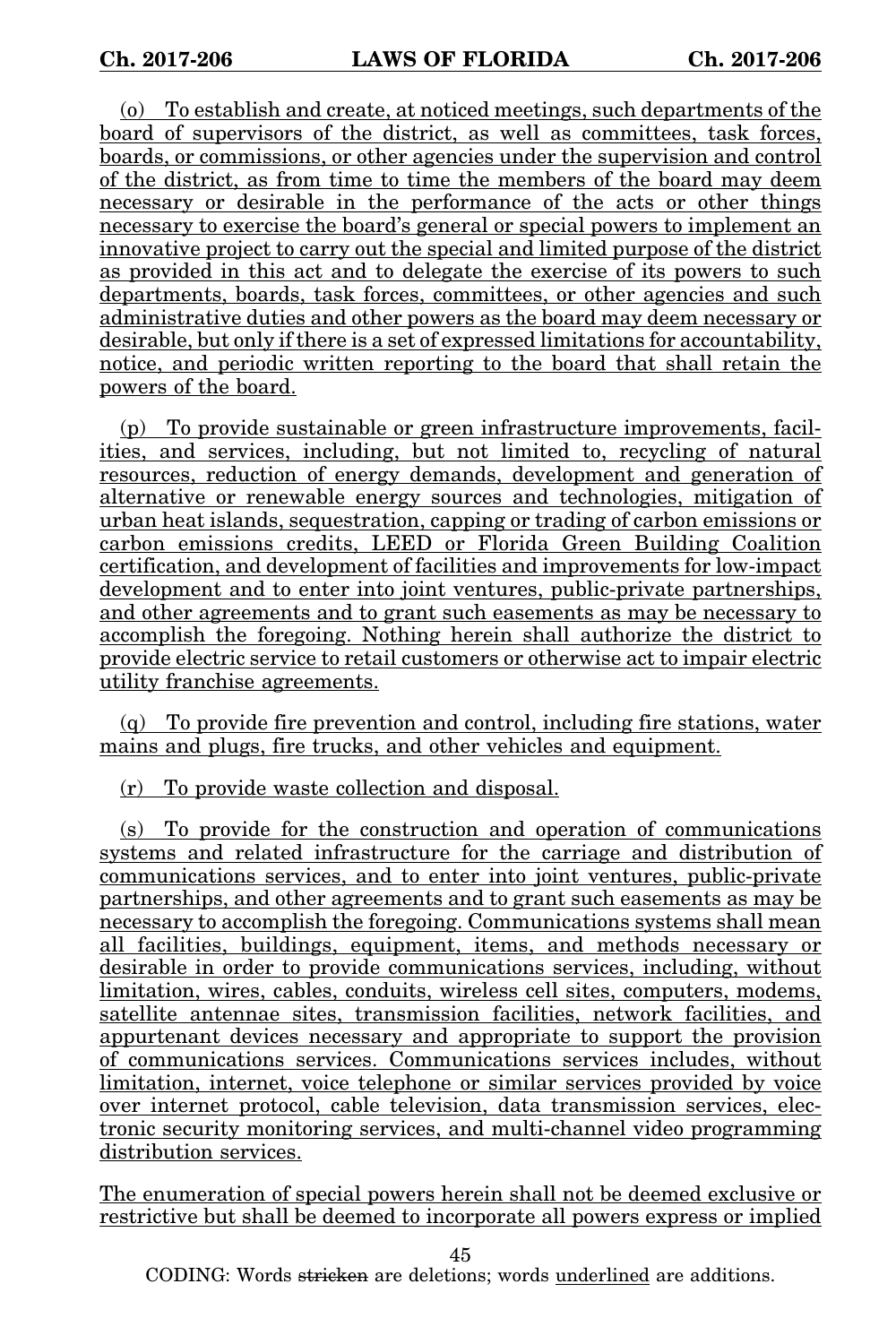necessary or incident to carrying out such enumerated special powers, including also the general powers provided by this special act charter to the district to implement its single purpose. Further, the provisions of this subsection shall be construed liberally in order to carry out effectively the special and limited purpose of this district under this act. The exercise of the special powers described in paragraphs (i) and (k) shall be accomplished through an interlocal agreement between the district and Nassau County. The interlocal agreement will address the procedures, operation, and care of such facilities based upon county requirements.

(8) ISSUANCE OF BOND ANTICIPATION NOTES.—In addition to the other powers provided for in this act, and not in limitation thereof, the district shall have the power, at any time and from time to time after the issuance of any bonds of the district shall have been authorized, to borrow money for the purposes for which such bonds are to be issued in anticipation of the receipt of the proceeds of the sale of such bonds and to issue bond anticipation notes in a principal sum not in excess of the authorized maximum amount of such bond issue. Such notes shall be in such denomination or denominations, bear interest at such rate as the board may determine not to exceed the maximum rate allowed by general law, mature at such time or times not later than 5 years from the date of issuance, and be in such form and executed in such manner as the board shall prescribe. Such notes may be sold at either public or private sale or, if such notes shall be renewal notes, may be exchanged for notes then outstanding on such terms as the board shall determine. Such notes shall be paid from the proceeds of such bonds when issued. The board may, in its discretion, in lieu of retiring the notes by means of bonds, retire them by means of current revenues or from any taxes or assessments levied for the payment of such bonds, but, in such event, a like amount of the bonds authorized shall not be issued.

(9) BORROWING.—The district at any time may obtain loans, in such amount and on such terms and conditions as the board may approve, for the purpose of paying any of the expenses of the district or any costs incurred or that may be incurred in connection with any of the projects of the district, which loans shall bear interest as the board determines, not to exceed the maximum rate allowed by general law, and may be payable from and secured by a pledge of such funds, revenues, taxes, and assessments as the board may determine, subject, however, to the provisions contained in any proceeding under which bonds were theretofore issued and are then outstanding. For the purpose of defraying such costs and expenses, the district may issue negotiable notes, warrants, or other evidences of debt to be payable at such times and to bear such interest as the board may determine, not to exceed the maximum rate allowed by general law, and to be sold or discounted at such price or prices not less than 95 percent of par value and on such terms as the board may deem advisable. The board shall have the right to provide for the payment thereof by pledging the whole or any part of the funds, revenues, taxes, and assessments of the district or by covenanting to budget and appropriate from such funds. The approval of the electors

46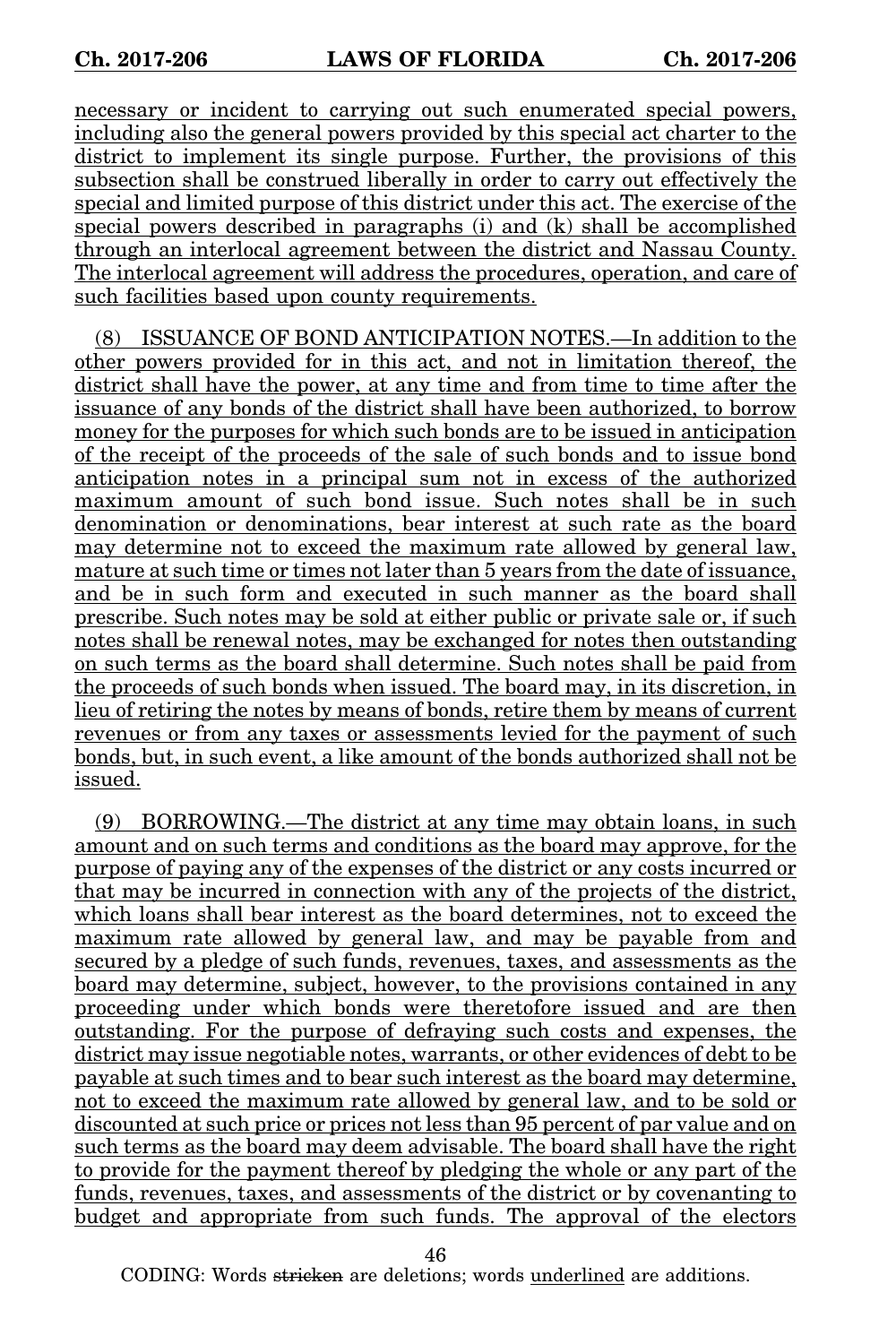residing in the district shall not be necessary except when required by the State Constitution.

(10) BONDS.—

(a) Sale of bonds.—Bonds may be sold in blocks or installments at different times, or an entire issue or series may be sold at one time. Bonds may be sold at public or private sale after such advertisement, if any, as the board may deem advisable but not in any event at less than 90 percent of the par value thereof, together with accrued interest thereon. Bonds may be sold or exchanged for refunding bonds. Special assessment and revenue bonds may be delivered by the district as payment of the purchase price of any project or part thereof, or a combination of projects or parts thereof, or as the purchase price or exchange for any property, real, personal, or mixed, including franchises or services rendered by any contractor, engineer, or other person, all at one time or in blocks from time to time, in such manner and upon such terms as the board in its discretion shall determine. The price or prices for any bonds sold, exchanged, or delivered may be:

1. The money paid for the bonds.

2. The principal amount, plus accrued interest to the date of redemption or exchange, or outstanding obligations exchanged for refunding bonds.

3. In the case of special assessment or revenue bonds, the amount of any indebtedness to contractors or other persons paid with such bonds, or the fair value of any properties exchanged for the bonds, as determined by the board.

(b) Authorization and form of bonds.—Any general obligation bonds, special assessment bonds, or revenue bonds may be authorized by resolution or resolutions of the board which shall be adopted by a majority of all the members thereof then in office. Such resolution or resolutions may be adopted at the same meeting at which they are introduced and need not be published or posted. The board may, by resolution, authorize the issuance of bonds and fix the aggregate amount of bonds to be issued; the purpose or purposes for which the moneys derived therefrom shall be expended, including, but not limited to, payment of costs as defined in section  $2(2)(i)$ ; the rate or rates of interest, not to exceed the maximum rate allowed by general law; the denomination of the bonds; whether or not the bonds are to be issued in one or more series; the date or dates of maturity, which shall not exceed 40 years from their respective dates of issuance; the medium of payment; the place or places within or without the state at which payment shall be made; registration privileges; redemption terms and privileges, whether with or without premium; the manner of execution; the form of the bonds, including any interest coupons to be attached thereto; the manner of execution of bonds and coupons; and any and all other terms, covenants, and conditions thereof and the establishment of revenue or other funds. Such authorizing resolution or resolutions may further provide for the contracts authorized by s.  $159.825(1)(f)$  and (g), Florida Statutes, regardless of the tax treatment of such bonds being authorized, subject to the finding by the board

47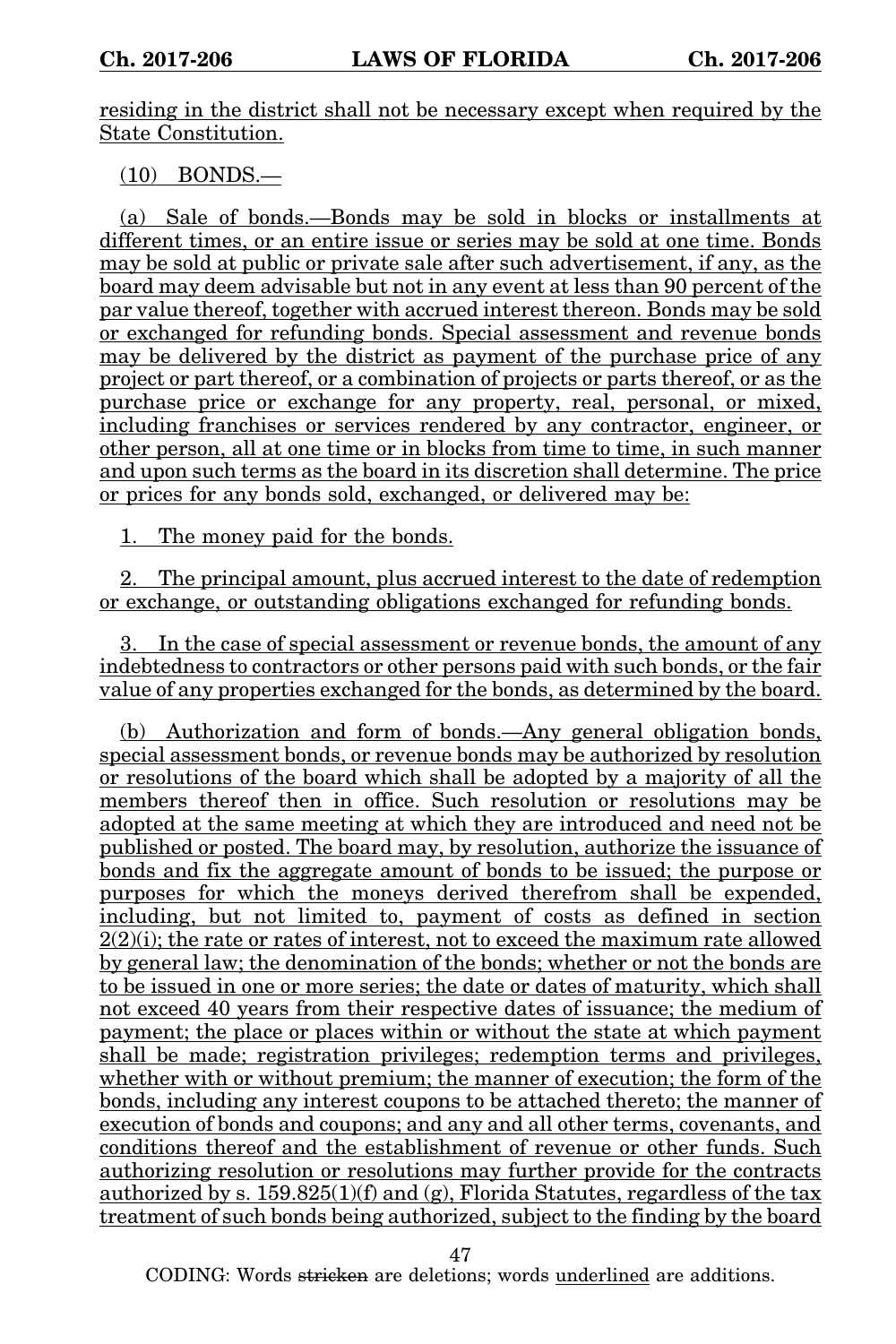of a net saving to the district resulting by reason thereof. Such authorizing resolution may further provide that such bonds may be executed in accordance with the Registered Public Obligations Act, except that bonds not issued in registered form shall be valid if manually countersigned by an officer designated by appropriate resolution of the board. The seal of the district may be affixed, lithographed, engraved, or otherwise reproduced in facsimile on such bonds. In case any officer whose signature shall appear on any bonds or coupons shall cease to be such officer before the delivery of such bonds, such signature or facsimile shall nevertheless be valid and sufficient for all purposes the same as if he or she had remained in office until such delivery.

(c) Interim certificates; replacement certificates.—Pending the preparation of definitive bonds, the board may issue interim certificates or receipts or temporary bonds, in such form and with such provisions as the board may determine, exchangeable for definitive bonds when such bonds have been executed and are available for delivery. The board may also provide for the replacement of any bonds which become mutilated, lost, or destroyed.

(d) Negotiability of bonds.—Any bond issued under this act or any temporary bond, in the absence of an express recital on the face thereof that it is nonnegotiable, shall be fully negotiable and shall be and constitute a negotiable instrument within the meaning and for all purposes of the law merchant and the laws of the state.

(e) Defeasance.—The board may make such provision with respect to the defeasance of the right, title, and interest of the holders of any of the bonds and obligations of the district in any revenues, funds, or other properties by which such bonds are secured as the board deems appropriate and, without limitation on the foregoing, may provide that when such bonds or obligations become due and payable or shall have been called for redemption and the whole amount of the principal and interest and premium, if any, due and payable upon the bonds or obligations then outstanding shall be held in trust for such purpose, and provision shall also be made for paying all other sums payable in connection with such bonds or other obligations, then and in such event the right, title, and interest of the holders of the bonds in any revenues, funds, or other properties by which such bonds are secured shall thereupon cease, terminate, and become void; and the board may apply any surplus in any sinking fund established in connection with such bonds or obligations and all balances remaining in all other funds or accounts other than moneys held for the redemption or payment of the bonds or other obligations to any lawful purpose of the district as the board shall determine.

(f) Issuance of additional bonds.—If the proceeds of any bonds are less than the cost of completing the project in connection with which such bonds were issued, the board may authorize the issuance of additional bonds, upon such terms and conditions as the board may provide in the resolution authorizing the issuance thereof, but only in compliance with the resolution or other proceedings authorizing the issuance of the original bonds.

48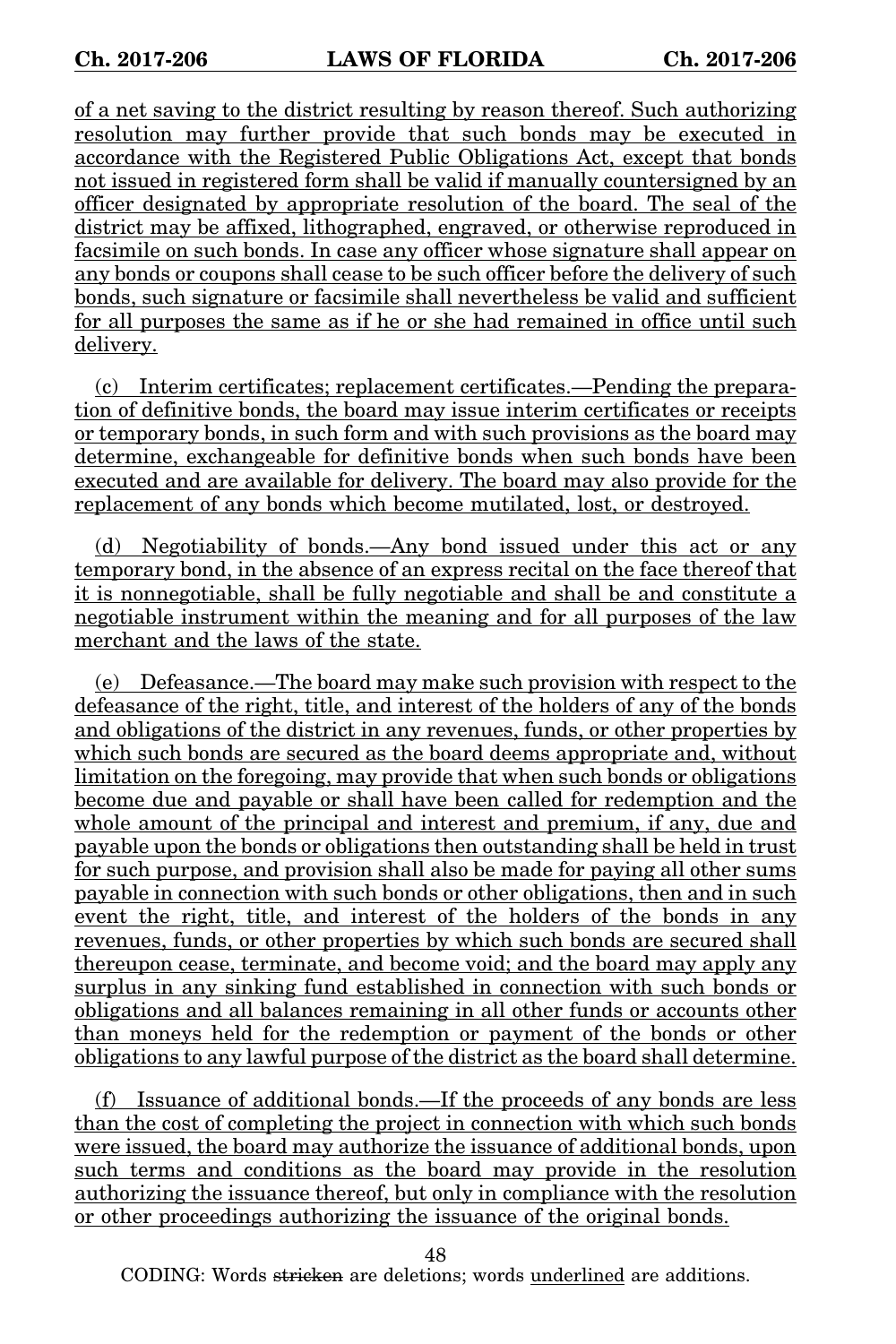(g) Refunding bonds.—The district shall have the power to issue bonds to provide for the retirement or refunding of any bonds or obligations of the district that at the time of such issuance are or subsequent thereto become due and payable, or that at the time of issuance have been called or are, or will be, subject to call for redemption within 10 years thereafter, or the surrender of which can be procured from the holders thereof at prices satisfactory to the board. Refunding bonds may be issued at any time that in the judgment of the board such issuance will be advantageous to the district. No approval of the qualified electors residing in the district shall be required for the issuance of refunding bonds except in cases in which such approval is required by the State Constitution. The board may by resolution confer upon the holders of such refunding bonds all rights, powers, and remedies to which the holders would be entitled if they continued to be the owners and had possession of the bonds for the refinancing of which such refunding bonds are issued, including, but not limited to, the preservation of the lien of such bonds on the revenues of any project or on pledged funds, without extinguishment, impairment, or diminution thereof. The provisions of this act pertaining to bonds of the district shall, unless the context otherwise requires, govern the issuance of refunding bonds, the form and other details thereof, the rights of the holders thereof, and the duties of the board with respect to them.

(h) Revenue bonds.—

1. The district shall have the power to issue revenue bonds from time to time without limitation as to amount. Such revenue bonds may be secured by, or payable from, the gross or net pledge of the revenues to be derived from any project or combination of projects; from the rates, fees, or other charges to be collected from the users of any project or projects; from any revenueproducing undertaking or activity of the district; from special assessments; or from benefit special assessments; or from any other source or pledged security. Such bonds shall not constitute an indebtedness of the district, and the approval of the qualified electors shall not be required unless such bonds are additionally secured by the full faith and credit and taxing power of the district.

2. Any two or more projects may be combined and consolidated into a single project and may hereafter be operated and maintained as a single project. The revenue bonds authorized herein may be issued to finance any one or more of such projects, regardless of whether or not such projects have been combined and consolidated into a single project. If the board deems it advisable, the proceedings authorizing such revenue bonds may provide that the district may thereafter combine the projects then being financed or theretofore financed with other projects to be subsequently financed by the district and that revenue bonds to be thereafter issued by the district shall be on parity with the revenue bonds then being issued, all on such terms, conditions, and limitations as shall have been provided in the proceeding which authorized the original bonds.

(i) General obligation bonds.—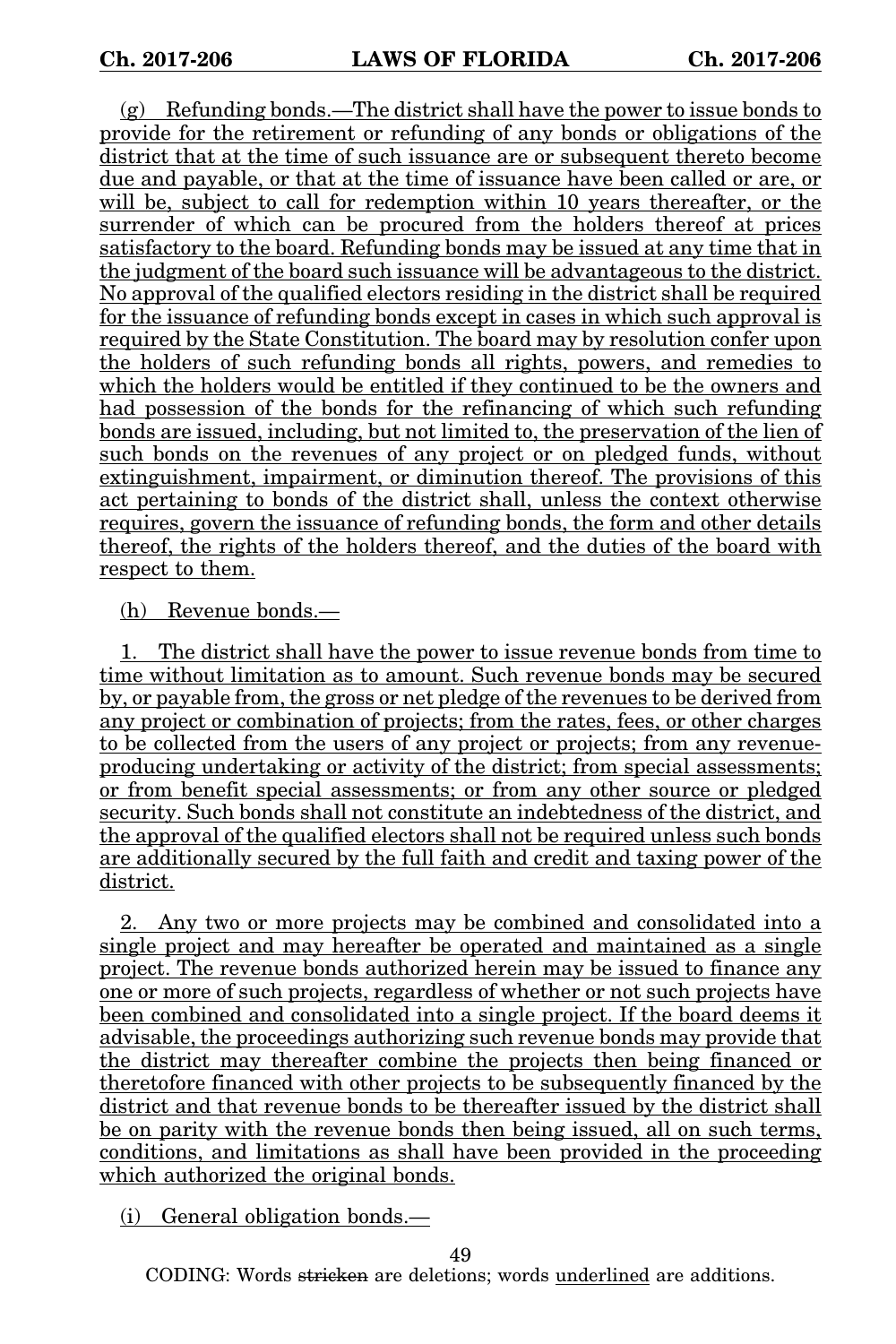1. Subject to the limitations of this charter, the district shall have the power from time to time to issue general obligation bonds to finance or refinance capital projects or to refund outstanding bonds in an aggregate principal amount of bonds outstanding at any one time not in excess of 35 percent of the assessed value of the taxable property within the district as shown on the pertinent tax records at the time of the authorization of the general obligation bonds for which the full faith and credit of the district is pledged. Except for refunding bonds, no general obligation bonds shall be issued unless the bonds are issued to finance or refinance a capital project and the issuance has been approved at an election held in accordance with the requirements for such election as prescribed by the State Constitution. Such elections shall be called to be held in the district by the Board of County Commissioners of Nassau County upon the request of the board of the district. The expenses of calling and holding an election shall be at the expense of the district, and the district shall reimburse the county for any expenses incurred in calling or holding such election.

2. The district may pledge its full faith and credit for the payment of the principal and interest on such general obligation bonds and for any reserve funds provided therefor and may unconditionally and irrevocably pledge itself to levy ad valorem taxes on all taxable property in the district, to the extent necessary for the payment thereof, without limitation as to rate or amount.

3. If the board determines to issue general obligation bonds for more than one capital project, the approval of the issuance of the bonds for each and all such projects may be submitted to the electors on one and the same ballot. The failure of the electors to approve the issuance of bonds for any one or more capital projects shall not defeat the approval of bonds for any capital project which has been approved by the electors.

4. In arriving at the amount of general obligation bonds permitted to be outstanding at any one time pursuant to subparagraph 1., there shall not be included any general obligation bonds that are additionally secured by the pledge of:

a. Any assessments levied in an amount sufficient to pay the principal and interest on the general obligation bonds so additionally secured, which assessments have been equalized and confirmed by resolution of the board pursuant to this act or s. 170.08, Florida Statutes.

b. Water revenues, sewer revenues, or water and sewer revenues of the district to be derived from user fees in an amount sufficient to pay the principal and interest on the general obligation bonds so additionally secured.

c. Any combination of assessments and revenues described in subsubparagraphs a. and b.

(j) Bonds as legal investment or security.—

50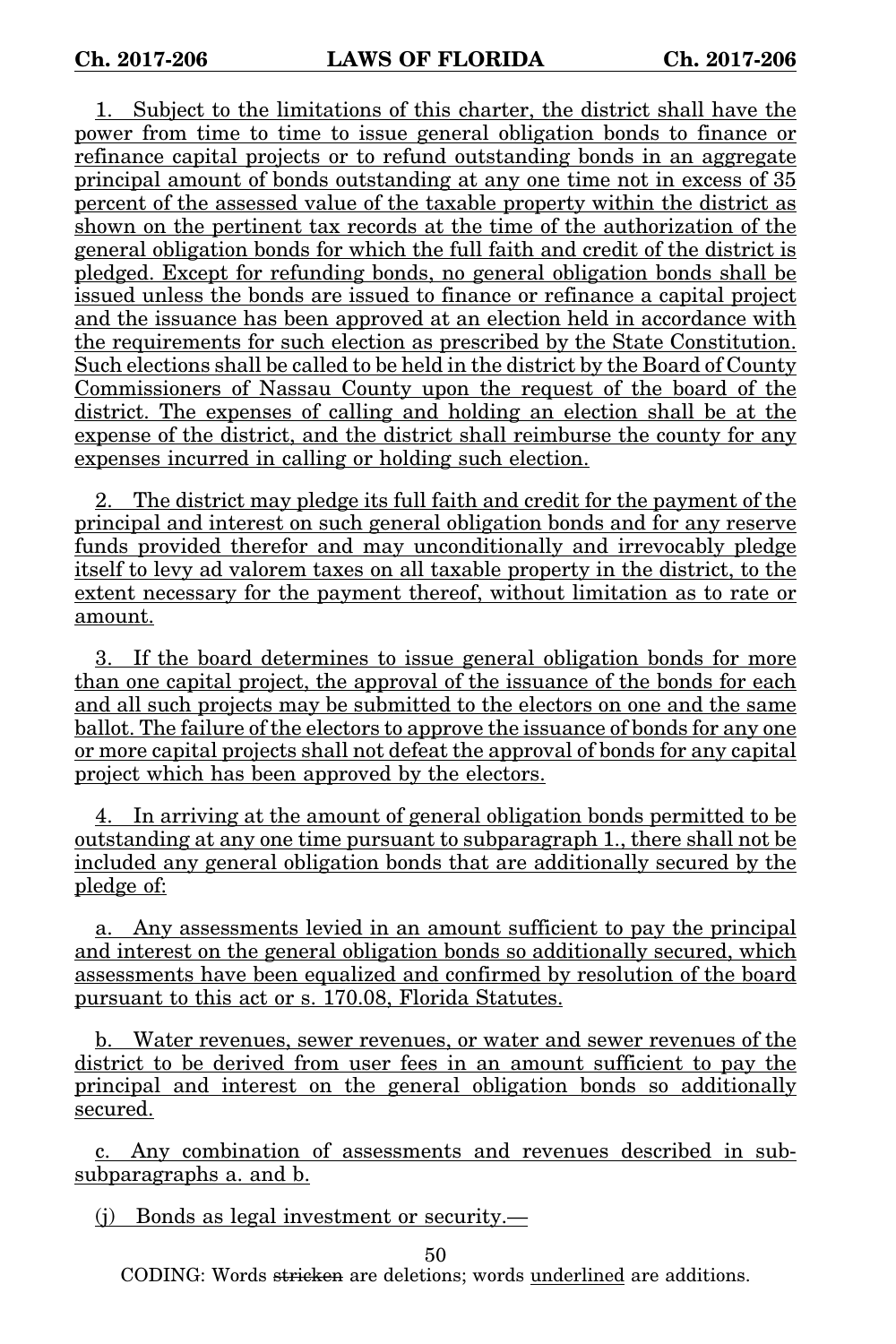1. Notwithstanding any provisions of any other law to the contrary, all bonds issued under the provisions of this act shall constitute legal investments for savings banks, banks, trust companies, insurance companies, executors, administrators, trustees, guardians, and other fiduciaries and for any board, body, agency, instrumentality, county, municipality, or other political subdivision of the state and shall be and constitute security which may be deposited by banks or trust companies as security for deposits of state, county, municipal, or other public funds or by insurance companies as required or voluntary statutory deposits.

2. Any bonds issued by the district shall be incontestable in the hands of bona fide purchasers or holders for value and shall not be invalid because of any irregularity or defect in the proceedings for the issue and sale thereof.

(k) Covenants.—Any resolution authorizing the issuance of bonds may contain such covenants as the board may deem advisable, and all such covenants shall constitute valid and legally binding and enforceable contracts between the district and the bondholders, regardless of the time of issuance thereof. Such covenants may include, without limitation, covenants concerning the disposition of the bond proceeds; the use and disposition of project revenues; the pledging of revenues, taxes, and assessments; the obligations of the district with respect to the operation of the project and the maintenance of adequate project revenues; the issuance of additional bonds; the appointment, powers, and duties of trustees and receivers; the acquisition of outstanding bonds and obligations; restrictions on the establishing of competing projects or facilities; restrictions on the sale or disposal of the assets and property of the district; the priority of assessment liens; the priority of claims by bondholders on the taxing power of the district; the maintenance of deposits to ensure the payment of revenues by users of district facilities and services; the discontinuance of district services by reason of delinquent payments; acceleration upon default; the execution of necessary instruments; the procedure for amending or abrogating covenants with the bondholders; and such other covenants as may be deemed necessary or desirable for the security of the bondholders.

(l) Validation proceedings.—The power of the district to issue bonds under the provisions of this act may be determined, and any of the bonds of the district maturing over a period of more than 5 years shall be validated and confirmed, by court decree, under the provisions of chapter 75, Florida Statutes, and laws amendatory thereof or supplementary thereto.

(m) Tax exemption.—To the extent allowed by general law, all bonds issued hereunder and interest paid thereon and all fees, charges, and other revenues derived by the district from the projects provided by this act are exempt from all taxes by the state or by any political subdivision, agency, or instrumentality thereof; however, any interest, income, or profits on debt obligations issued hereunder are not exempt from the tax imposed by chapter 220, Florida Statutes. Further, the district is not exempt from the provisions of chapter 212, Florida Statutes.

51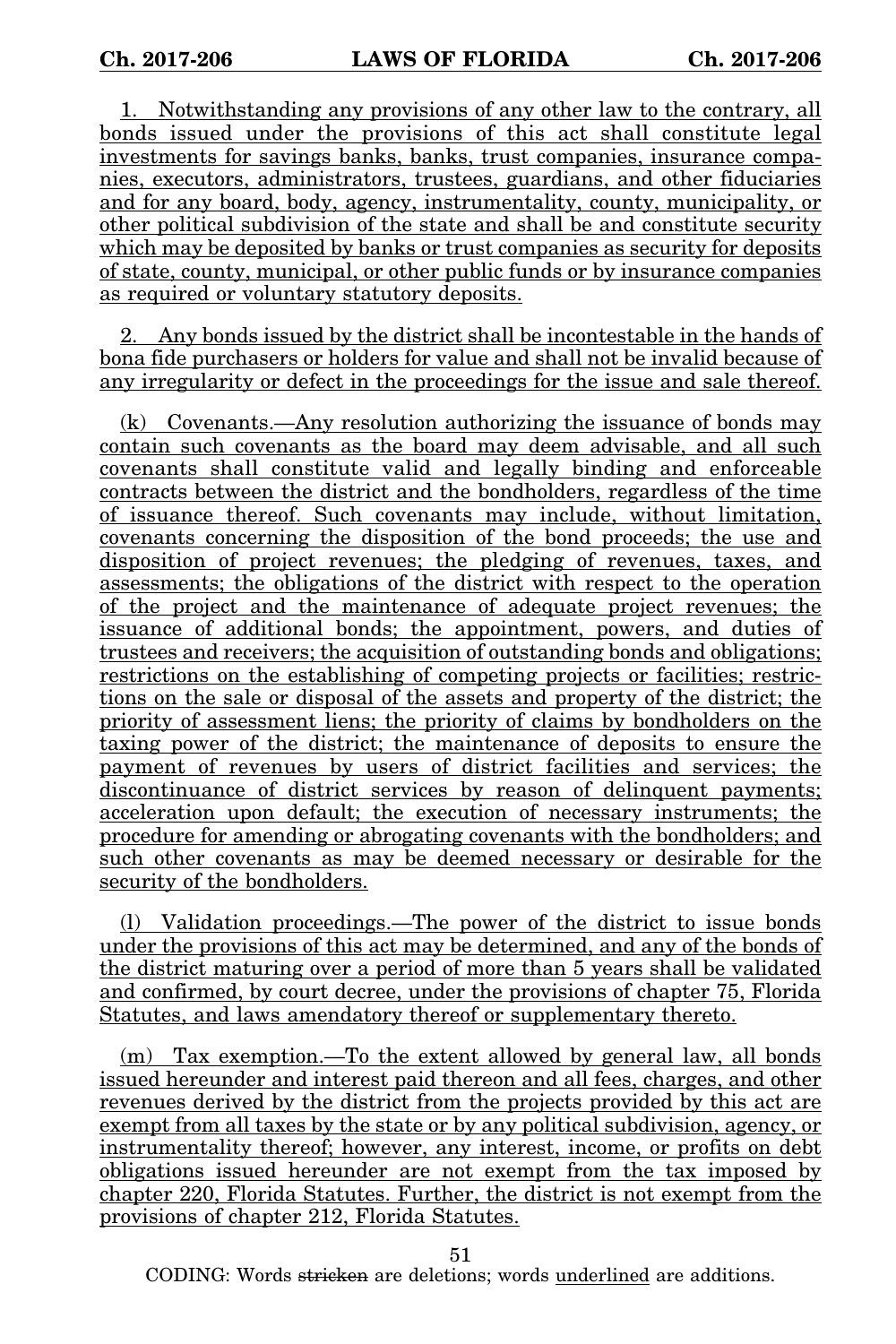(n) Application of s. 189.051, Florida Statutes.—Bonds issued by the district shall meet the criteria set forth in s. 189.051, Florida Statutes.

(o) Act furnishes full authority for issuance of bonds.—This act constitutes full and complete authority for the issuance of bonds and the exercise of the powers of the district provided herein. No procedures or proceedings, publications, notices, consents, approvals, orders, acts, or things by the board, or any board, officer, commission, department, agency, or instrumentality of the district, other than those required by this act, shall be required to perform anything under this act, except that the issuance or sale of bonds pursuant to the provisions of this act shall comply with the general law requirements applicable to the issuance or sale of bonds by the district. Nothing in this act shall be construed to authorize the district to utilize bond proceeds to fund the ongoing operations of the district.

(p) Pledge by the state to the bondholders of the district.—The state pledges to the holders of any bonds issued under this act that it will not limit or alter the rights of the district to own, acquire, construct, reconstruct, improve, maintain, operate, or furnish the projects or to levy and collect the taxes, assessments, rentals, rates, fees, and other charges provided for herein and to fulfill the terms of any agreement made with the holders of such bonds or other obligations and that it will not in any way impair the rights or remedies of such holders.

(q) Default.—A default on the bonds or obligations of a district shall not constitute a debt or obligation of the state or any general-purpose local government or the state. In the event of a default or dissolution of the district, no local general-purpose government shall be required to assume the property of the district, the debts of the district, or the district's obligations to complete any infrastructure improvements or provide any services to the district. The provisions of s. 189.076(2), Florida Statutes, shall not apply to the district.

(11) TRUST AGREEMENTS.—Any issue of bonds shall be secured by a trust agreement by and between the district and a corporate trustee or trustees, which may be any trust company or bank having the powers of a trust company within or without the state. The resolution authorizing the issuance of the bonds or such trust agreement may pledge the revenues to be received from any projects of the district and may contain such provisions for protecting and enforcing the rights and remedies of the bondholders as the board may approve, including, without limitation, covenants setting forth the duties of the district in relation to: the acquisition, construction, reconstruction, improvement, maintenance, repair, operation, and insurance of any projects; the fixing and revising of the rates, fees, and charges; and the custody, safeguarding, and application of all moneys, and for the employment of consulting engineers in connection with such acquisition, construction, reconstruction, improvement, maintenance, repair, or operation. It shall be lawful for any bank or trust company within or without the state which may act as a depository of the proceeds of bonds or of revenues to furnish such indemnifying bonds or to pledge such securities as may be

52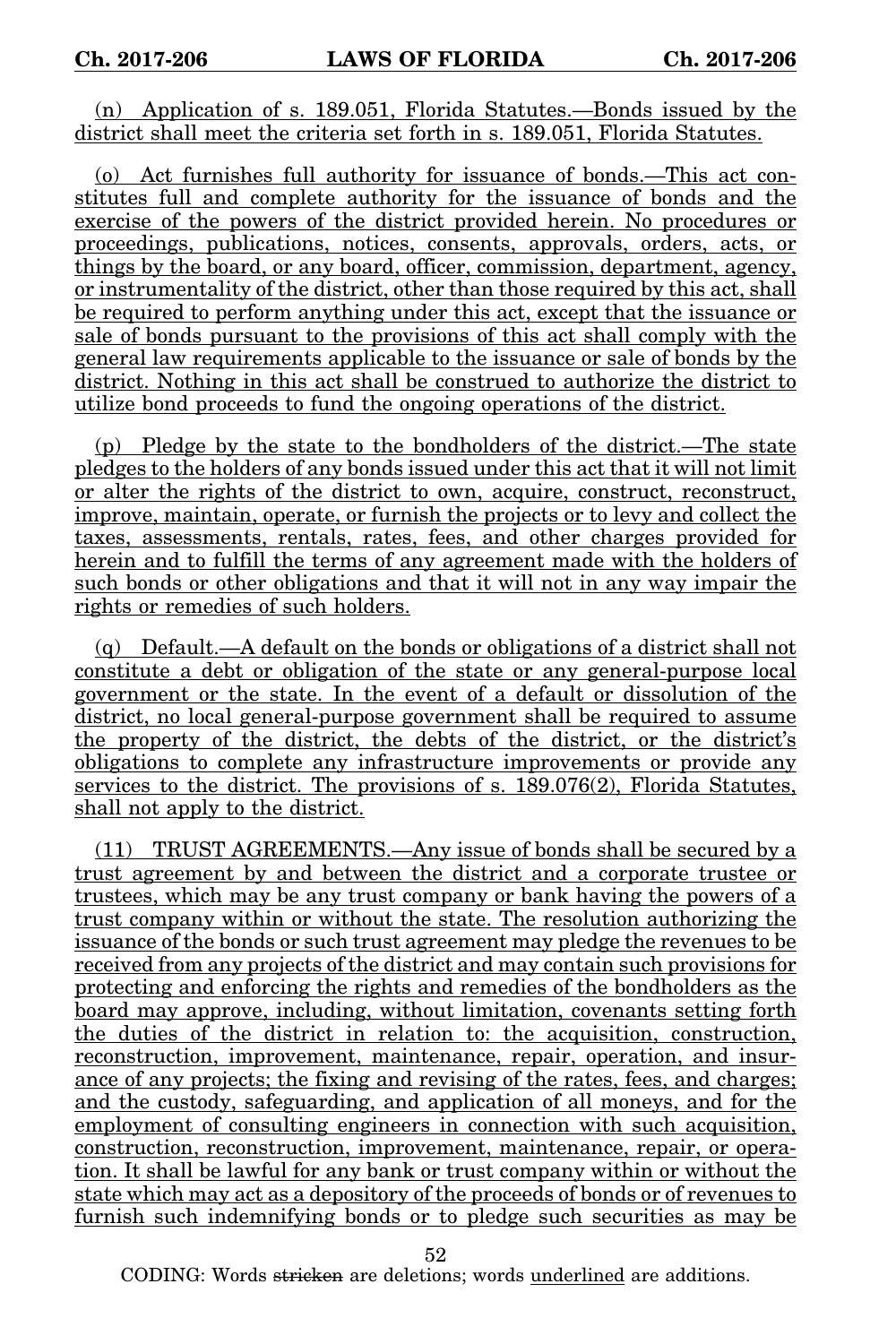required by the district. Such resolution or trust agreement may set forth the rights and remedies of the bondholders and of the trustee, if any, and may restrict the individual right of action by bondholders. The board may provide for the payment of proceeds of the sale of the bonds and the revenues of any project to such officer, board, or depository as it may designate for the custody thereof and may provide for the method of disbursement thereof with such safeguards and restrictions as it may determine. All expenses incurred in carrying out the provisions of such resolution or trust agreement may be treated as part of the cost of operation of the project to which such trust agreement pertains.

### (12) AD VALOREM TAXES; ASSESSMENTS, BENEFIT SPECIAL ASSESSMENTS, MAINTENANCE SPECIAL ASSESSMENTS, AND SPE-CIAL ASSESSMENTS; MAINTENANCE TAXES.—

(a) Ad valorem taxes.—An elected board shall have the power to levy and assess an ad valorem tax on all the taxable property in the district to construct, operate, and maintain assessable improvements; to pay the principal of, and interest on, any general obligation bonds of the district; and to provide for any sinking or other funds established in connection with any such bonds. An ad valorem tax levied by the board for operating purposes, exclusive of debt service on bonds, shall not exceed 3 mills. The ad valorem tax provided for herein shall be in addition to county and all other ad valorem taxes provided for by law. Such tax shall be assessed, levied, and collected in the same manner and at the same time as county taxes. The levy of ad valorem taxes must be approved by referendum as required by Section 9 of Article VII of the State Constitution.

(b) Benefit special assessments.—The board annually shall determine, order, and levy the annual installment of the total benefit special assessments for bonds issued and related expenses to finance assessable improvements. These assessments may be due and collected during each year county taxes are due and collected, in which case such annual installment and levy shall be evidenced to and certified to the property appraiser by the board not later than August 31 of each year. Such assessment shall be entered by the property appraiser on the county tax rolls and shall be collected and enforced by the tax collector in the same manner and at the same time as county taxes, and the proceeds thereof shall be paid to the district. However, this subsection shall not prohibit the district in its discretion from using the method prescribed in either s. 197.3632 or chapter 173, Florida Statutes, for collecting and enforcing these assessments. Each annual installment of benefit special assessments shall be a lien on the property against which assessed until paid and shall be enforceable in like manner as county taxes. The amount of the assessment for the exercise of the district's powers under subsections (6) and (7) shall be determined by the board based upon a report of the district's engineer and assessed by the board upon such lands, which may be part or all of the lands within the district benefited by the improvement, apportioned between benefited lands in proportion to the benefits received by each tract of land. The board may, if it determines it is in the best interests of the district, set

53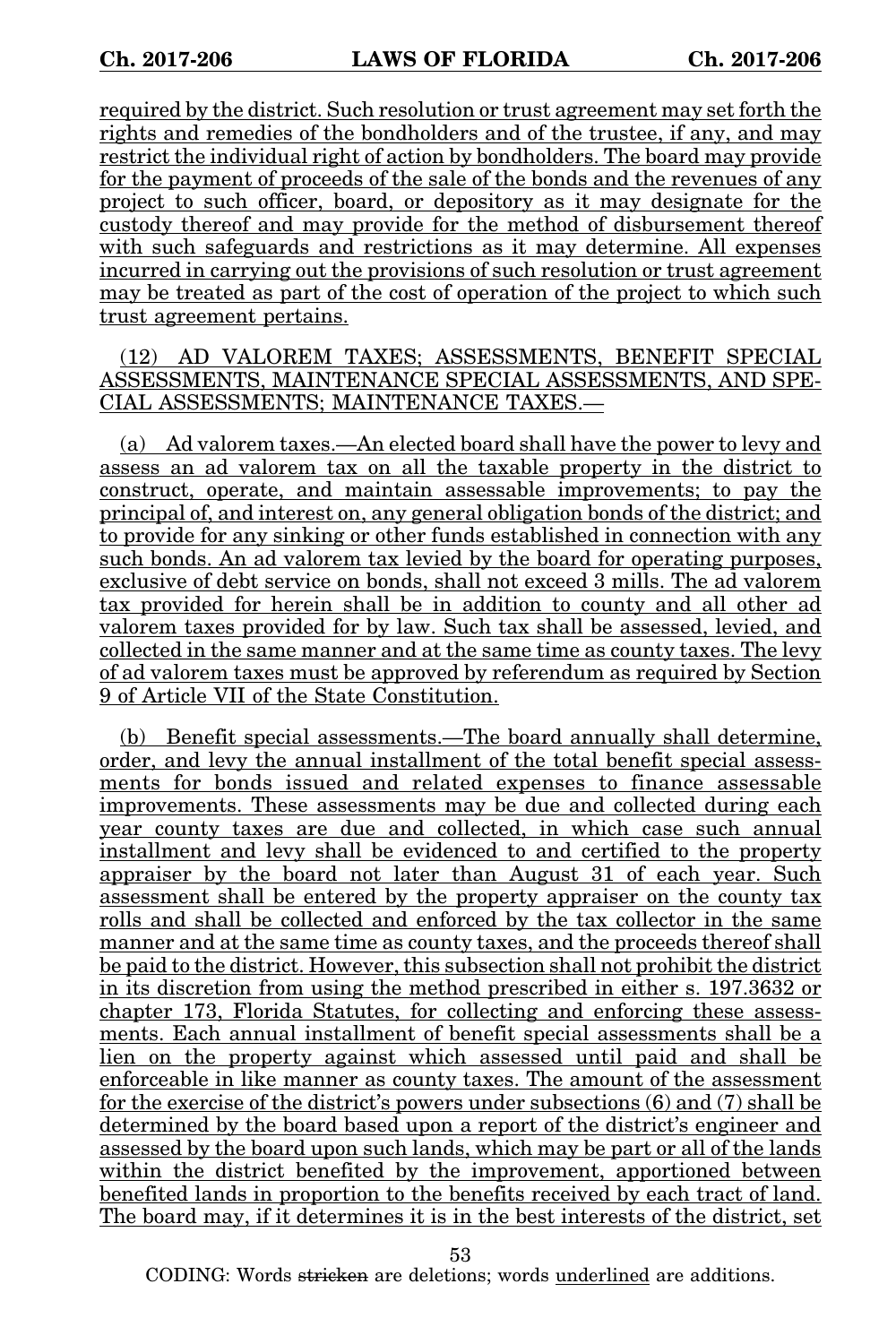forth in the proceedings initially levying such benefit special assessments or in subsequent proceedings a formula for the determination of an amount, which when paid by a taxpayer with respect to any tax parcel, shall constitute a prepayment of all future annual installments of such benefit special assessments and that the payment of which amount with respect to such tax parcel shall relieve and discharge such tax parcel of the lien of such benefit special assessments and any subsequent annual installment thereof. The board may provide further that upon delinquency in the payment of any annual installment of benefit special assessments, the prepayment amount of all future annual installments of benefit special assessments as determined in the preceding sentence shall be and become immediately due and payable together with such delinquent annual installment.

(c) Non-ad valorem maintenance taxes.—If and when authorized by general law, to maintain and to preserve the physical facilities and services constituting the works, improvements, or infrastructure owned by the district pursuant to this act, to repair and restore any one or more of them, when needed, and to defray the current expenses of the district, including any sum which may be required to pay state and county ad valorem taxes on any lands which may have been purchased and which are held by the district under the provisions of this act, the board of supervisors may, upon the completion of said systems, facilities, services, works, improvements, or infrastructure, in whole or in part, as may be certified to the board by the engineer of the board, levy annually a non-ad valorem and nonmillage tax upon each tract or parcel of land within the district, to be known as a "maintenance tax." This non-ad valorem maintenance tax shall be apportioned upon the basis of the net assessments of benefits assessed as accruing from the original construction and shall be evidenced to and certified by the board of supervisors of the district not later than June 1 of each year to the Nassau County property appraiser and shall be extended by the property appraiser on the tax roll of the property appraiser, as certified by the property appraiser to the tax collector, and collected by the tax collector on the merged collection roll of the tax collector in the same manner and at the same time as county ad valorem taxes, and the proceeds therefrom shall be paid to the district. This non-ad valorem maintenance tax shall be a lien until paid on the property against which assessed and enforceable in like manner and of the same dignity as county ad valorem taxes.

(d) Maintenance special assessments.—To maintain and preserve the facilities and projects of the district, the board may levy a maintenance special assessment. This assessment may be evidenced to and certified to the property appraiser by the board of supervisors not later than August 31 of each year and shall be entered by the property appraiser on the county tax rolls and shall be collected and enforced by the tax collector in the same manner and at the same time as county taxes, and the proceeds therefrom shall be paid to the district. However, this subsection shall not prohibit the district in its discretion from using the method prescribed in s. 197.363, s. 197.3631, or s. 197.3632, Florida Statutes, for collecting and enforcing these assessments. These maintenance special assessments shall be a lien on the

54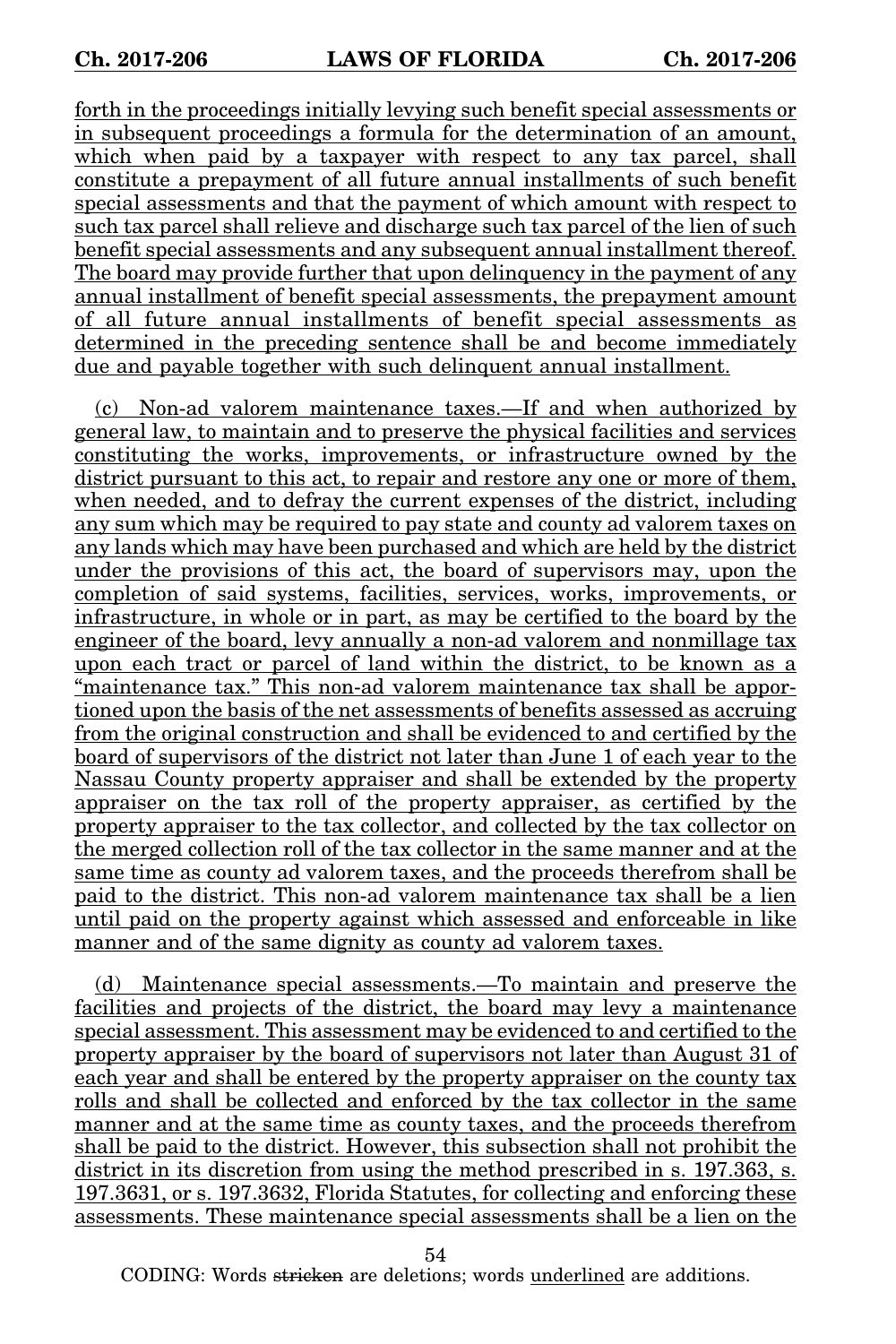property against which assessed until paid and shall be enforceable in like manner as county taxes. The amount of the maintenance special assessment for the exercise of the district's powers under this section shall be determined by the board based upon a report of the district's engineer and assessed by the board upon such lands, which may be all of the lands within the district benefited by the maintenance thereof, apportioned between the benefited lands in proportion to the benefits received by each tract of land.

(e) Special assessments.—The board may levy and impose any special assessments pursuant to this subsection.

(f) Enforcement of taxes.—The collection and enforcement of all taxes levied by the district shall be at the same time and in like manner as county taxes, and the provisions of the laws of Florida relating to the sale of lands for unpaid and delinquent county taxes; the issuance, sale, and delivery of tax certificates for such unpaid and delinquent county taxes; the redemption thereof; the issuance to individuals of tax deeds based thereon; and all other procedures in connection therewith shall be applicable to the district to the same extent as if such statutory provisions were expressly set forth herein. All taxes shall be subject to the same discounts as county taxes.

(g) When unpaid tax is delinquent; penalty.—All taxes provided for in this act shall become delinquent and bear penalties on the amount of such taxes in the same manner as county taxes.

(h) Status of assessments.—Benefit special assessments, maintenance special assessments, and special assessments are hereby found and determined to be non-ad valorem assessments as defined by s. 197.3632, Florida Statutes. Maintenance taxes are non-ad valorem taxes and are not special assessments.

(i) Assessments constitute liens; collection.—Any and all assessments, including special assessments, benefit special assessments, and maintenance special assessments authorized by this section, and including special assessments as defined by section  $2(2)(z)$  and granted and authorized by this subsection, and including maintenance taxes if authorized by general law, shall constitute a lien on the property against which assessed from the date of levy and imposition thereof until paid, coequal with the lien of state, county, municipal, and school board taxes. These assessments may be collected, at the district's discretion, under authority of s. 197.3631, Florida Statutes, by the tax collector pursuant to the provisions of ss. 197.3632 and 197.3635, Florida Statutes, or in accordance with other collection measures provided by law. In addition to, and not in limitation of, any powers otherwise set forth herein or in general law, these assessments may also be enforced pursuant to the provisions of chapter 173, Florida Statutes.

(j) Land owned by governmental entity.—Except as otherwise provided by law, no levy of ad valorem taxes or non-ad valorem assessments under this act or chapters 170 or 197, Florida Statutes, or otherwise, by a board of

55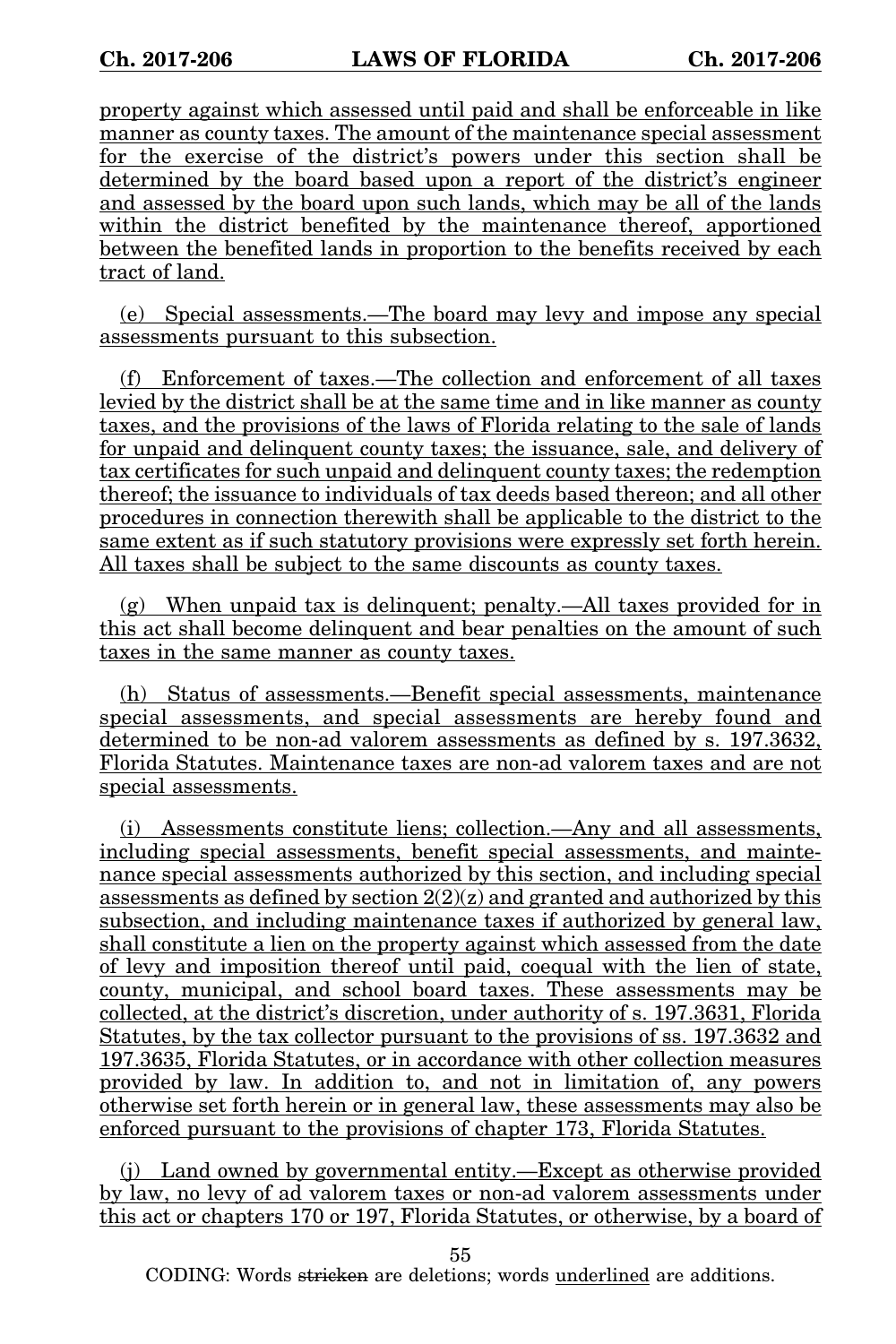the district, on property of a governmental entity that is subject to a ground lease as described in s. 190.003(14), Florida Statutes, shall constitute a lien or encumbrance on the underlying fee interest of such governmental entity. There shall be no levy of ad valorem taxes or non-ad valorem assessments under this act on property owned by the state or Nassau County.

## (13) SPECIAL ASSESSMENTS.—

(a) As an alternative method to the levy and imposition of special assessments pursuant to chapter 170, Florida Statutes, pursuant to the authority of s. 197.3631, Florida Statutes, or pursuant to other provisions of general law, now or hereafter enacted, which provide a supplemental means or authority to impose, levy, and collect special assessments as otherwise authorized under this act, the board may levy and impose special assessments to finance the exercise of any of its powers permitted under this act using the following uniform procedures:

1. At a noticed meeting, the board of supervisors of the district may consider and review an engineer's report on the costs of the systems, facilities, and services to be provided, a preliminary special assessment methodology, and a preliminary roll based on acreage or platted lands, depending upon whether platting has occurred.

a. The special assessment methodology shall address and discuss and the board shall consider whether the systems, facilities, and services being contemplated will result in special benefits peculiar to the property, different in kind and degree than general benefits, as a logical connection between the systems, facilities, and services themselves and the property, and whether the duty to pay the special assessments by the property owners is apportioned in a manner that is fair and equitable and not in excess of the special benefit received. It shall be fair and equitable to designate a fixed proportion of the annual debt service, together with interest thereon, on the aggregate principal amount of bonds issued to finance such systems, facilities, and services which give rise to unique, special, and peculiar benefits to property of the same or similar characteristics under the special assessment methodology so long as such fixed proportion does not exceed the unique, special, and peculiar benefits enjoyed by such property from such systems, facilities, and services.

b. The engineer's cost report shall identify the nature of the proposed systems, facilities, and services, their location, a cost breakdown plus a total estimated cost, including cost of construction or reconstruction, labor, and materials, lands, property, rights, easements, franchises, or systems, facilities, and services to be acquired, cost of plans and specifications, surveys of estimates of costs and revenues, costs of engineering, legal, and other professional consultation services, and other expenses or costs necessary or incident to determining the feasibility or practicability of such construction, reconstruction, or acquisition, administrative expenses, relationship to the authority and power of the district in its charter, and such

56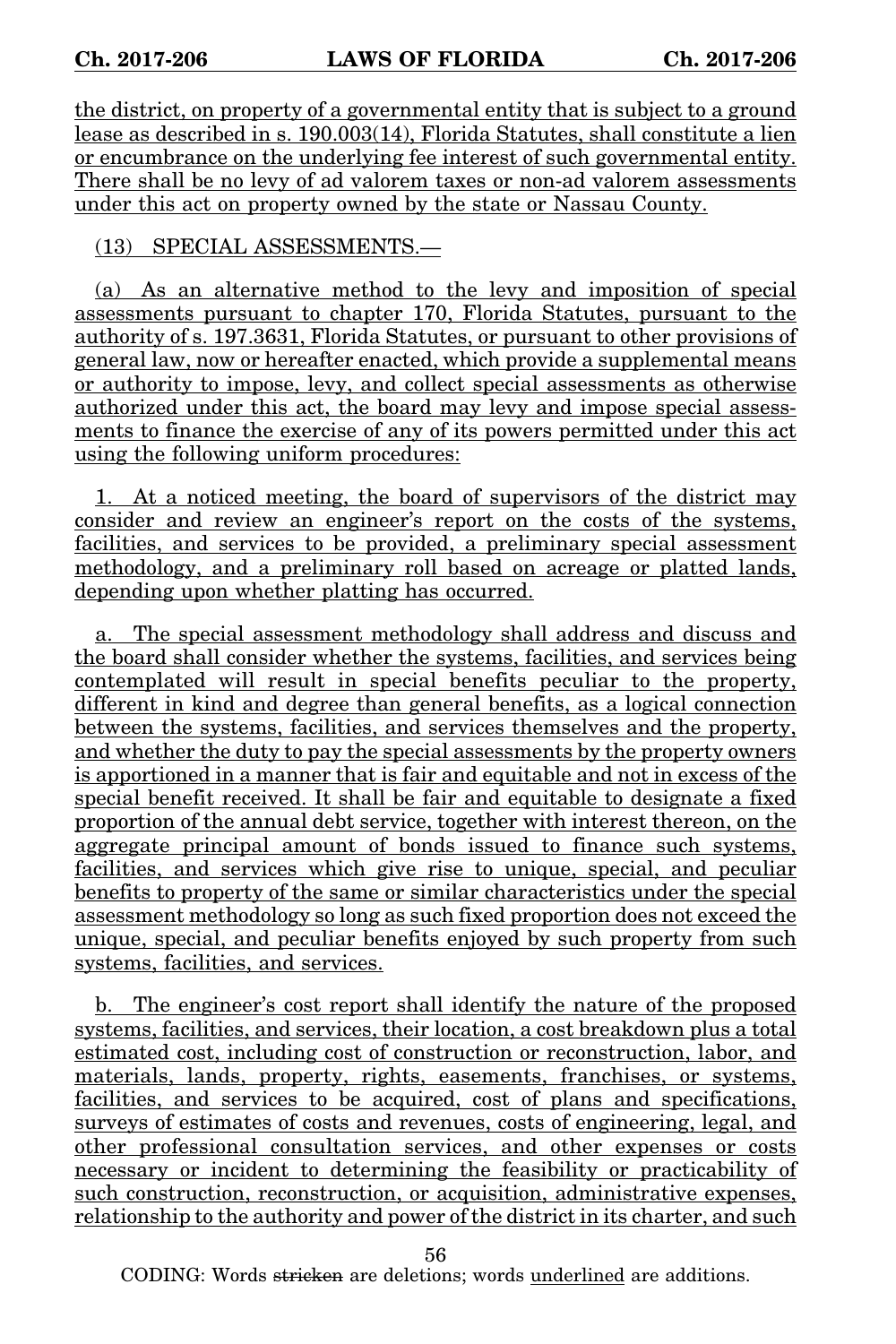other expenses or costs as may be necessary or incident to the financing to be authorized by the board of supervisors.

c. The preliminary special assessment roll will be in accordance with the assessment methodology as may be adopted by the board of supervisors; the special assessment roll shall be completed as promptly as possible and shall show the acreage, lots, lands, or plats assessed and the amount of the fairly and reasonably apportioned assessment based on special and peculiar benefit to the property, lot, parcel, or acreage of land; and, if the special assessment against such lot, parcel, acreage, or portion of land is to be paid in installments, the number of annual installments in which the special assessment is divided shall be entered into and shown upon the special assessment roll.

2. The board of supervisors of the district may determine and declare by an initial special assessment resolution to levy and assess the special assessments with respect to assessable improvements stating the nature of the systems, facilities, and services, improvements, projects, or infrastructure constituting such assessable improvements, the information in the engineer's cost report, the information in the special assessment methodology as determined by the board at the noticed meeting and referencing and incorporating as part of the resolution the engineer's cost report, the preliminary special assessment methodology, and the preliminary special assessment roll as referenced exhibits to the resolution by reference. If the board determines to declare and levy the special assessments by the initial special assessment resolution, the board shall also adopt and declare a notice resolution which shall provide and cause the initial special assessment resolution to be published once a week for a period of 2 weeks in newspapers of general circulation published in Nassau County and said board shall by the same resolution fix a time and place at which the owner or owners of the property to be assessed or any other persons interested therein may appear before said board and be heard as to the propriety and advisability of making such improvements, as to the costs thereof, as to the manner of payment therefor, and as to the amount thereof to be assessed against each property so improved. Thirty days' notice in writing of such time and place shall be given to such property owners. The notice shall include the amount of the special assessment and shall be served by mailing a copy to each assessed property owner at his or her last known address, the names and addresses of such property owners to be obtained from the record of the property appraiser of the county political subdivision in which the land is located or from such other sources as the district manager or engineer deems reliable, and proof of such mailing shall be made by the affidavit of the manager of the district or by the engineer, said proof to be filed with the district manager, provided that failure to mail said notice or notices shall not invalidate any of the proceedings hereunder. It is provided further that the last publication shall be at least 1 week prior to the date of the hearing on the final special assessment resolution. Said notice shall describe the general areas to be improved and advise all persons interested that the description of each property to be assessed and the amount to be assessed to each piece, parcel,

57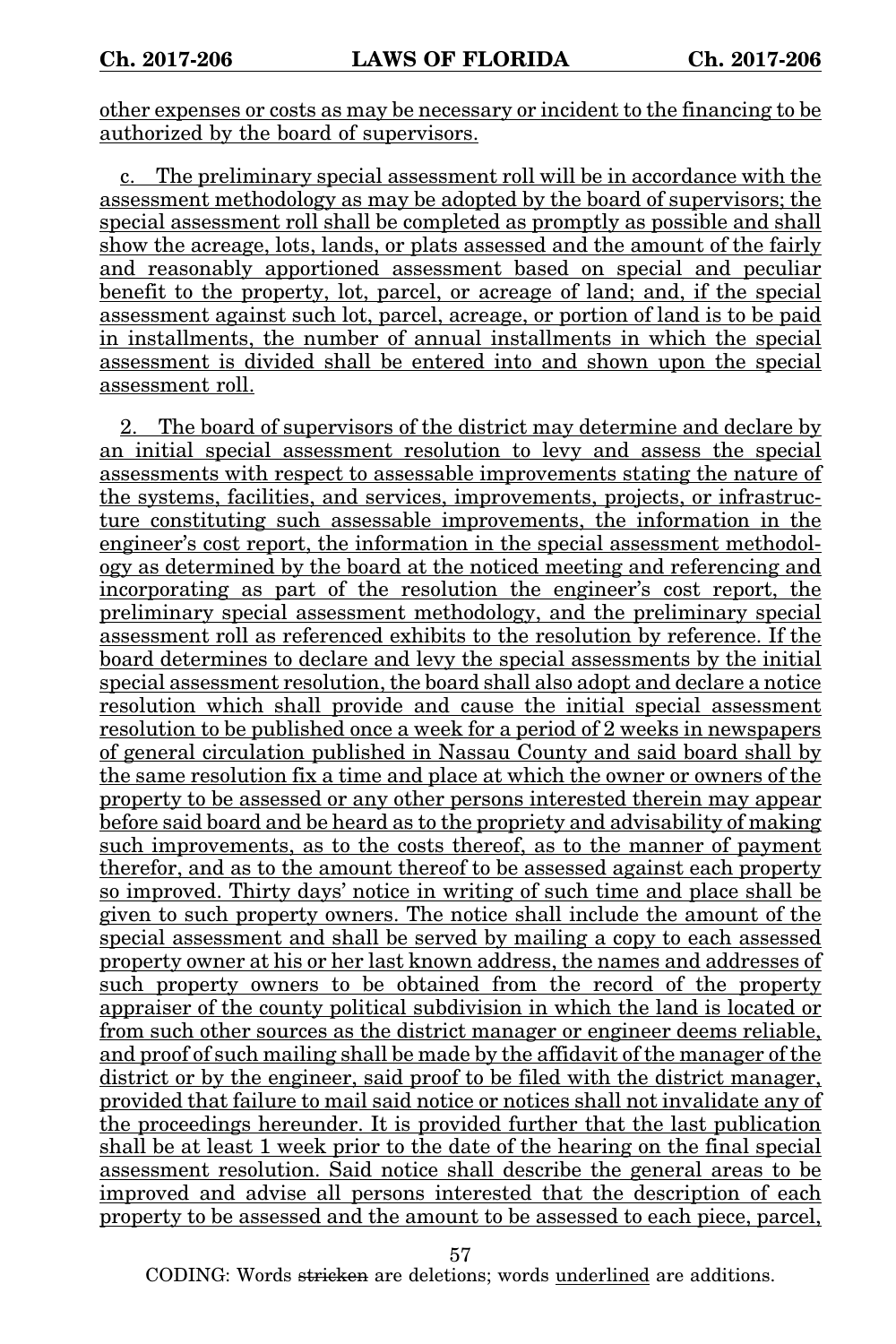lot, or acre of property may be ascertained at the office of the manager of the district. Such service by publication shall be verified by the affidavit of the publisher and filed with the manager of the district. Moreover, the initial special assessment resolution with its attached, referenced, and incorporated engineer's cost report, preliminary special assessment methodology, and preliminary special assessment roll, along with the notice resolution, shall be available for public inspection at the office of the manager and the office of the engineer or any other office designated by the board of supervisors in the notice resolution. Notwithstanding the foregoing, the landowners of all of the property which is proposed to be assessed may give the district written notice of waiver of any notice and publication provided for in this subparagraph and such notice and publication shall not be required, provided, however, that any meeting of the board of supervisors to consider such resolution shall be a publicly noticed meeting.

3. At the time and place named in the noticed resolution as provided for in subparagraph 2., the board of supervisors of the district shall meet and hear testimony from affected property owners as to the propriety and advisability of making the systems, facilities, services, projects, works, improvements, or infrastructure and funding them with assessments referenced in the initial special assessment resolution on the property. Following the testimony and questions from the members of the board or any professional advisors to the district of the preparers of the engineer's cost report, the special assessment methodology, and the special assessment roll, the board of supervisors shall make a final decision on whether to levy and assess the particular special assessments. Thereafter, the board of supervisors shall meet as an equalizing board to hear and to consider any and all complaints as to the particular special assessments and shall adjust and equalize the special assessments to ensure proper assessment based on the benefit conferred on the property.

4. When so equalized and approved by resolution or ordinance by the board of supervisors, to be called the final special assessment resolution, a final special assessment roll shall be filed with the clerk of the board and such special assessment shall stand confirmed and remain legal, valid, and binding first liens on the property against which such special assessments are made until paid, equal in dignity to the first liens of ad valorem taxation of county and municipal governments and school boards. However, upon completion of the systems, facilities, service, project, improvement, works, or infrastructure, the district shall credit to each of the assessments the difference in the special assessment as originally made, approved, levied, assessed, and confirmed and the proportionate part of the actual cost of the improvement to be paid by the particular special assessments as finally determined upon the completion of the improvement; but in no event shall the final special assessment exceed the amount of the special and peculiar benefits as apportioned fairly and reasonably to the property from the system, facility, or service being provided as originally assessed. Promptly after such confirmation, the special assessment shall be recorded by the clerk of the district in the minutes of the proceedings of the district, and the

58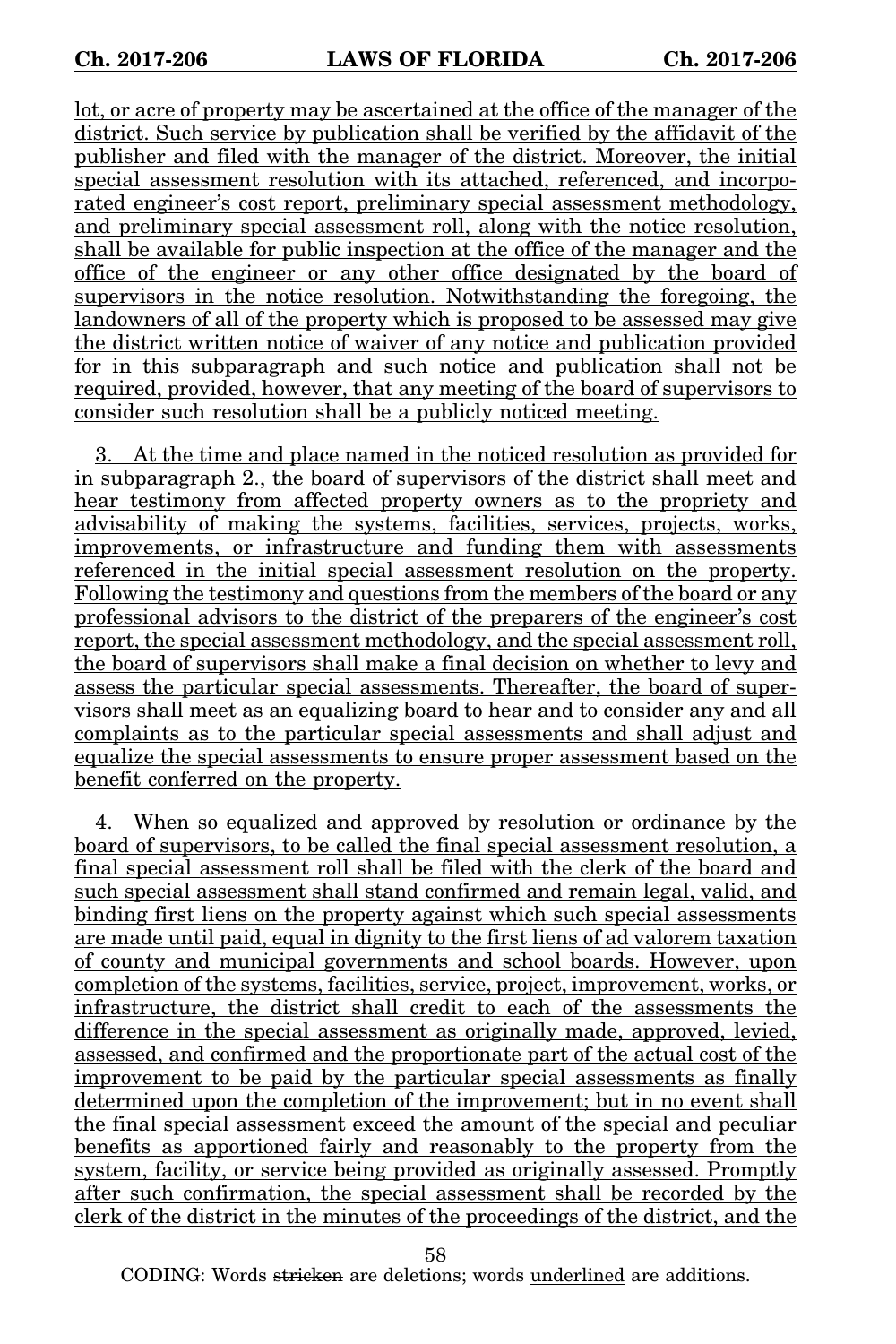record of the lien in this set of minutes shall constitute prima facie evidence of its validity. The board of supervisors, in its sole discretion, may, by resolution grant a discount equal to all or a part of the payee's proportionate share of the cost of the project consisting of bond financing cost, such as capitalized interest, funded reserves, and bond discounts included in the estimated cost of the project, upon payment in full of any special assessments during such period prior to the time such financing costs are incurred as may be specified by the board of supervisors in such resolution.

5. District special assessments may be made payable in installments over no more than 40 years from the date of the payment of the first installment thereof and may bear interest at fixed or variable rates.

(b) Notwithstanding any provision of this act or chapter 170, Florida Statutes, that portion of s. 170.09, Florida Statutes, that provides that special assessments may be paid without interest at any time within 30 days after the improvement is completed and a resolution accepting the same has been adopted by the governing authority shall not be applicable to any district special assessments, whether imposed, levied, and collected pursuant to the provisions of this act or other provisions of Florida law, including, but not limited to, chapter 170, Florida Statutes.

(c) In addition, the district is authorized expressly in the exercise of its rulemaking power to adopt a rule or rules which provides or provide for notice, levy, imposition, equalization, and collection of assessments.

(14) ISSUANCE OF CERTIFICATES OF INDEBTEDNESS BASED ON ASSESSMENTS FOR ASSESSABLE IMPROVEMENTS; ASSESSMENT BONDS.—

(a) The board may, after any special assessments or benefit special assessments for assessable improvements are made, determined, and confirmed as provided in this act, issue certificates of indebtedness for the amount so assessed against the abutting property or property otherwise benefited, as the case may be, and separate certificates shall be issued against each part or parcel of land or property assessed, which certificates shall state the general nature of the improvement for which the assessment is made. The certificates shall be payable in annual installments in accordance with the installments of the special assessment for which they are issued. The board may determine the interest to be borne by such certificates, not to exceed the maximum rate allowed by general law, and may sell such certificates at either private or public sale and determine the form, manner of execution, and other details of such certificates. The certificates shall recite that they are payable only from the special assessments levied and collected from the part or parcel of land or property against which they are issued. The proceeds of such certificates may be pledged for the payment of principal of and interest on any revenue bonds or general obligation bonds issued to finance in whole or in part such assessable improvement, or, if not so pledged, may be used to pay the cost or part of the cost of such assessable improvements.

59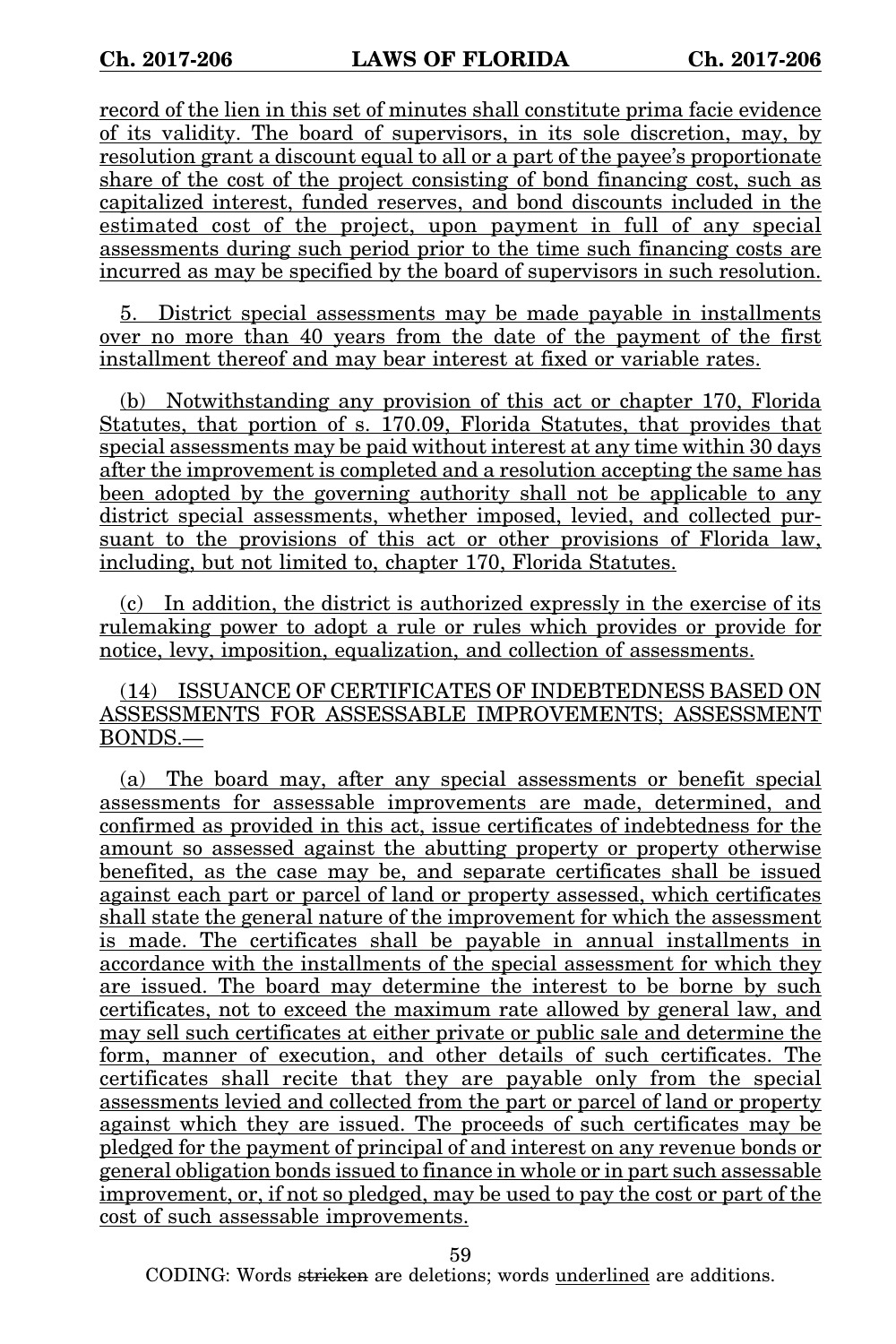(b) The district may also issue assessment bonds, revenue bonds, or other obligations payable from a special fund into which such certificates of indebtedness referred to in paragraph (a) may be deposited or, if such certificates of indebtedness have not been issued, the district may assign to such special fund for the benefit of the holders of such assessment bonds or other obligations, or to a trustee for such bondholders, the assessment liens provided for in this act unless such certificates of indebtedness or assessment liens have been theretofore pledged for any bonds or other obligations authorized hereunder. In the event of the creation of such special fund and the issuance of such assessment bonds or other obligations, the proceeds of such certificates of indebtedness or assessment liens deposited therein shall be used only for the payment of the assessment bonds or other obligations issued as provided in this section. The district is authorized to covenant with the holders of such assessment bonds, revenue bonds, or other obligations that it will diligently and faithfully enforce and collect all the special assessments, and interest and penalties thereon, for which such certificates of indebtedness or assessment liens have been deposited in or assigned to such fund; to foreclose such assessment liens so assigned to such special fund or represented by the certificates of indebtedness deposited in the special fund, after such assessment liens have become delinquent, and deposit the proceeds derived from such foreclosure, including interest and penalties, in such special fund; and to make any other covenants deemed necessary or advisable in order to properly secure the holders of such assessment bonds or other obligations.

(c) The assessment bonds, revenue bonds, or other obligations issued pursuant to this section shall have such dates of issue and maturity as shall be deemed advisable by the board; however, the maturities of such assessment bonds or other obligations shall not be more than 2 years after the due date of the last installment which will be payable on any of the special assessments for which such assessment liens, or the certificates of indebtedness representing such assessment liens, are assigned to or deposited in such special fund.

(d) Such assessment bonds, revenue bonds, or other obligations issued under this section shall bear such interest as the board may determine, not to exceed the maximum rate allowed by general law, and shall be executed, shall have such provisions for redemption prior to maturity, shall be sold in the manner, and shall be subject to all of the applicable provisions contained in this act for revenue bonds, except as the same may be inconsistent with the provisions of this section.

(e) All assessment bonds, revenue bonds, or other obligations issued under the provisions of this section shall be, shall constitute, and shall have all the qualities and incidents of negotiable instruments under the law merchant and the laws of the state.

(15) TAX LIENS.—All taxes of the district provided for in this act, together with all penalties for default in the payment of the same and all costs in collecting the same, including a reasonable attorney fee fixed by the

60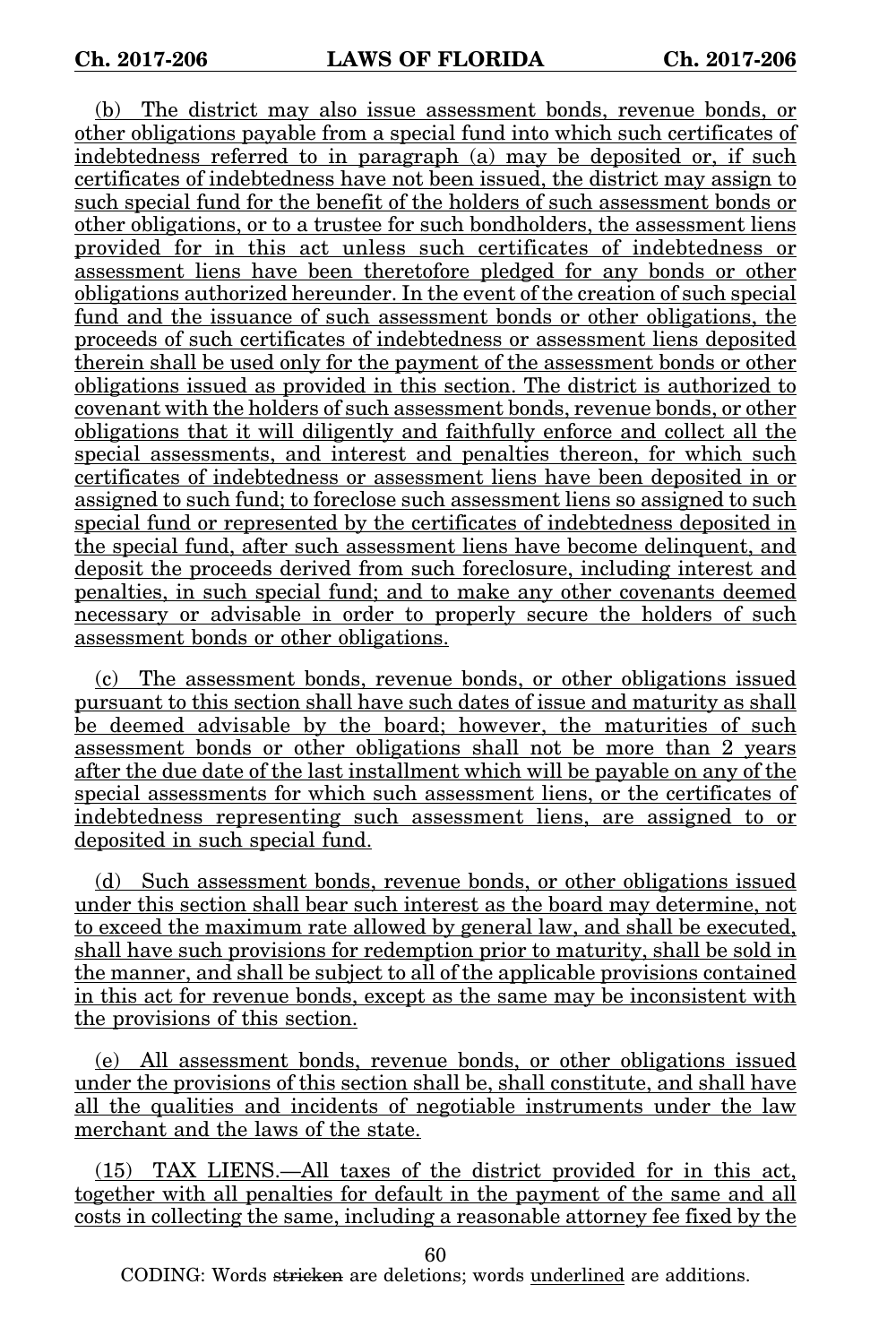court and taxed as a cost in the action brought to enforce payment, shall, from January 1 for each year the property is liable to assessment and until paid, constitute a lien of equal dignity with the liens for state and county taxes and other taxes of equal dignity with state and county taxes upon all the lands against which such taxes shall be levied. A sale of any of the real property within the district for state and county or other taxes shall not operate to relieve or release the property so sold from the lien for subsequent district taxes or installments of district taxes, which lien may be enforced against such property as though no such sale thereof had been made. In addition to, and not in limitation of, the preceding sentence, for purposes of s. 197.552, Florida Statutes, the lien of all special assessments levied by the district shall constitute a lien of record held by a municipal or county governmental unit. The provisions of ss. 194.171, 197.122, 197.333, and 197.432, Florida Statutes, shall be applicable to district taxes with the same force and effect as if such provisions were expressly set forth in this act.

(16) PAYMENT OF TAXES AND REDEMPTION OF TAX LIENS BY THE DISTRICT; SHARING IN PROCEEDS OF TAX SALE.—

(a) The district shall have the power and right to:

1. Pay any delinquent state, county, district, municipal, or other tax or assessment upon lands located wholly or partially within the boundaries of the district.

2. Redeem or purchase any tax sales certificates issued or sold on account of any state, county, district, municipal, or other taxes or assessments upon lands located wholly or partially within the boundaries of the district.

(b) Delinquent taxes paid, or tax sales certificates redeemed or purchased, by the district, together with all penalties for the default in payment of the same and all costs in collecting the same and a reasonable attorney fee, shall constitute a lien in favor of the district of equal dignity with the liens of state and county taxes and other taxes of equal dignity with state and county taxes upon all the real property against which the taxes were levied. The lien of the district may be foreclosed in the manner provided in this act.

(c) In any sale of land pursuant to s. 197.542, Florida Statutes, the district may certify to the clerk of the circuit court of the county holding such sale the amount of taxes due to the district upon the lands sought to be sold, and the district shall share in the disbursement of the sales proceeds in accordance with the provisions of this act and under the laws of the state.

(17) FORECLOSURE OF LIENS.—Any lien in favor of the district arising under this act may be foreclosed by the district by foreclosure proceedings in the name of the district in a court of competent jurisdiction as provided by general law in like manner as is provided in chapter 170 or chapter 173, Florida Statutes, and amendments thereto, and the provisions of those chapters shall be applicable to such proceedings with the same force

61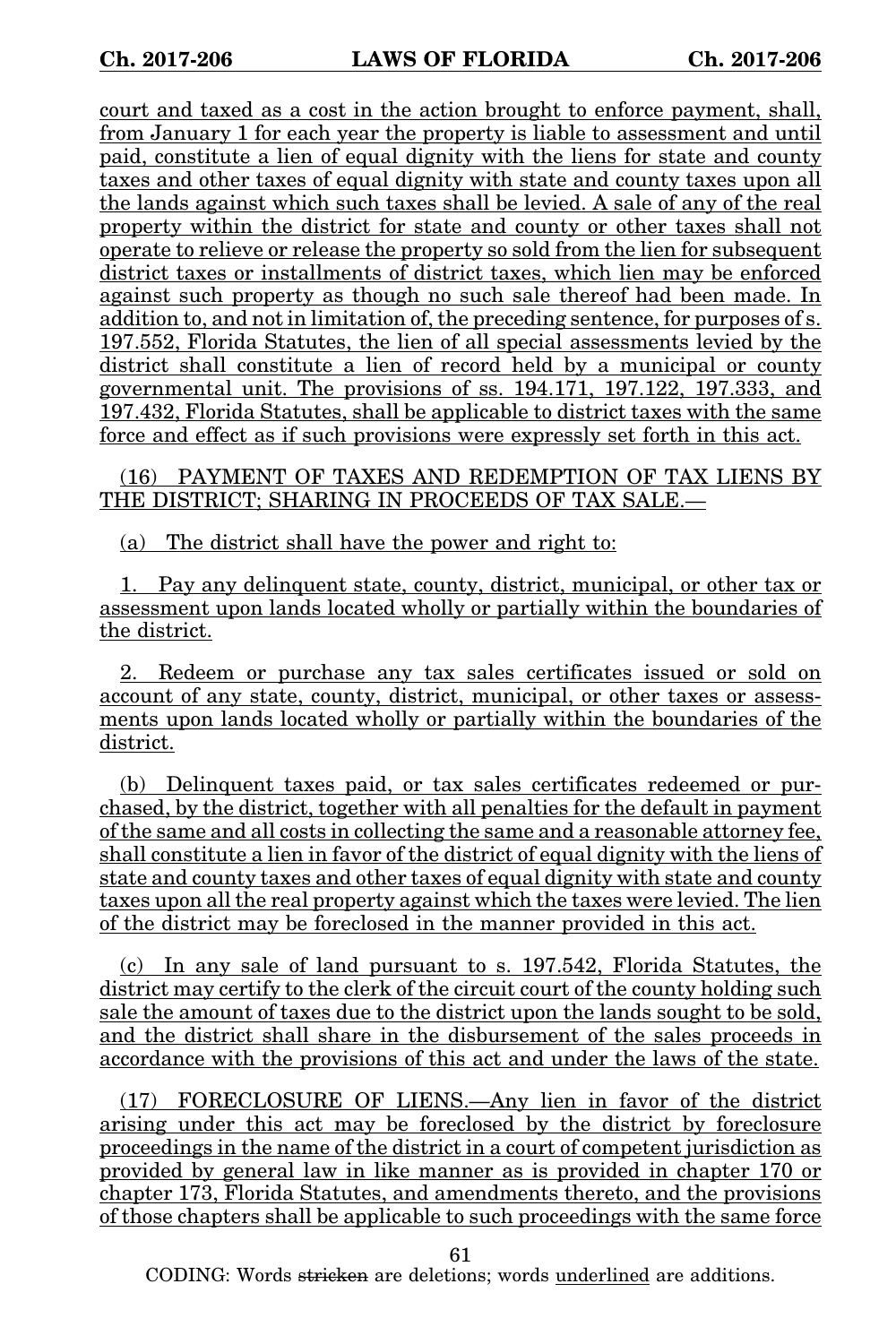and effect as if those provisions were expressly set forth in this act. Any act required or authorized to be done by or on behalf of a municipality in foreclosure proceedings under chapter 170 or chapter 173, Florida Statutes, may be performed by such officer or agent of the district as the board of supervisors may designate. Such foreclosure proceedings may be brought at any time after the expiration of 1 year from the date any tax, or installment thereof, becomes delinquent; however, no lien shall be foreclosed against any political subdivision or agency of the state. Other legal remedies shall remain available.

(18) MANDATORY USE OF CERTAIN DISTRICT SYSTEMS, FACIL-ITIES, AND SERVICES.—To the full extent permitted by law, the district shall require all lands, buildings, premises, persons, firms, and corporations within the district to use the facilities of the district.

(19) COMPETITIVE PROCUREMENT; BIDS; NEGOTIATIONS; RE-LATED PROVISIONS REQUIRED.—

**(**a) No contract shall be let by the board for any goods, supplies, or materials to be purchased when the amount thereof to be paid by the district shall exceed the amount provided in s. 287.017, Florida Statutes, for category four, unless notice of bids shall be advertised once in a newspaper in general circulation in Nassau County. Any board seeking to construct or improve a public building, structure, or other public works shall comply with the bidding procedures of s. 255.20, Florida Statutes, and other applicable general law. In each case, the bid of the lowest responsive and responsible bidder shall be accepted unless all bids are rejected because the bids are too high or the board determines it is in the best interests of the district to reject all bids. The board may require the bidders to furnish bond with a responsible surety to be approved by the board. Nothing in this subsection shall prevent the board from undertaking and performing the construction, operation, and maintenance of any project or facility authorized by this act by the employment of labor, material, and machinery.

(b) The provisions of the Consultants' Competitive Negotiation Act, s. 287.055, Florida Statutes, apply to contracts for engineering, architecture, landscape architecture, or registered surveying and mapping services let by the board.

(c) Contracts for maintenance services for any district facility or project shall be subject to competitive bidding requirements when the amount thereof to be paid by the district exceeds the amount provided in s. 287.017, Florida Statutes, for category four. The district shall adopt rules, policies, or procedures establishing competitive bidding procedures for maintenance services. Contracts for other services shall not be subject to competitive bidding unless the district adopts a rule, policy, or procedure applying competitive bidding procedures to said contracts. Nothing herein shall preclude the use of requests for proposal instead of invitations to bid as determined by the district to be in its best interest.

62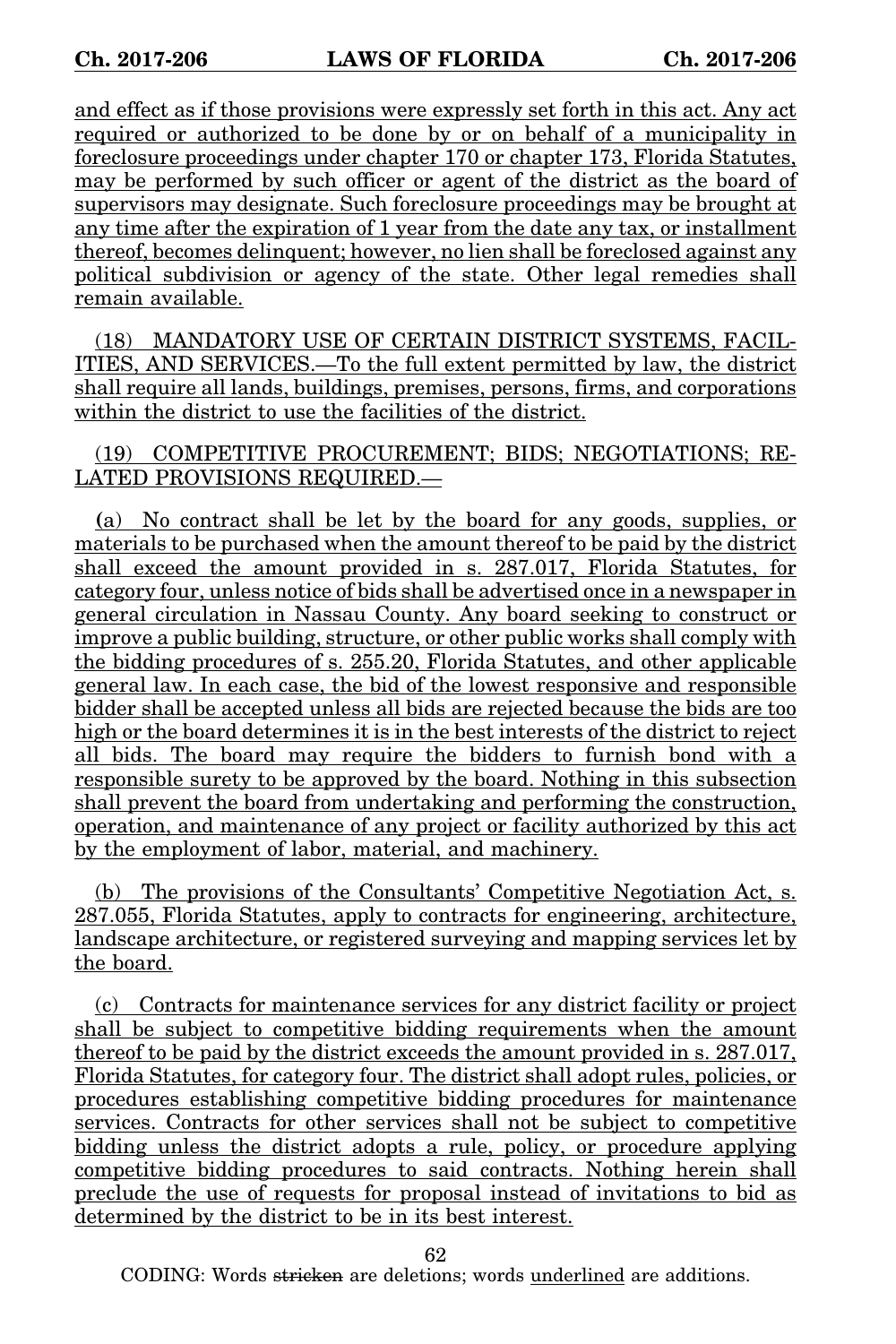### (20) FEES, RENTALS, AND CHARGES; PROCEDURE FOR ADOP-TION AND MODIFICATIONS; MINIMUM REVENUE REQUIREMENTS.

(a) The district is authorized to prescribe, fix, establish, and collect rates, fees, rentals, or other charges, hereinafter sometimes referred to as "revenues," and to revise the same from time to time, for the systems, facilities, and services furnished by the district, within the limits of the district, including, but not limited to, recreational facilities, water management and control facilities, and water and sewer systems; to recover the costs of making connection with any district service, facility, or system; and to provide for reasonable penalties against any user or property for any such rates, fees, rentals, or other charges that are delinquent.

(b) No such rates, fees, rentals, or other charges for any of the facilities or services of the district shall be fixed until after a public hearing at which all the users of the proposed facility or services or owners, tenants, or occupants served or to be served thereby and all other interested persons shall have an opportunity to be heard concerning the proposed rates, fees, rentals, or other charges. Rates, fees, rentals, and other charges shall be adopted under the administrative rulemaking authority of the district, but shall not apply to district leases. Notice of such public hearing setting forth the proposed schedule or schedules of rates, fees, rentals, and other charges shall have been published in a newspaper of general circulation in Nassau County at least once and at least 10 days prior to such public hearing. The rulemaking hearing may be adjourned from time to time. After such hearing, such schedule or schedules, either as initially proposed or as modified or amended, may be finally adopted. A copy of the schedule or schedules of such rates, fees, rentals, or charges as finally adopted shall be kept on file in an office designated by the board and shall be open at all reasonable times to public inspection. The rates, fees, rentals, or charges so fixed for any class of users or property served shall be extended to cover any additional users or properties thereafter served which shall fall in the same class, without the necessity of any notice or hearing.

(c) Such rates, fees, rentals, and charges shall be just and equitable and uniform for users of the same class, and when appropriate may be based or computed either upon the amount of service furnished, upon the average number of persons residing or working in or otherwise occupying the premises served, or upon any other factor affecting the use of the facilities furnished, or upon any combination of the foregoing factors, as may be determined by the board on an equitable basis.

(d) The rates, fees, rentals, or other charges prescribed shall be such as will produce revenues, together with any other assessments, taxes, revenues, or funds available or pledged for such purpose, at least sufficient to provide for the items hereinafter listed, but not necessarily in the order stated:

1. To provide for all expenses of operation and maintenance of such facility or service.

63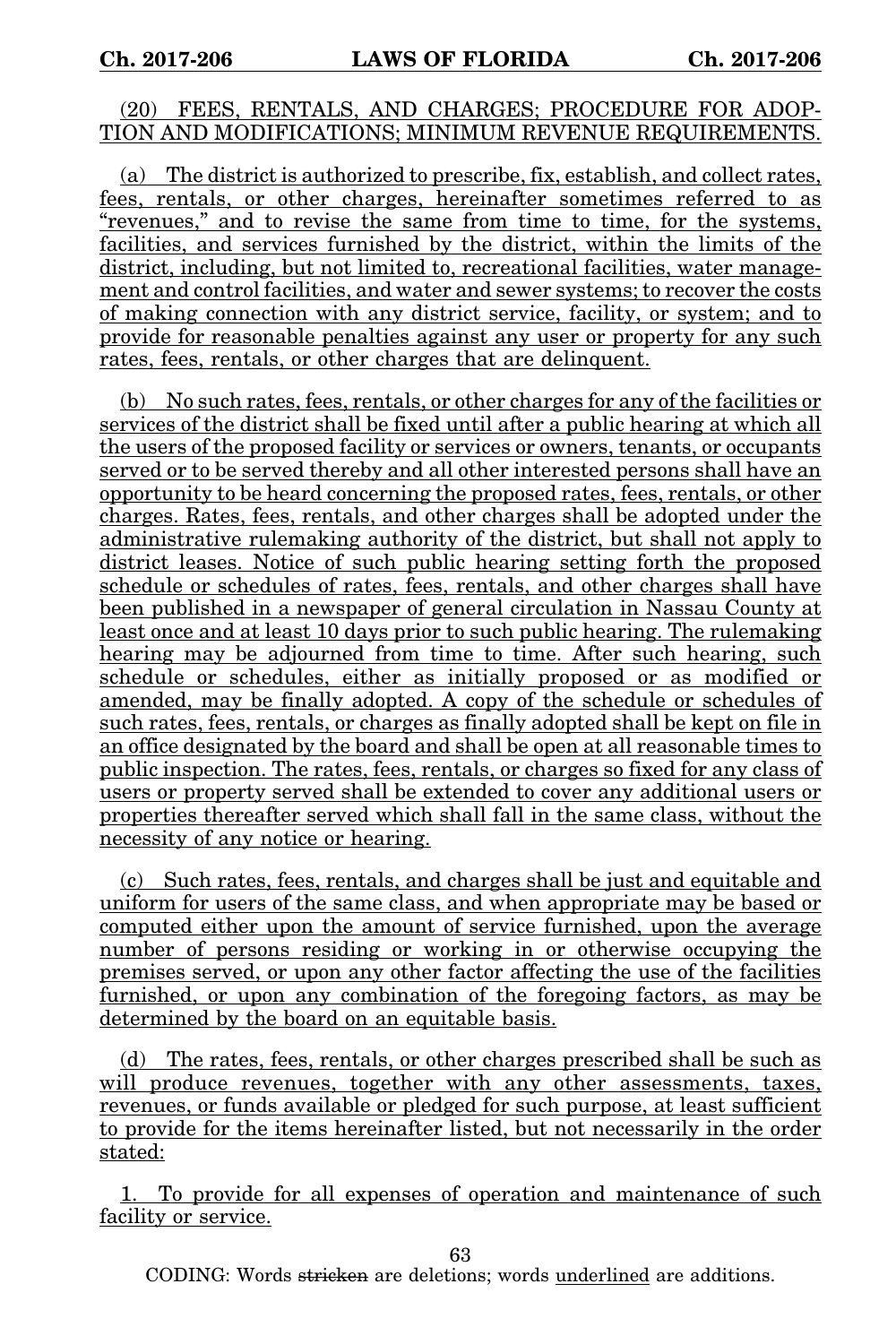2. To pay when due all bonds and interest thereon for the payment of which such revenues are, or shall have been, pledged or encumbered, including reserves for such purpose.

3. To provide for any other funds which may be required under the resolution or resolutions authorizing the issuance of bonds pursuant to this act.

(e) The board shall have the power to enter into contracts for the use of the projects of the district and with respect to the services, systems, and facilities furnished or to be furnished by the district.

(21) RECOVERY OF DELINQUENT CHARGES.—In the event that any rates, fees, rentals, charges, or delinquent penalties shall not be paid as and when due and shall be in default for 60 days or more, the unpaid balance thereof and all interest accrued thereon, together with reasonable attorney fees and costs, may be recovered by the district in a civil action.

(22) DISCONTINUANCE OF SERVICE.—In the event the fees, rentals, or other charges for district services or facilities are not paid when due, the board shall have the power, under such reasonable rules and regulations as the board may adopt, to discontinue and shut off services until such fees, rentals, or other charges, including interest, penalties, and charges for the shutting off and discontinuance and the restoration of such services are fully paid; and, for such purposes, the board may enter on any lands, waters, or premises of any person, firm, corporation, or body, public or private, within the district limits. Such delinquent fees, rentals, or other charges, together with interest, penalties, and charges for the shutting off and discontinuance and the restoration of such services and facilities and reasonable attorney fees and other expenses, may be recovered by the district, which may also enforce payment of such delinquent fees, rentals, or other charges by any other lawful method of enforcement.

(23) ENFORCEMENT AND PENALTIES.—The board or any aggrieved person may have recourse to such remedies in law and at equity as may be necessary to ensure compliance with the provisions of this act, including injunctive relief to enjoin or restrain any person violating the provisions of this act or any bylaws, resolutions, regulations, rules, codes, or orders adopted under this act. In case any building or structure is erected, constructed, reconstructed, altered, repaired, converted, or maintained, or any building, structure, land, or water is used, in violation of this act or of any code, order, resolution, or other regulation made under authority conferred by this act or under law, the board or any citizen residing in the district may institute any appropriate action or proceeding to prevent such unlawful erection, construction, reconstruction, alteration, repair, conversion, maintenance, or use; to restrain, correct, or avoid such violation; to prevent the occupancy of such building, structure, land, or water; and to prevent any illegal act, conduct, business, or use in or about such premises, land, or water.

64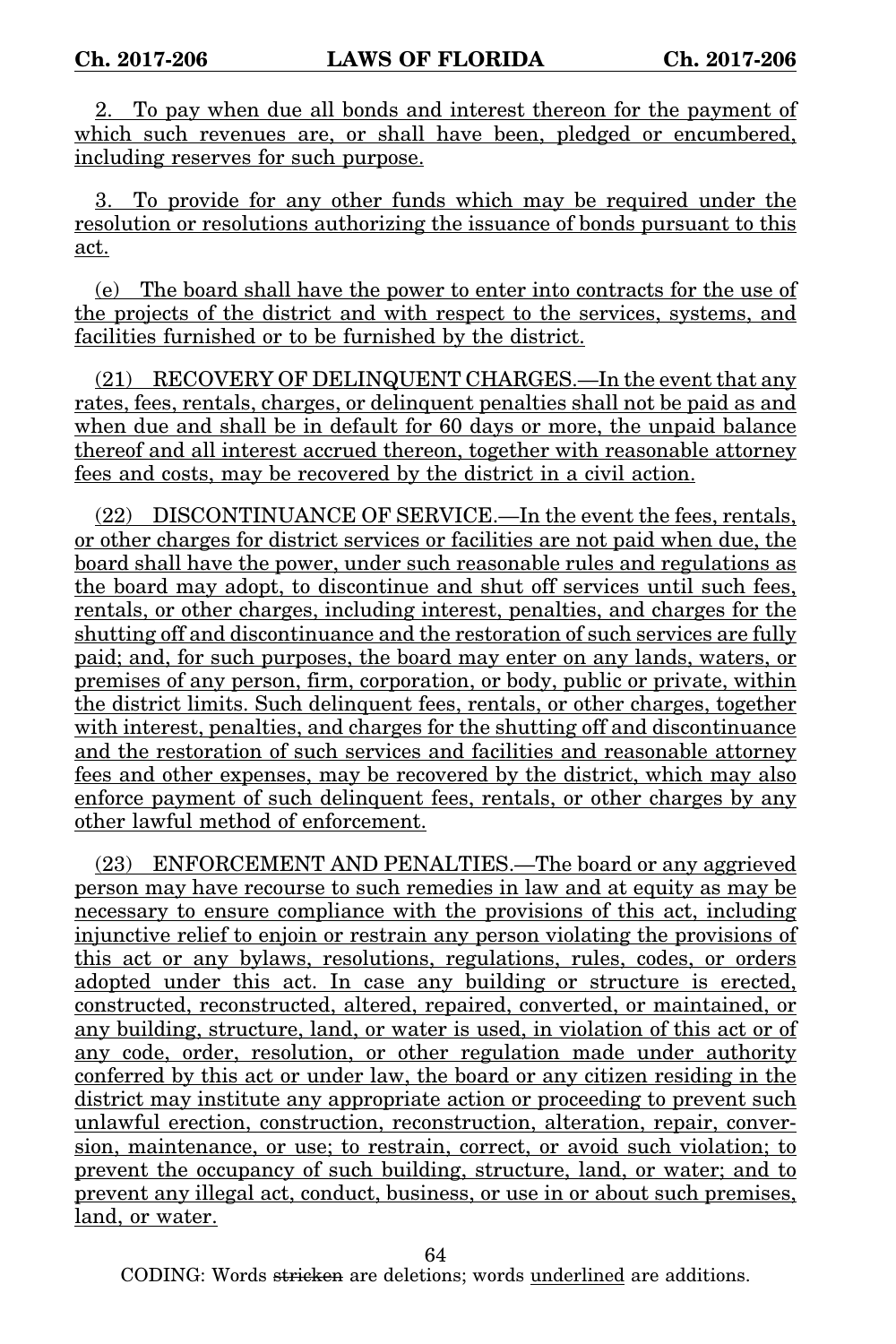(24) SUITS AGAINST THE DISTRICT.—Any suit or action brought or maintained against the district for damages arising out of tort, including, without limitation, any claim arising upon account of an act causing an injury or loss of property, personal injury, or death, shall be subject to the limitations provided in s. 768.28, Florida Statutes.

(25) EXEMPTION OF DISTRICT PROPERTY FROM EXECUTION.— All district property shall be exempt from levy and sale by virtue of an execution, and no execution or other judicial process shall issue against such property, nor shall any judgment against the district be a charge or lien on its property or revenues; however, nothing contained herein shall apply to or limit the rights of bondholders to pursue any remedy for the enforcement of any lien or pledge given by the district in connection with any of the bonds or obligations of the district.

(26) TERMINATION, CONTRACTION, OR EXPANSION OF DIS-TRICT.—

(a) The board of supervisors of the district shall not ask the Legislature to amend this act to expand or to contract the boundaries of the district without first obtaining a resolution or official statement from Nassau County as provided for in s. 189.031(2)(e)4., Florida Statutes.

(b) The district shall remain in existence until:

1. The district is terminated and dissolved pursuant to amendment to this act by the Legislature.

2. The district has become inactive pursuant to s. 189.062, Florida Statutes.

(27) INCLUSION OF TERRITORY.—The inclusion of any or all territory of the district within a municipality does not change, alter, or affect the boundary, territory, existence, or jurisdiction of the district.

(28) SALE OF REAL ESTATE WITHIN THE DISTRICT; REQUIRED DISCLOSURE TO PURCHASER.—Subsequent to the creation of this district under this act, each contract for the initial sale of a parcel of real property and each contract for the initial sale of a residential unit within the district shall include, immediately prior to the space reserved in the contract for the signature of the purchaser, the following disclosure statement in boldfaced and conspicuous type which is larger than the type in the remaining text of the contract: "THE EAST NASSAU STEWARDSHIP DISTRICT MAY IMPOSE AND LEVY TAXES OR ASSESSMENTS, OR BOTH TAXES AND ASSESSMENTS, ON THIS PROPERTY. THESE TAXES AND ASSESSMENTS PAY FOR THE CONSTRUCTION, OPERA-TION, AND MAINTENANCE COSTS OF CERTAIN PUBLIC SYSTEMS, FACILITIES, AND SERVICES OF THE DISTRICT AND ARE SET ANNUALLY BY THE GOVERNING BOARD OF THE DISTRICT. THESE TAXES AND ASSESSMENTS ARE IN ADDITION TO COUNTY

65